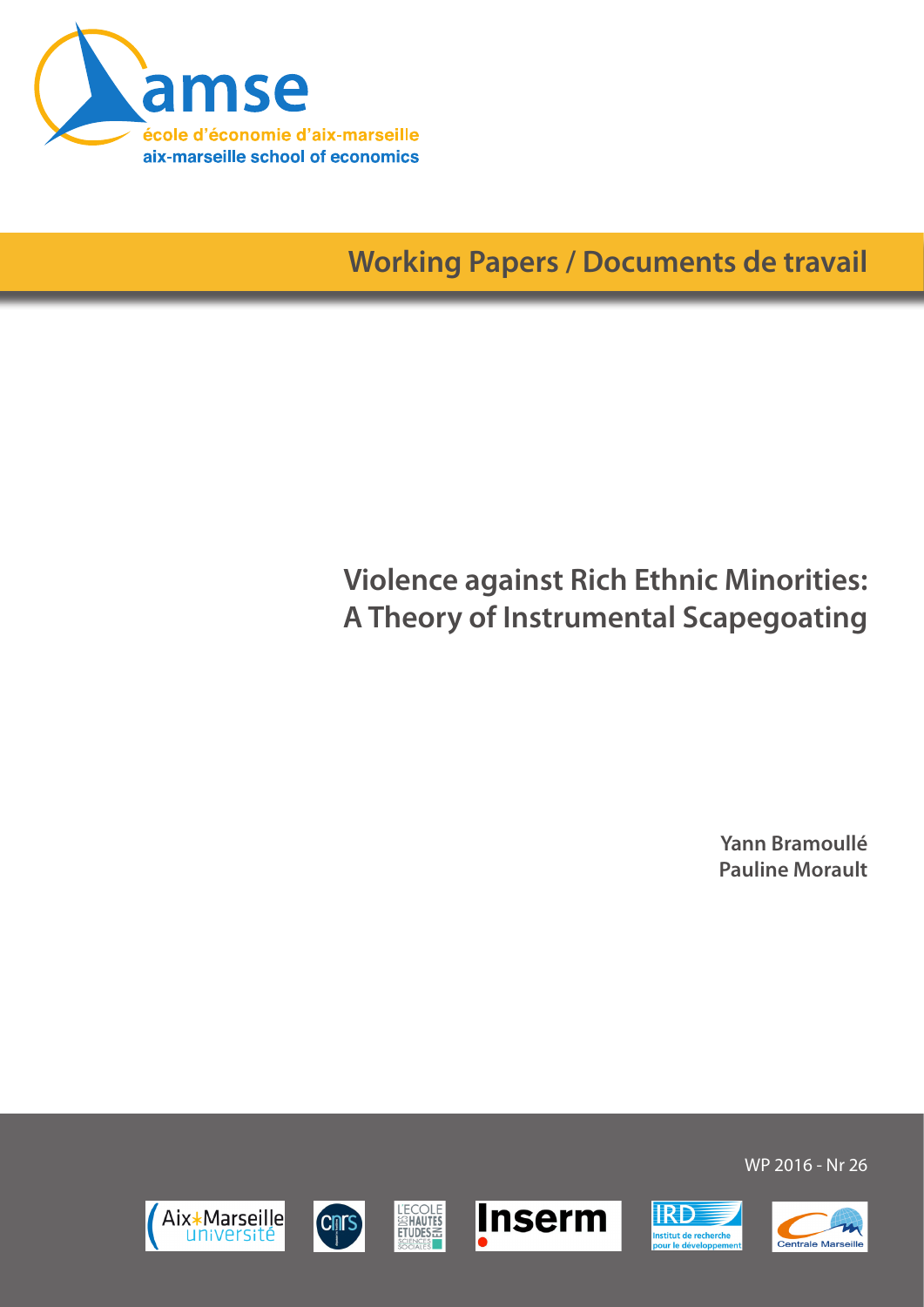# <span id="page-1-0"></span>Violence against Rich Ethnic Minorities: a Theory of Instrumental Scapegoating

Yann Bramoullé Pauline Morault\*

September 2017

*Abstract*: In many parts of the developing world, ethnic minorities play a central role in the economy. Examples include Chinese throughout Southeast Asia, Indians in East Africa and Lebanese in West Africa. These rich minorities are often subject to popular violence and extortion, and are treated ambiguously by local politicians. We analyze the impact of the presence of a rich ethnic minority on violence and on interactions between a rent-seeking local elite and a poor majority. We find that the local elite can always make use of the rich minority to maintain its hold on power. When the threat of violence is high, the government may change its economic policies strategically to sacrifice the minority to popular resentment. We investigate the conditions under which such instrumental scapegoating emerges, and the forms it takes. We then consider some social integration capturing, for instance, mixed marriages and shared education. Social integration reduces violence and yields qualitative changes in economic policies. Overall, our results help explain documented patterns of violence and segregation.

*Keywords*: elites, popular violence, ethnic minority, scapegoat

\*Bramoullé: Aix-Marseille Univ., CNRS, EHESS, Centrale Marseille, AMSE; Morault: Aix-Marseille Univ., CNRS, EHESS, Centrale Marseille, AMSE. We thank Mathieu Couttenier, Etienne Farvaque, Catherine Fournet-Guérin, Patrick Francois, Tanguy Van Ypersele, Thierry Verdier and participants in seminars and conferences for helpful comments. Yann Bramoullé thanks the European Research Council for financial support through Consolidator Grant n. 616442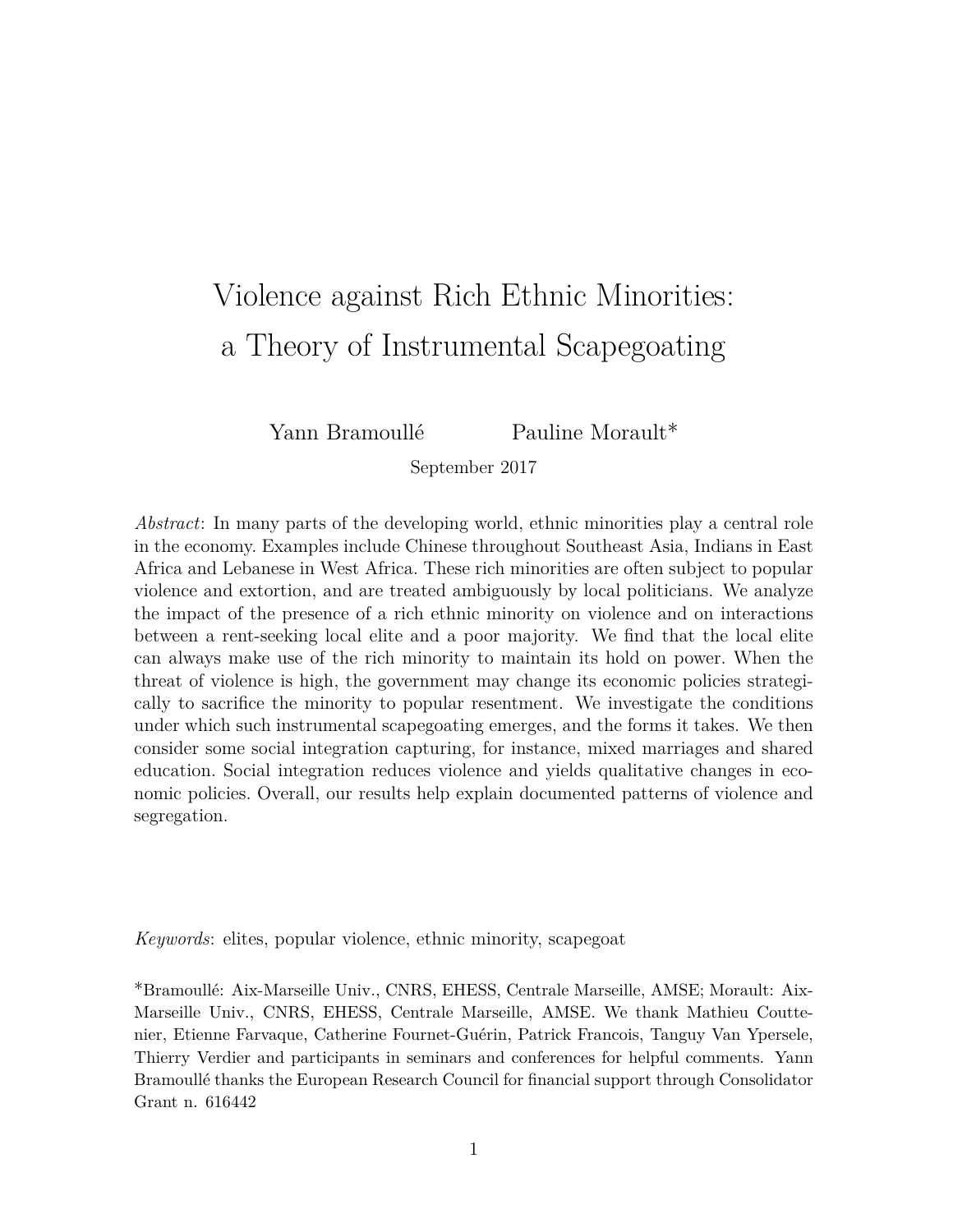# **I. Introduction**

In many developing countries, the economy can be seen to be dominated by a specific ethnic minority. The Chinese, for instance, have long played a key role throughout Southeast Asia. In the Philippines, they represent 1% of the population but control 60% of the private economy; the numbers for Indonesia are, respectively, 3% and 70% (Chua [2004\)](#page-38-0). In East Africa, private economies are often controlled by "Indians", that is, descendants of Indian families who migrated during the British colonization.<sup>[1](#page-1-0)</sup> In many countries of West Africa, the Lebanese diaspora plays a similar role.[2](#page-1-0) Despite their importance for the economies of their countries of adoption, these rich minorities are often subject to popular violence and extortion. Well-documented episodes include attacks against Indians during the 1964 Zanzibar revolution, anti-Indian riots in Kenya in 1982, anti-Chinese riots in Indonesia in 1998, beatings and murders of Lebanese in Ivory Coast in 2011, violence against Chinese-owned factories in Vietnam in 2014, and kidnappings of Indians in Madagascar in recent years. Moreover, and as forcefully argued by Amy Chua, violence against "market-dominant" minorities seems to have been fueled by globalization, see Chua (2004). As the difference in wealth levels between rich and poor increases, popular envy and discontent increase as well, and violence may be further amplified by the actions of populist governments.[3](#page-1-0)

More generally, local politicians seem to display an ambiguous attitude towards these communities. When times are good, business-oriented minorities seem to be warmly welcomed and well-treated. In fact, relationships between local politicians and marketdominant minorities often devolve into crony capitalism, involving favored allocation of import licenses and public contracts. Examples include Suharto's well-documented

<sup>1</sup> In Madagascar, Indians represent less than 1% of the population but own 50 to 60% of the country's economy (Indian Ministry of External Affairs [2002\)](#page-39-0); In Tanzania, they represent 0.2% of the population and control 75% of the businesses (Puri [2013\)](#page-39-1).

<sup>2</sup>For instance in Ivory Coast, the Lebanese represent less than 1% of the population but own 50% of the industrial sector, 99% of malls, 80% of the fish trade and export industry, 60% of the construction sector and 75% of the import and export of wood (The Daily Star Lebanon [2011\)](#page-39-2).

<sup>3</sup>Bezemer and Jong-A-Pin [\(2013\)](#page-38-1) find some support for Chua's claims in Subsaharan Africa.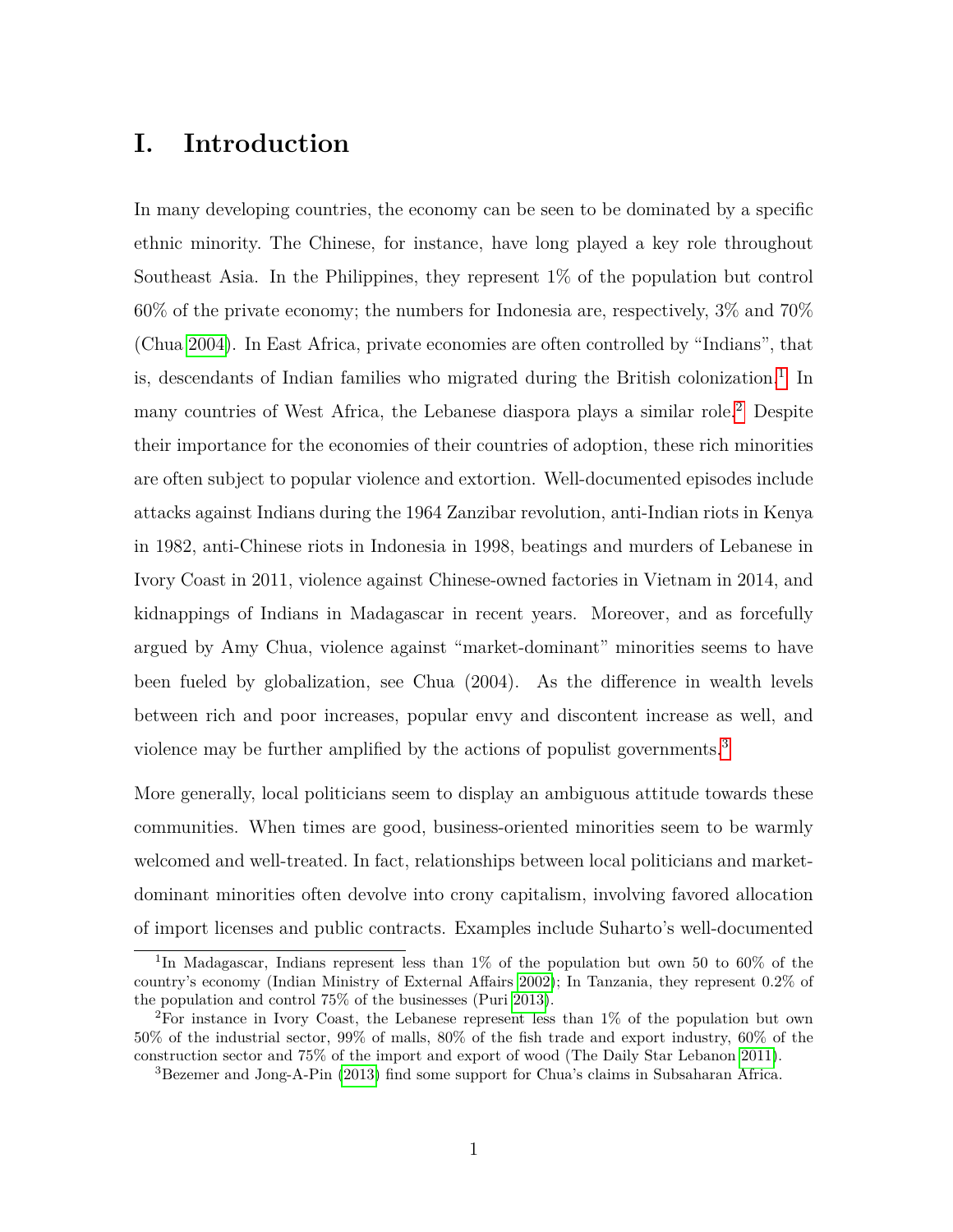favoritism towards his Chinese cronies in Indonesia in the 1980s, Daniel Arap Moi's initial position towards Indians when he became President of Kenya in 1979 and corruption in the diamond industry in Sierra Leone. However, these same communities provide convenient scapegoats when popular discontent is brewing. Local governments often fail to protect them from popular violence, riots and looting, or even actively fan the flames of ethnic hatred. Auregan [\(2012\)](#page-38-2) notes that Lebanese-bashing is regularly used by politicians in West Africa when the incumbent government is going through a difficult time. In 1982, following shortages and price increases in staple foods, President Moi changed position and publicly accused Indians of causing the problems.[4](#page-1-0) Hate-filled, outrageous declarations by politicians are not uncommon, see Adam [\(2009\)](#page-38-3).

Market-dominant minorities have received surprisingly little attention from economists.<sup>[5](#page-1-0)</sup> Their prevalence is somewhat puzzling, however. Why would a predatory elite grant outsiders privileged access to local markets? We develop a new model to help answer this question. The key mechanism is that, thanks to the presence of a rich ethnic minority, the local elite can always avoid popular violence. When popular discontent is brewing, the elite can deflect violence towards the minority. Our analysis helps rationalize the three stylized facts identified above: the prevalence of market-dominant minorities throughout the developing world, the fact that they often find themselves the victims of popular violence and the ambiguous attitude of the local elite towards them.

Our analysis builds on a growing literature, initiated by Acemoglu and Robinson [\(2006\)](#page-38-4), which models interactions between an elite and a poor majority under the threat of violence. To date, most economics studies have viewed the elite as a homogenous, cohesive group. This simplifying assumption is inadequate to analyze the

<sup>4</sup> In a widely disseminated discourse pronounced on February 6*th* 1982, Moi declared: "Instead of Indians using their advanced knowledge in business to help Africans improve their profit margins, Asians in this country are ruining the country's economy by smuggling currency out of this country and even hoarding essential goods and selling them through the backdoor", see New York Times (1982).

<sup>5</sup>We review the scant existing literature below.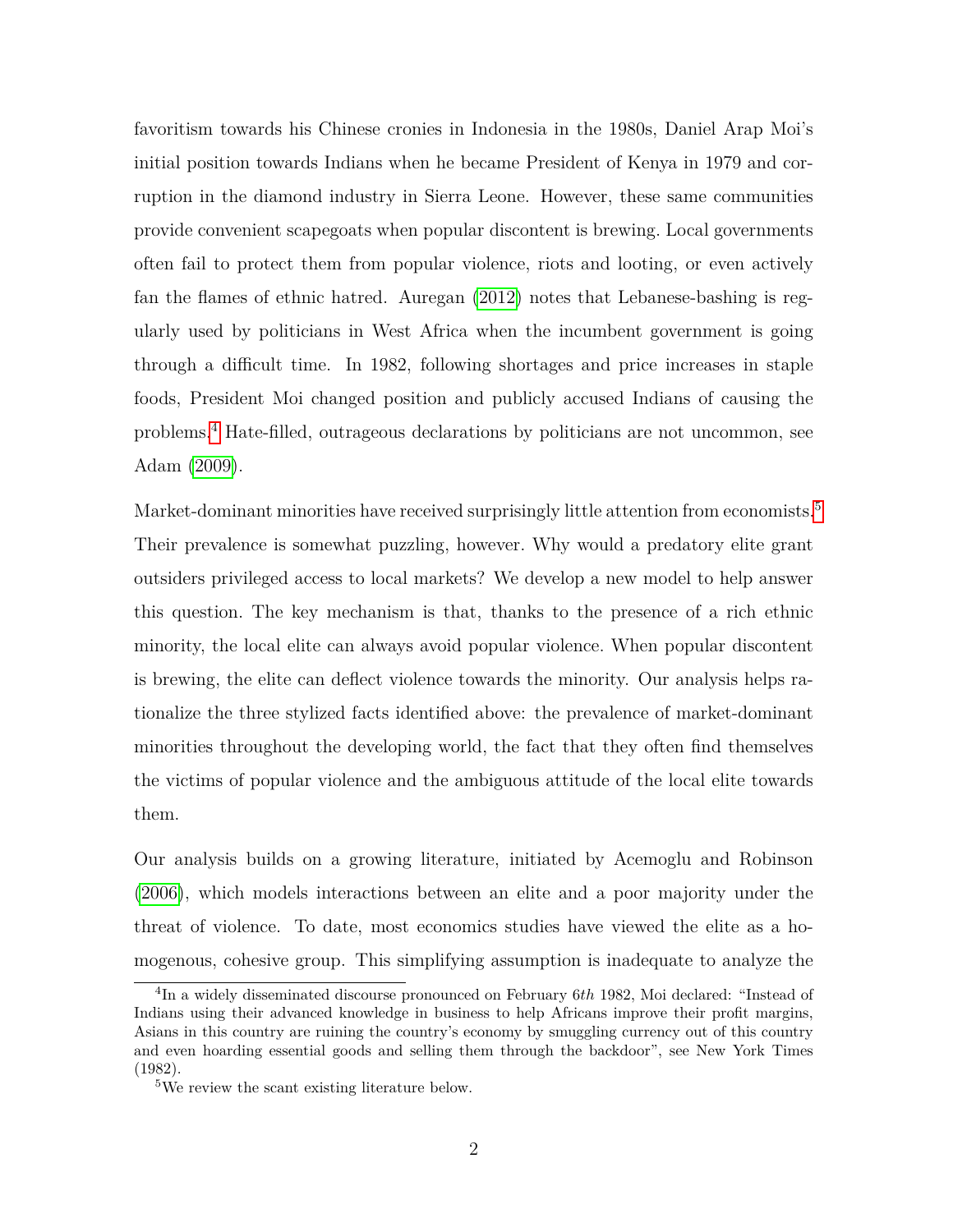politics of developing countries with a market-dominant ethnic minority. We relax this assumption and introduce a rich ethnic minority in the benchmark, static model of Acemoglu and Robinson [\(2006\)](#page-38-4). The political, rent-seeking elite chooses how much to tax formal economic activities and how much to redistribute to the people. The poor majority may decide to become violent and to appropriate resources by force. We assume that popular violence can be directed against either the political or the economic elite, reflecting the fact that specific social groups are generally targeted during violent episodes.

We show that the presence of the rich minority has a first-order impact on outcomes. We find that it always allows the local political elite to maintain its hold on power. When the economic elite is much wealthier than the political elite, it provides a natural target for popular discontent. In other cases, the government changes its policies to deflect popular violence towards the rich minority. It may reduce its tax rate and even transfer resources to the poor majority to make the economic elite a more attractive target, in effect applying a strategy of *instrumental scapegoating*. We show that scapegoating is a strategy of last resort. When the threat of violence is not overly high, the government prefers to tax the economic elite at a high rate and to buy social peace by redistributing parts of its revenues to the people. The transition between peace and violence is discontinuous and leads to non-monotonic variations in economic policies.

We then study the determinants of violence. We find that violence is more likely to emerge when the poor majority is poorer and better able to solve its collective action problem. Collective ability is likely higher in uncertain times, when stakes are higher. Therefore, our model predicts that violence is most likely to appear in times of both economic crisis and political instability. This prediction is consistent with recent evidence on anti-Jewish pogroms in Eastern Europe, see Grosfeld et al. [\(2017\)](#page-39-3). Violence also depends on elites' incomes. Violence tends to be more likely when the economic elite becomes richer. This is consistent with Amy Chua's thesis that increases in inequality caused by globalization fueled violence against rich minorities.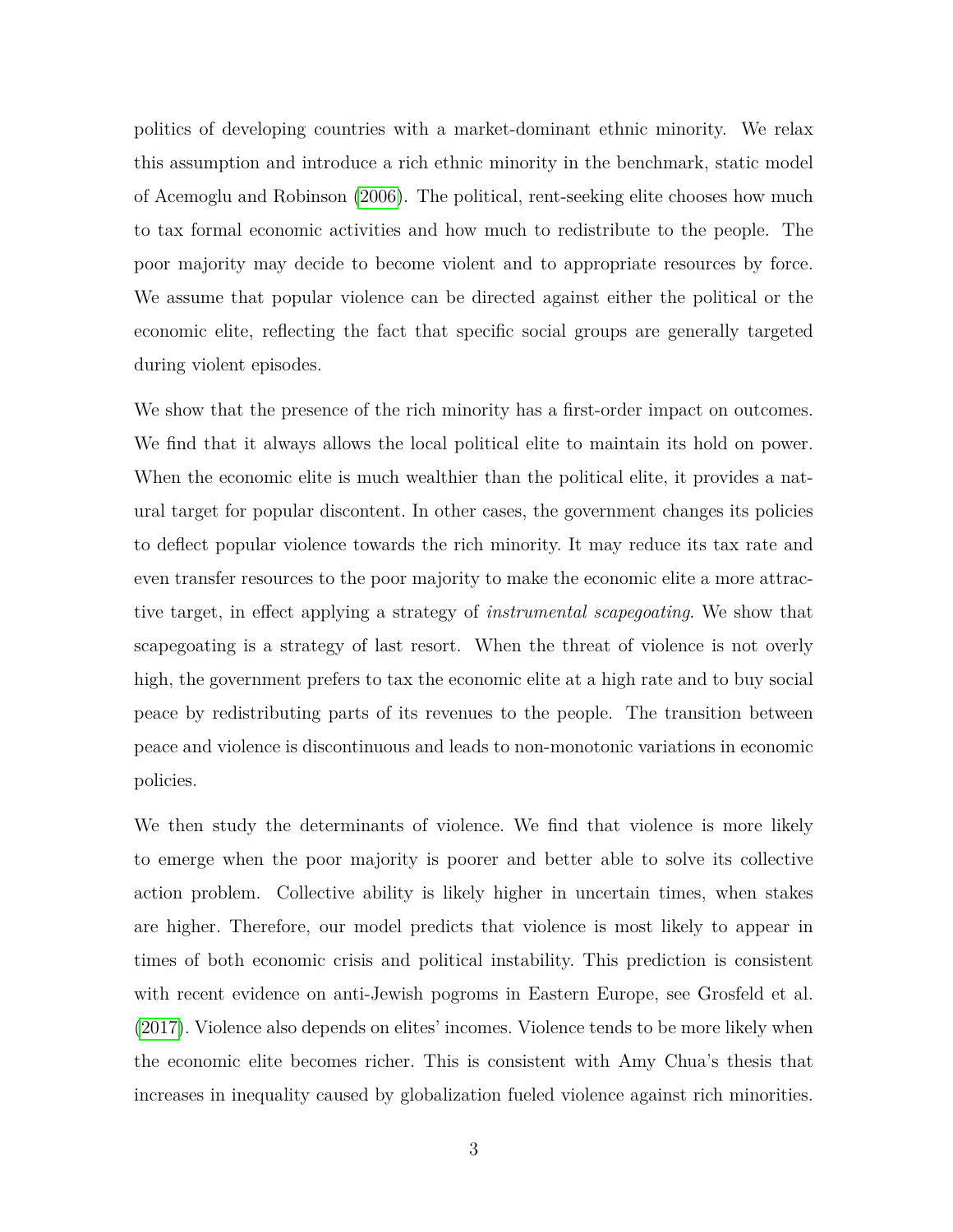By contrast, an increase in the rents controlled by the political elite tend to improve its ability to buy social peace and hence to reduce violence. These countervailing effects may help explain the mixed empirical findings obtained on Chua's thesis, see Bezemer and Jong-A-Pin [\(2013\)](#page-38-1).

Finally, we relax the assumption of complete separation between the two elites. We consider some partial social integration, for instance, via mixed marriages and shared education, leading to utility interdependence between the two groups. Sociological and anthropological studies reveal substantial variation in the degrees of integration of rich ethnic minorities. Part of this variation seems culturally determined.<sup>[6](#page-1-0)</sup> For instance, in East African countries and Madagascar, long-established Chinese migrants seem to be better integrated than descendants of migrants from India, see Fournet-Guérin [\(2009\)](#page-39-4). We show that social integration strongly affects outcomes. It decreases the likelihood of the rich minority becoming the target of popular violence and may incite the government to buy social peace even without material benefits. We also find that integration changes economic policies, in particular leading the government to favor a reduction in tax rate over an increase in redistribution when seeking to avoid violence.

Our analysis contributes to the literature on the political economy of developing countries. We provide one of the first analyses of the impact of the presence of a rich ethnic minority on violence and on interactions between a rent-seeking local elite and a poor majority.<sup>[7](#page-1-0)</sup> Glaeser [\(2005\)](#page-39-5) studies the strategic use of hatred speeches against an out-group when two political parties compete in elections. We consider a rentseeking government here, and show how it can use economic policies strategically to deflect popular violence. Anderson et al. [\(2017\)](#page-38-5) study the impact of weather shocks on the persecution of Jews in Medieval Europe.[8](#page-1-0) Their empirical finding that persecution

 ${}^{6}$ Maintaining a strong separate identity could could also be a rational answer to the possibility of future violence and expulsion. Endogenizing the level of social integration would be an interesting direction for future research, see the Conclusion.

<sup>7</sup>Our analysis thus contributes to a large, growing literature on ethnic divisions and conflicts, see e.g. Esteban and Ray [\(2011\)](#page-38-6), Caselli and Coleman [\(2013\)](#page-38-7), Alesina et al. [\(2016\)](#page-38-8).

<sup>8</sup>Voigtländer and Voth [\(2012\)](#page-39-6) show that violence against Jews in medieval Germany partially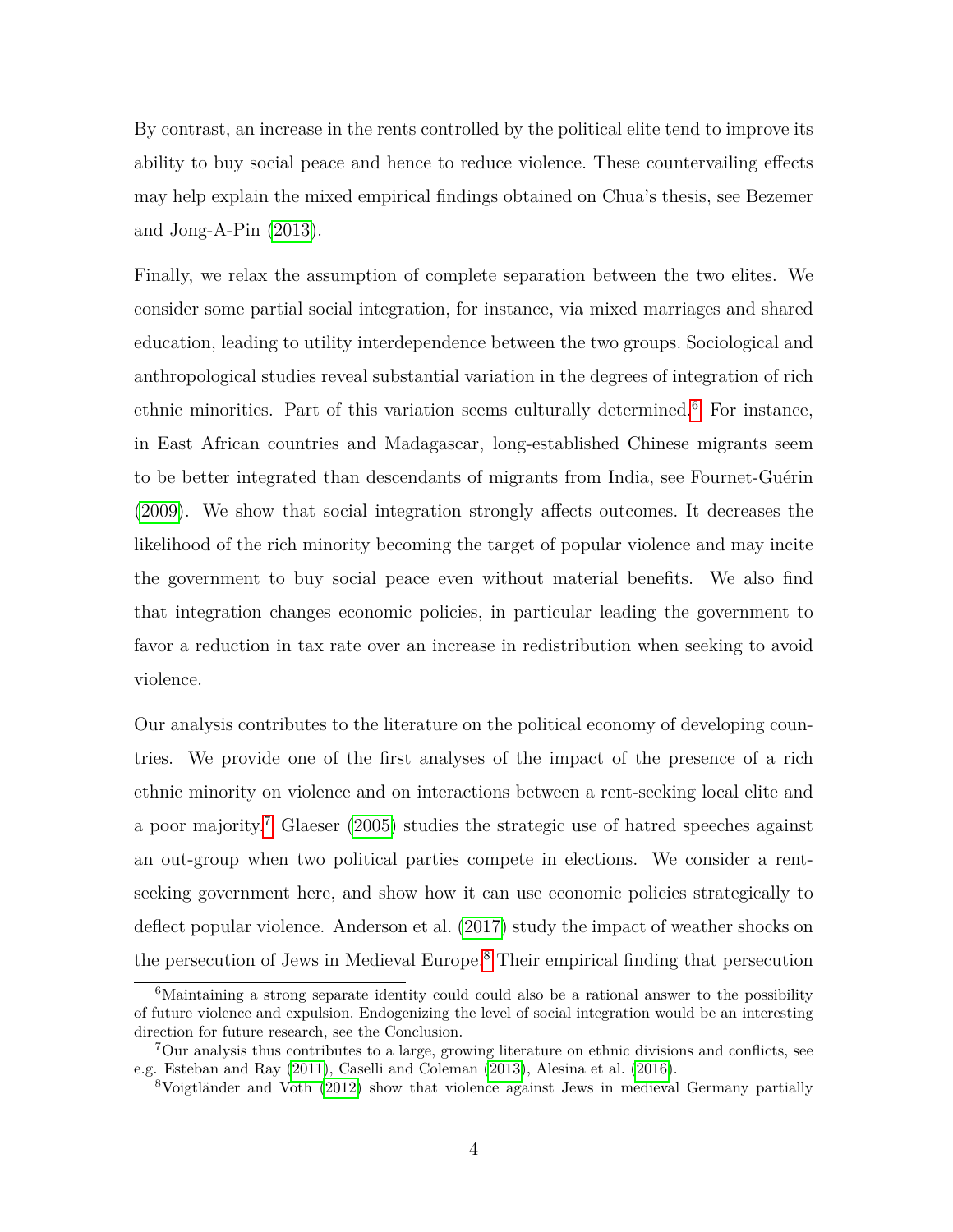may have strong economic determinants is in line with our framework and results. In a different context, Miguel [\(2005\)](#page-39-7) also finds that scapegoating episodes have underlying economic determinants. Using local rainfall variation, he shows that witch killings in Tanzania may be caused by decreases in income rather than by irrational beliefs or cultural norms. Oster [\(2004\)](#page-39-8), Burke et al. [\(2009\)](#page-38-9) and Harari and La Ferrara [\(2012\)](#page-39-9) find similar patterns in other contexts. In a political economy framework, we show that scapegoating may emerge for purely economic reasons and we provide a detailed analysis of its anatomy.

The remainder of the paper is organized as follows. We present our model in Section 2. We analyze the interactions between the three groups under separate elites in Section 3. We relax this assumption and look at the impact of social integration in Section 4. We conclude in Section 5.

## **II. The model**

We consider an economy composed of three groups: a local political elite, a rich ethnic minority and a poor majority. Group sizes are, respectively,  $n_e$ ,  $n_m$  and  $n_p$  with  $n_e, n_m \ll n_p$ . Society is not democratic: the political elite takes all political decisions unless it gets ousted from power. We assume in Sections 2 and 3 that every group seeks to maximize its material payoff.[9](#page-1-0) This means, in particular, that the political elite is purely rent-seeking and does not care about social welfare. In Section 4, we introduce some social integration between the economic and the political elites. We study how the interdependence in payoffs generated by such integration affects outcomes.

There are three sources of income in the economy. The political elite obtains some rents *R* originating, for instance, from natural resources or foreign aid. The formal sector of the economy is run by the ethnic minority and generates a taxable per capita income

determines persecution under Nazi Germany.

<sup>9</sup>We consider a political elite which is sufficiently small and cohesive to act as a single actor. In contrast, the poor majority may suffer from problems of collective action. As discussed in Acemoglu and Robinson [\(2006\)](#page-38-4), these difficulties are captured in the reduced-form parameter  $\mu$  below.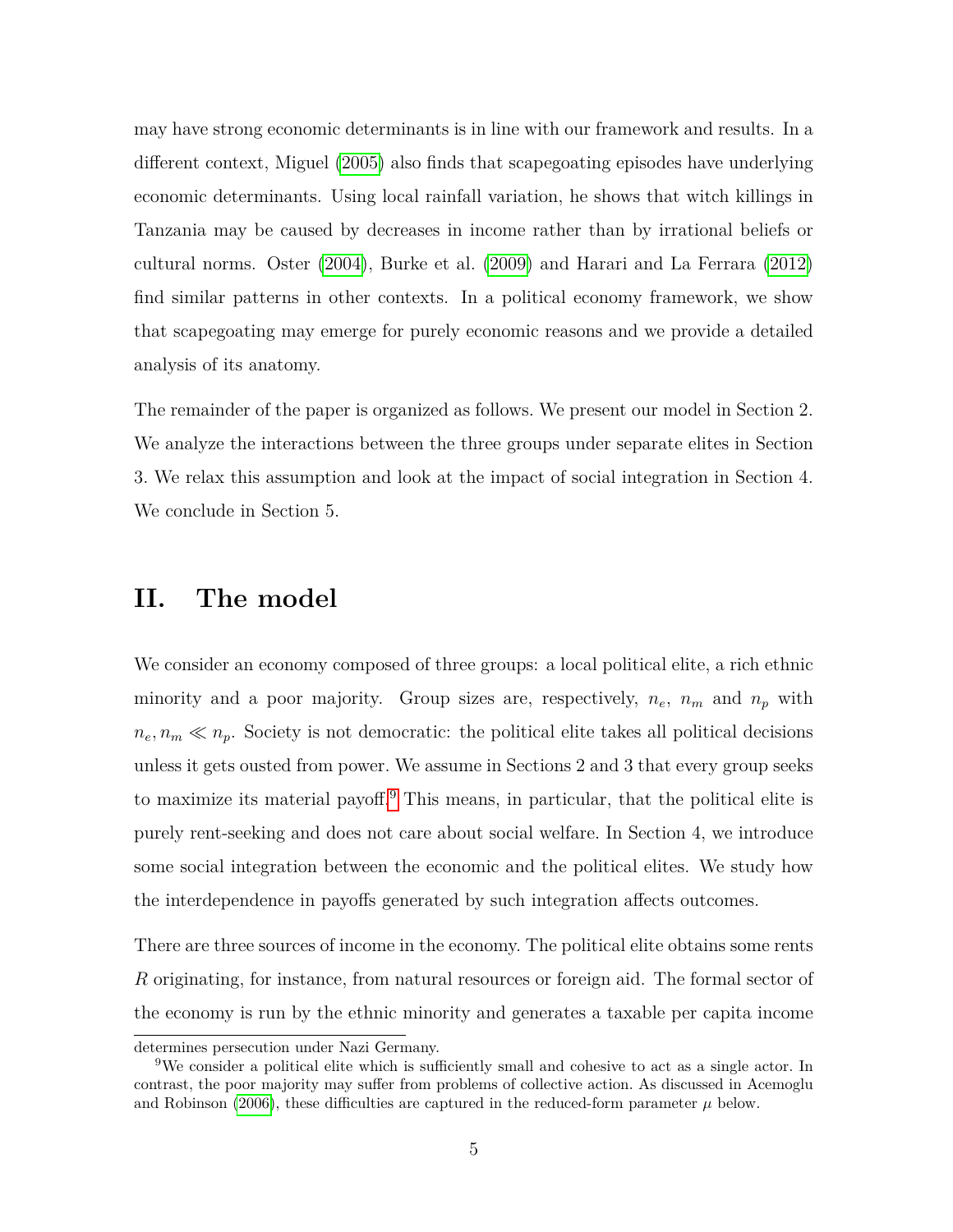of *ym*. People in the poor majority work in the informal sector in activities such as home-scale agriculture and earn a per capita non-taxable income of  $y_p \ll y_m$ ,  $\frac{R}{n_e}$  $\frac{R}{n_e}$ .

Interactions between the local elite, the rich minority and the poor majority take place in three stages. The political elite first chooses a tax rate  $\tau \in [0,1]$  and a level of per capita transfer  $t \geq 0$ <sup>[10](#page-1-0)</sup> Formal economic activities are taxed at rate  $\tau$ . People then decide whether to exert violence against the local elite  $(V_e)$ , the rich minority  $(V_m)$ , or to remain non-violent (*N*). If the political elite is not attacked, transfers are distributed to the poor majority and all individuals consume. We assume that the economic elite stays passive in what follows, for instance because the local elite severely limits what it can do. We discuss this assumption in more depth in Section V.

As in Acemoglu and Robinson [\(2006\)](#page-38-4), we assume that raising taxes is costly. These costs,  $C(\tau)$ , capture both direct administrative costs and the distortionary effects of taxation on the economy. We assume that  $C(0) = 0, C' > 0, C'' > 0, C'(0) = 0$  and  $C'(1) > 1.$ 

When there is no risk of violence, a member of the local elite earns  $\pi_e = \frac{1}{n_e}$  $\frac{1}{n_e}(R-n_pt+$  $(\tau - C(\tau))y_m n_m$ , a member of the rich minority earns  $\pi_m = (1 - \tau)y_m$  and a member of the poor majority earns  $\pi_p = y_p + t$ . To maximize its payoff, the political elite simply sets  $t = 0$  and  $\tau = \tau^*$  such that  $C'(\tau^*) = 1$ . The people do not receive any transfer, and the rich minority is taxed at the level that maximizes tax revenues for the group in power.

The possibility of violence modifies the analysis quite extensively. We make the following assumptions on the effects of violence. First, popular violence is directed against one of the two elites. Second, as in Acemoglu and Robinson (2006), we assume that when there is violence, a fraction  $\mu$  of the resources are destroyed and that the people share what remains among themselves.<sup>[11](#page-1-0)</sup> Third, faced with imminent violence the political elite can flee the country and obtain a payoff  $\pi_0$  coming, for instance, from

<sup>10</sup>Members of the economic elite are not eligible to receive these transfers.

<sup>&</sup>lt;sup>11</sup>We also assume that the resources of the group that is not the target of the violence are unaffected by this destruction.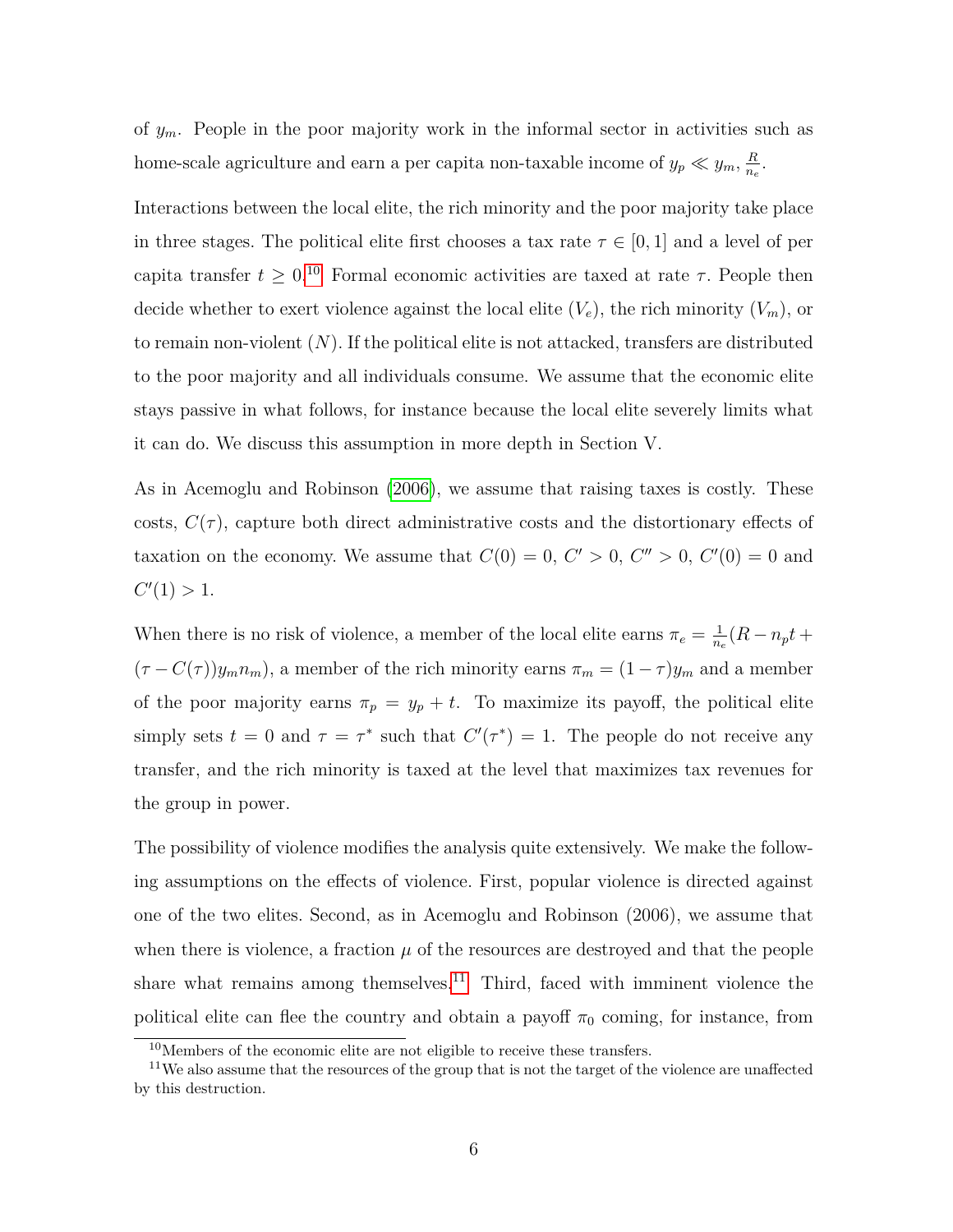money diverted towards offshore accounts in the past.

Formally, if the people revolt against the elite in power, payoffs are  $\pi_e = \pi_0$ ,  $\pi_m =$  $(1 - \tau)y_m$  and  $\pi_p = (1 - \mu)(y_p + \frac{1}{n_p})$  $\frac{1}{n_p}(R + (\tau - C(\tau))y_m n_m)$ ). If the people target the rich minority instead, members of the different groups obtain, respectively,  $\pi_e$  = 1  $\frac{1}{n_e}(R - n_p t + (\tau - C(\tau))y_m n_m)$ ,  $\pi_m = 0$  and  $\pi_p = (1 - \mu)(y_p + t + \frac{1}{n_p})$  $\frac{1}{n_p}(1-\tau)y_m n_m$ ).

We solve the game backwards. In the second stage and depending on tax and transfer levels, the poor majority decides whether to become violent and against which privileged group. In the first stage and anticipating popular actions, the political elite chooses public policies that maximize its material payoff.

We now analyze the benchmark case without a rich ethnic minority. If the people remain non-violent, they obtain  $\pi_p = y_p + t$ , while members of the elite obtain  $\pi_e =$ 1  $\frac{1}{n_e}(R - n_p t)$ . If the people overthrow the elite, they obtain  $\pi_p = (1 - \mu)(y_p + \frac{1}{n_p t})$  $\frac{1}{n_p}R$ ) and members of the elite flee the country  $\pi_e = \pi_0$ . We see three domains emerging. First, the people may not rebel even when the elite captures all rents. This is an equilibrium if  $(1 - \mu)(y_p + \frac{1}{n_a})$  $\frac{1}{n_p}R$   $\lt y_p$ , which is equivalent to  $\mu > \mu_{thread} = R/(R+y_p n_p)$ . If the cost of violence falls below this threshold, however, the people do not peacefully accept a situation with no redistribution. The elite may avoid violence by redistributing part of the rents. More precisely, it sets the lowest possible transfer, i.e., the transfer  $\hat{t}$  that makes people indifferent between violence and non-violence. Formally,  $\hat{t} = (1 - \mu)\frac{R}{n}$  $\frac{R}{n_p}$   $\mu y_p$ . In that case, an elite member earns  $\frac{1}{n_e}(R - n_p\hat{t}) = \frac{1}{n_e}\mu(R + n_p y_p)$ . This is an equilibrium as long as such *self-protective redistribution* is not excessively costly for the elite. If  $\pi_e < \pi_0$ , the elite rationally decides to flee the country. This is equivalent to  $\mu < \mu_{\text{exile}} = n_e \pi_0 / (R + n_p y_p)$ . To sum up:

<span id="page-8-0"></span>**Proposition 1** *Suppose that there is no rich ethnic minority. If*  $\mu \ge \mu_{\text{thresh}}$ *, the political elite captures all rents and the poor majority does not rebel. If*  $\mu_{\text{exile}} < \mu$  $\mu_{thresh}$ , the political elite redistributes positive transfers  $\hat{t}(\mu) = (1 - \mu) \frac{R}{n_e}$  $\frac{R}{n_p}-\mu y_p$  and *people remain peaceful. If*  $\mu < \mu_{exile}$ *, the people overthrow the political elite.* 

When the cost of violence takes intermediate values, the political elite *buys social peace*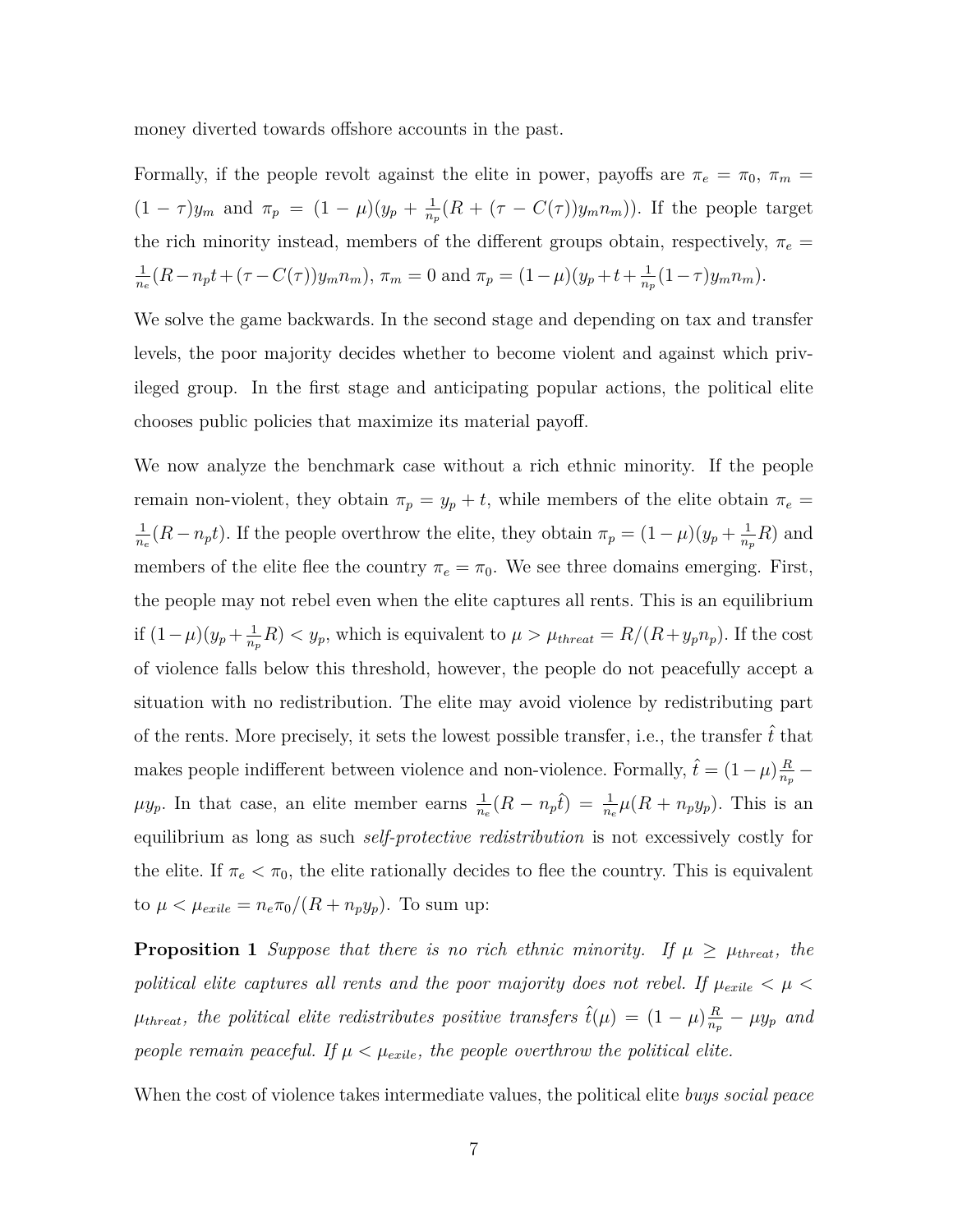by transferring resources to the people on the condition that they remain non-violent. Since  $\hat{t}(\mu_{\text{thread}}) = 0$ , the transition to the regime of positive transfers is continuous. As the cost of violence decreases, this transfer increases until it reaches the point where it leaves the elite too impoverished.

How do changes in parameters affect outcomes? A decrease in  $y_p$  or  $n_p$  leads to an increase in both  $\mu_{thread}$  and  $\mu_{exile}$ . When the poor majority is poorer or less numerous, violence is more attractive, making it more difficult for the political elite to buy social peace. Violence is thus more likely to emerge when the poor majority is poorer and more able to solve its collective action problem. By contrast, as rents *R* increase observe that  $\mu_{thread}$  increases while  $\mu_{exile}$  decreases. On the one hand, the elite is richer, which makes it a more ready target for popular discontent. On the other hand, the elite is both more able and more willing to buy social peace, since it has more to lose by leaving the country. Overall, the range of parameters over which the poor majority receives a positive transfer expands and violence is less likely to occur.

# **III. Separate elites**

In this section, we characterize the unique subgame perfect equilibrium of the game in the presence of a rich ethnic minority. We find that the existence of this third group enriches the analysis substantially, even when this group does not or cannot act to avoid violence. We first informally discuss its effects and then state our main result formally and discuss its implications in more detail.

First, the presence of the rich minority increases the political elite's payoff via increased tax revenues. This increase in payoffs is double-edged. While the government has more resources at its disposal - and hence can more easily influence outcomes - it also becomes a more attractive target for popular violence. However, this negative effect is outweighed by a second, key consequence. The rich minority represents another group that can be attacked by the poor majority. We find that the political elite can now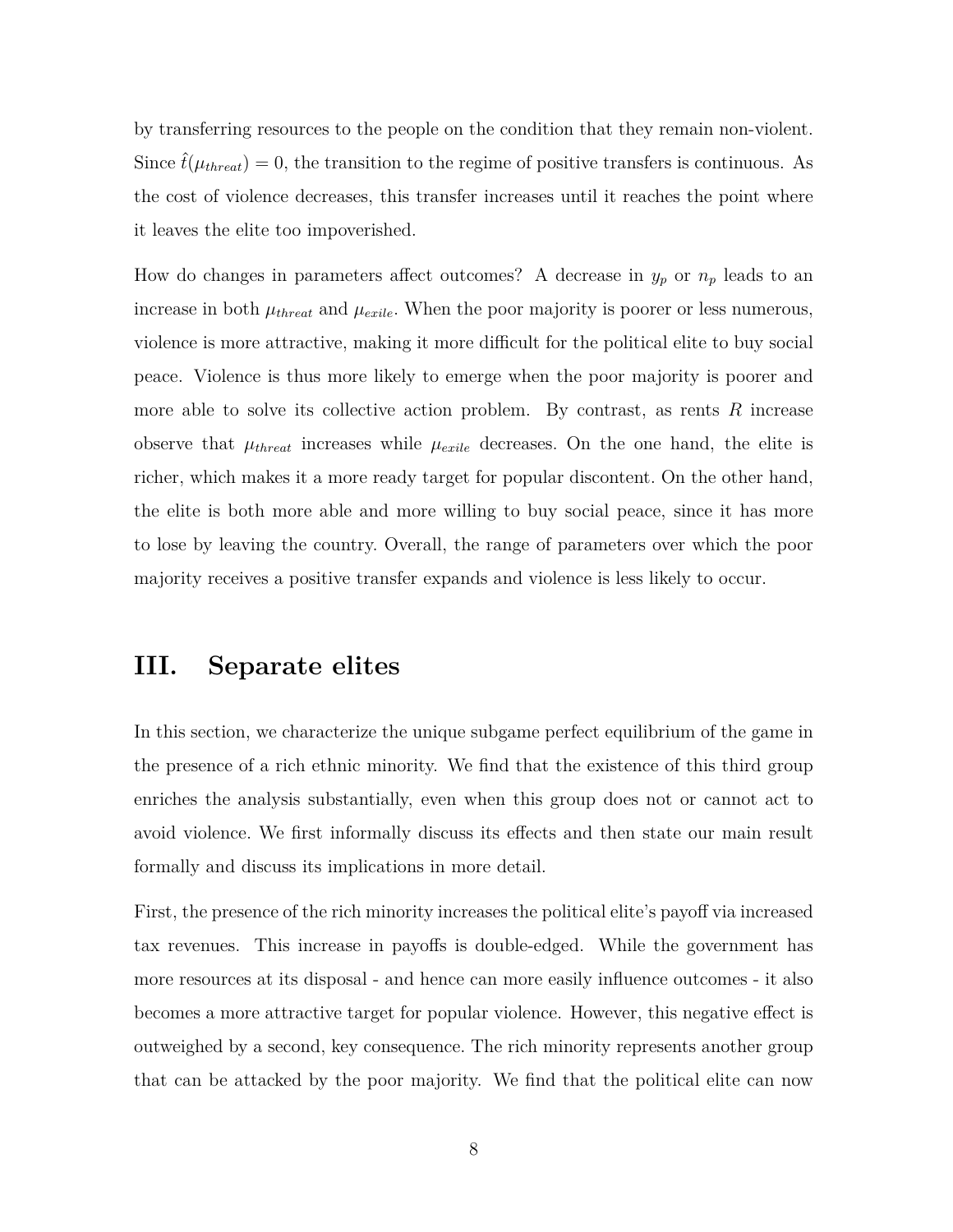always avoid being overthrown. The government can deflect popular anger towards the rich ethnic minority.

We study precisely when and how the political elite is likely to sacrifice the rich ethnic minority. We find that the difference in wealth between the two elites plays a crucial role. Two domains emerge. On the one hand, the ethnic minority may be richer, after tax  $\tau^*$ , than the political elite. This happens when  $(1 - \tau^*)y_m n_m >$  $R + (\tau^* - C(\tau^*))y_m n_m$ . In that case, the government is not threatened by popular violence. The rich minority provides a natural target for popular discontent due to its large wealth. The government then simply sets its preferred policies of high tax and zero transfers and lets violence run its course when  $\mu$  is low. Despite its rent-seeking behavior, the government ends up protected from popular anger by the presence of the rich minority.

On the other hand, the ethnic minority may be poorer than the political elite after tax *τ*<sup>\*</sup>. Formally,  $(1 - \tau^*)y_m n_m < R + (\tau^* - C(\tau^*))y_m n_m$ . In that case, we find that buying social peace is preferred by the government when the cost of violence is intermediate, while deflecting violence towards the minority is preferred when the cost of violence is low. To buy social peace, the government increases the levels of transfers as the cost of violence decreases, while leaving its tax unchanged. To turn the minority into a scapegoat, the government abruptly changes transfer and tax levels. Two cases emerge. When the ethnic minority is richer before tax than the political elite, the government simply lowers its tax rate and does not need to provide transfers. The ethnic minority becomes temporarily richer and hence provides a more attractive target. However, when the ethnic minority is poorer before tax than the political elite, the government now has to cancel its tax and make a positive transfer. The transfer is needed to provide an extra incentive for people to attack the ethnic minority, since it will not occur if the government is overthrown. In either case, the government deliberately manipulates its economic policies to deflect popular violence towards the rich ethnic minority. *Scapegoating is instrumental here*, and emerges as a way for the political elite to maximize its monetary payoff.

9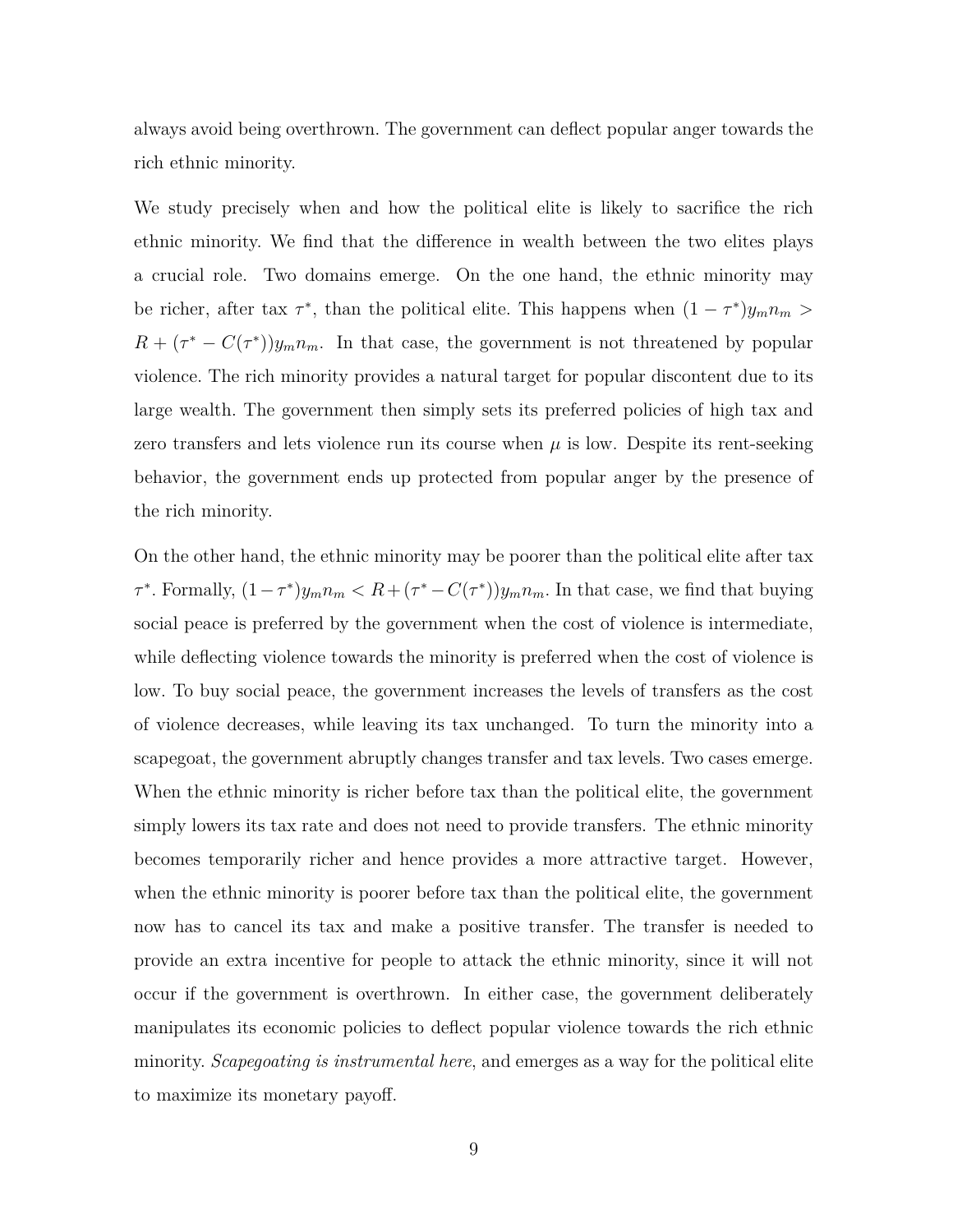We next state our result formally. We introduce the following notations, and provide a detailed proof in Appendix A. As in Proposition [1,](#page-8-0) introduce  $\mu_{thread} = [R + ((\tau^* C(\tau^*)[y_m n_m]/[R + ((\tau^* - C(\tau^*))y_m n_m + y_p n_p]$  and  $\mu_{thread^m} = [(1 - \tau^*)y_m n_m]/[(1 \tau^*$ ) $y_m n_m + y_p n_p$ . These are the cost of violence values that leave the poor majority on the verge of attacking the political elite ( $\mu_{thread}$ <sup>*t*</sup>) or the rich minority ( $\mu_{thread}$ <sup>*m*</sup>). Let  $\hat{t}$ be the transfer that makes people indifferent between violence against the government and non-violence:  $\hat{t}(\mu) = (1 - \mu)[R + ((\tau^* - C(\tau^*))y_m n_m]/n_p - \mu y_p$ . When the economic elite is richer than the political elite before tax but poorer after tax, define  $\bar{\tau}$  as the unique tax rate that satisfies  $(1 - \bar{\tau})y_m n_m = R + (\bar{\tau} - C(\bar{\tau}))y_m n_m$  and  $\mu_{scapegoat}$  $(1-\bar{\tau})y_m n_m/[R + ((\tau^* - C(\tau^*))y_m n_m + y_p n_p].$  When the economic elite is poorer than the political elite before tax, define  $\bar{t} = (R - y_m n_m)/n_p$  and  $\mu_{scapegoat} = y_m n_m/[R +$  $((\tau^* - C(\tau^*))y_m n_m + y_p n_p]$ . We show in Appendix A that  $\mu_{scapegoat}$  is precisely the value that makes the government indifferent between buying social peace and deflecting violence towards the rich ethnic minority.

<span id="page-11-0"></span>**Proposition 2** *Consider a society composed of a local political elite, a rich ethnic minority and a poor majority.*

- *1.* If  $(1 \tau^*)y_m n_m > R + (\tau^* C(\tau^*))y_m n_m$
- *-* If  $\mu \ge \mu_{thread^m}$ , then  $\tau = \tau^*$ ,  $t = 0$  and there is no violence.
- *If*  $\mu_{\text{thread}^m} > \mu$ , then  $\tau = \tau^*$ ,  $t = 0$  and the poor majority attacks the rich minority.
- 2. If  $(1 \tau^*)y_m n_m < R + (\tau^* C(\tau^*))y_m n_m$
- *-* If  $\mu \ge \mu_{threat}$ , then  $\tau = \tau^*$ ,  $t = 0$  and there is no violence.

*-* If  $\mu_{there} \geq \mu > \mu_{scapegoat}$ , then  $\tau = \tau^*$ ,  $t = \hat{t}(\mu)$  *increases when*  $\mu$  decreases and *there is no violence.*

*- If*  $\mu_{scapegoat} > \mu$ *, then the poor majority attacks the rich minority. If*  $y_m n_m > R$ *, then*  $\tau = \bar{\tau}$ *,*  $t = 0$  *while if*  $y_m n_m < R$ *, then*  $\tau = 0$ *,*  $t = \bar{t}$ *.* 

Let us highlight four implications of Proposition [2.](#page-11-0) First, as already mentioned, the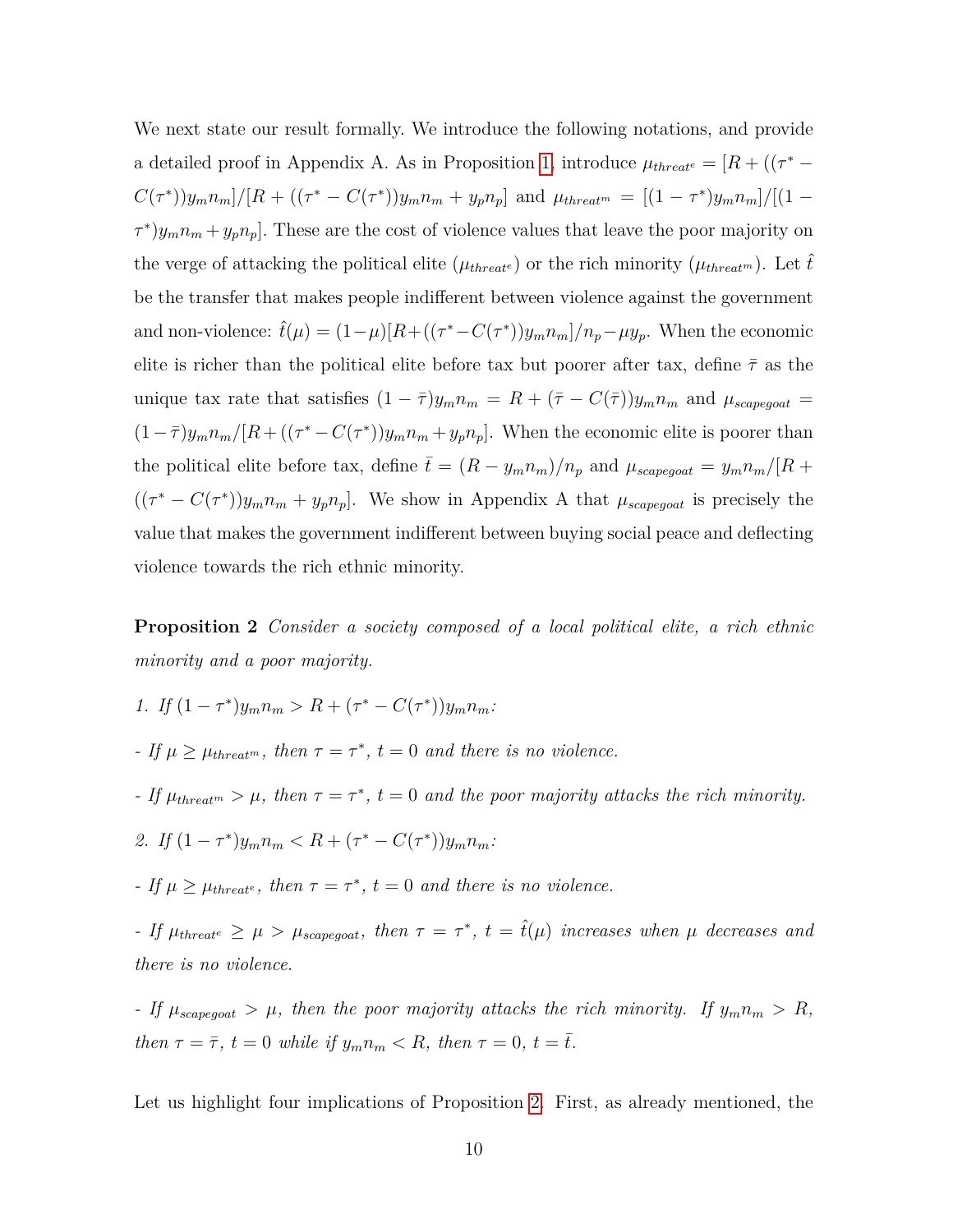political elite now always avoids popular violence. In particular, it can redirect the threat of violence and stay in power even in situations where it would flee the country in the absence of a rich ethnic minority.

**Corollary 1** *In the presence of a rich ethnic minority, the local political elite can always maintain its hold on power and avoid popular violence.*

In a way, the economic elite acts as a fuse for the political elite. When the risks of an uprising become too strong, the government alters its public policies so as to become a less attractive target. This result shows that scapegoating can appear for purely material reasons, absent considerations of religion, hate or identity. In reality, local elites of course have other margins of behavior than economic policies. They typically control the media, for instance, and can use the media to incite ethnic hatred. We discuss these issues in more detail in Conclusion.

An important implication is that local elites should be particularly motivated, ex-ante, to attract an economically dominant minority to their country. In addition to the monetary benefits expected from such a move, the minority community may provide a convenient way to contain future popular miscontent. If the risks of violence are low, the community's expected benefits from moving in the country may be high. The ethnic minority may then gain, in expectation, from moving in and running the formal economy of the country, while being aware that it could end up being the victim of violence in specific circumstances.

Second, we find that even a purely selfish political elite prefers to buy social peace when the prospects of violence are not overly high. Turning the economic elite into a scapegoat is, in a way, a last resort strategy. Buying social peace is less costly for the government as it can still tax the economic elite heavily. Making itself poorer than the economic elite is not rational for the local elite, except when the prospects of violence are very high. Interestingly, this effect arises even in a static framework that does not account for future losses. In a dynamic framework, violence against the rich ethnic minority would also lead to reductions in future tax revenues and may further incite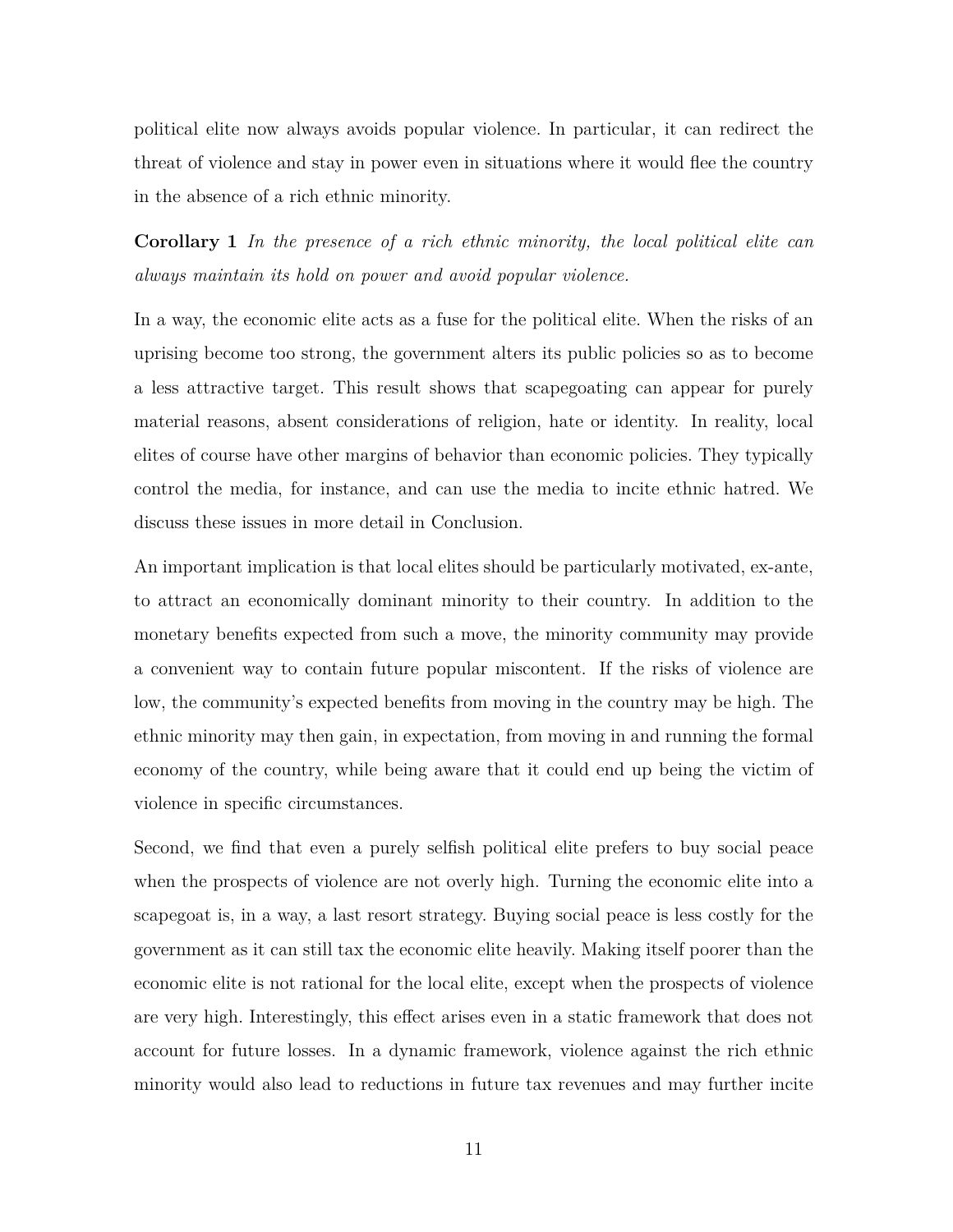the local elite to buy social peace (see the Conclusion).

**Corollary 2** *When the political elite is richer after tax than the economic elite and when the threat of violence is not overly high, the government prefers to buy social peace rather than sacrifice the rich ethnic minority.*

Third, optimal public policies vary with the cost of violence. Suppose that the economic elite is poorer after tax than the political elite. Then the optimal tax rate decreases discontinuously at the transition between peace and violence, while the optimal transfer varies discontinuously and non-monotonically. Transfers increase with a decrease in  $\mu$  under peace but decrease when the government decides to sacrifice the minority.<sup>[12](#page-1-0)</sup> Since the government is poorer due to the drop in tax from  $\tau^*$  to 0, the transfers required to avoid popular violence are lower.

**Corollary 3** *At the transition between peace and violence, optimal tax and transfer levels decrease discontinuously.*

Fourth, let us examine how changes in parameters affect outcomes. We see, first, that the range of parameters under which violence occurs expands as  $\mu$ ,  $y_p$  or  $n_p$  decreases. Thus, violence against rich ethnic minorities is more likely to happen when the poor majority is poorer and better able to act collectively. Next, increases in the rents of the political elite and in the revenues of the economic elite may have opposite effects. When *R* increases, the political elite becomes wealthier and hence a priori provides a more attractive target. Society may switch from regime 1 to regime 2 in Proposition [2.](#page-11-0) Within regime 2 and when  $y_m n_m < R$ , we see that  $\mu_{scapegoat}$  is decreasing in *R*. Higher rents make the scapegoating strategy relatively more costly in that domain, however, which reduces the prospects of violence. With higher rents, the political elite is thus both better willing and better able to prevent violence. By contrast, the economic elite is a more attractive target when  $y_m$  or  $n_m$  increases, and society may then switch from regime 2 to regime 1. Within regime 1,  $\mu_{thread^m}$  increases. Within regime 2 and when  $y_m n_m < R$ ,  $\mu_{scapegoat}$  also increases as the government has stronger incentives to

<sup>&</sup>lt;sup>12</sup>When  $y_m n_m < R$ , we show in Appendix that  $\bar{t} < \hat{t}(\mu_{scapegoat}')$ .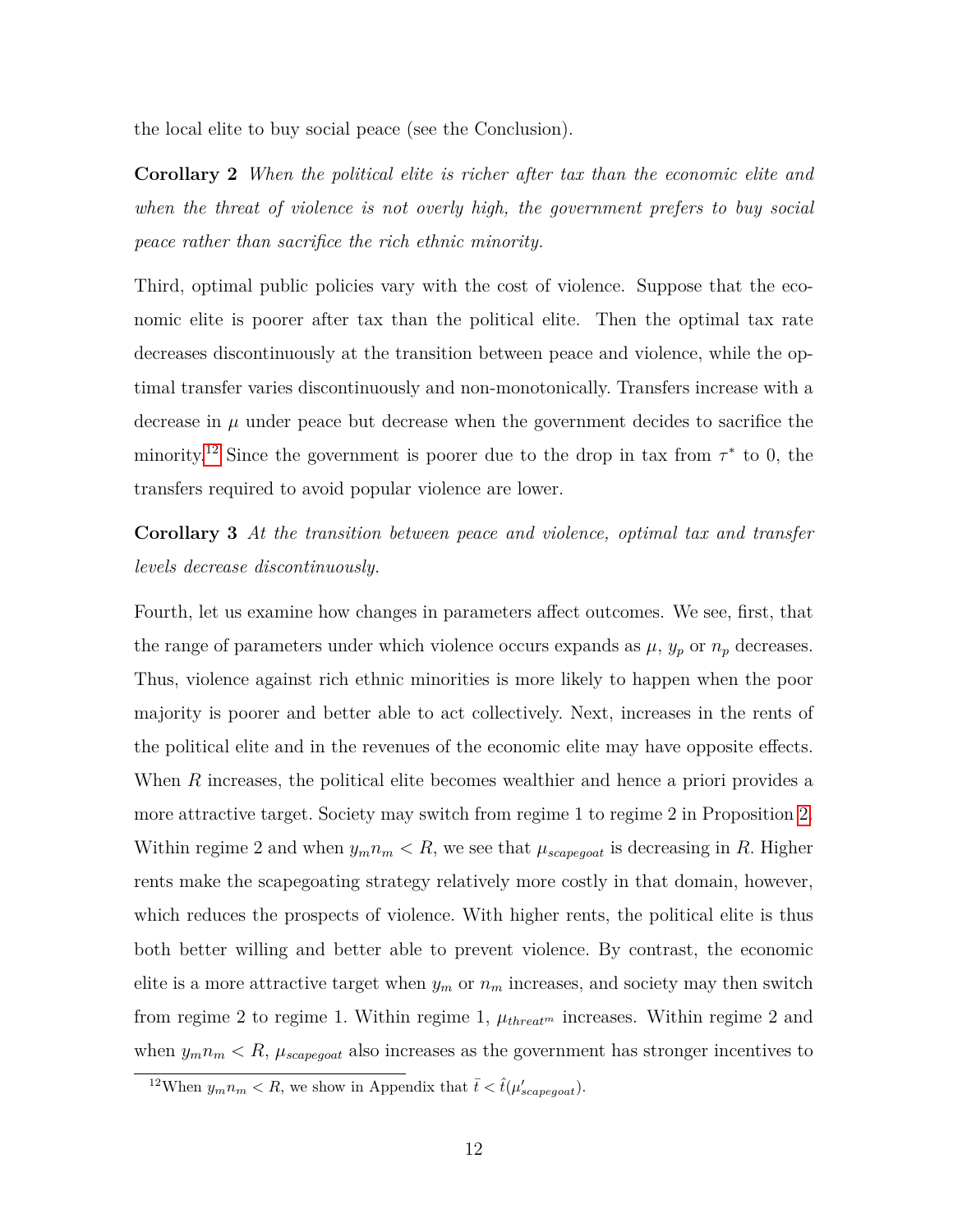sacrifice the economic elite. Prospects for violence increase when the ethnic minority becomes richer.<sup>[13](#page-1-0)</sup>

These predictions are consistent with empirical evidence. Bezemer and Jong-A-Pin [\(2013\)](#page-38-1) use data from the Minority At Risk Project over the period 1984-2003 to test the prediction, put forward by Chua (2004), that the combination of democracy and globalization leads to more violence against market-dominant ethnic minorities in developing countries. They find support for this prediction in Sub-Saharan African, but not in other parts of the world. Our analysis can help explain these findings. Bezemer and Jong-A-Pin (2013) (p.110) stress that "low violence thresholds are due to Africa's uniquely high poverty levels", which is consistent with our prediction that the prospects for violence increase when *y<sup>p</sup>* decreases. They also argue that the nature of globalization in Africa was such that the rise in income differences between the ethnic minority and the rest of the population was sharper than in other parts of the world. A combined decrease in  $y_p$  and increase in  $y_m$  unambiguously increases violence prospects against the ethnic minority in our model.

In a recent analysis, Grosfeld et al. (2017) study anti-Jewish pogroms in Eastern Europe between 1800 and 1927. They find that a severe, negative agroclimatic shock increased the probability of a pogrom by 3.8 percentage points at times of increased political uncertainty and had no effect on the likelihood of pogroms in times of a relative political stability. Thus, violence seems most likely to occur under both negative economic shock and political instability. These findings are consistent with our results, which predict that violence is most likely when both  $y_p$  and  $\mu$  are low, i.e., at times where the people are particularly poor and better able to act collectively. When the political situation is uncertain, people have a strong incitation to solve their collective action problem. Grosfeld et al. [\(2017\)](#page-39-3) also find that the occupation in which Jews specialized locally has a strong impact on violence. In particular, specialization in crafts, industry and transport sector does not seem to affect the probability of pogroms,

<sup>&</sup>lt;sup>13</sup>In contrast, the impacts of *R*,  $y_m$  and  $n_m$  on  $\mu_{scapegoat}$  in regime 2 when  $y_m n_m > R$  are ambiguous because of indirect effects due to changes in  $\bar{\tau}$ , the optimal tax rate under violence.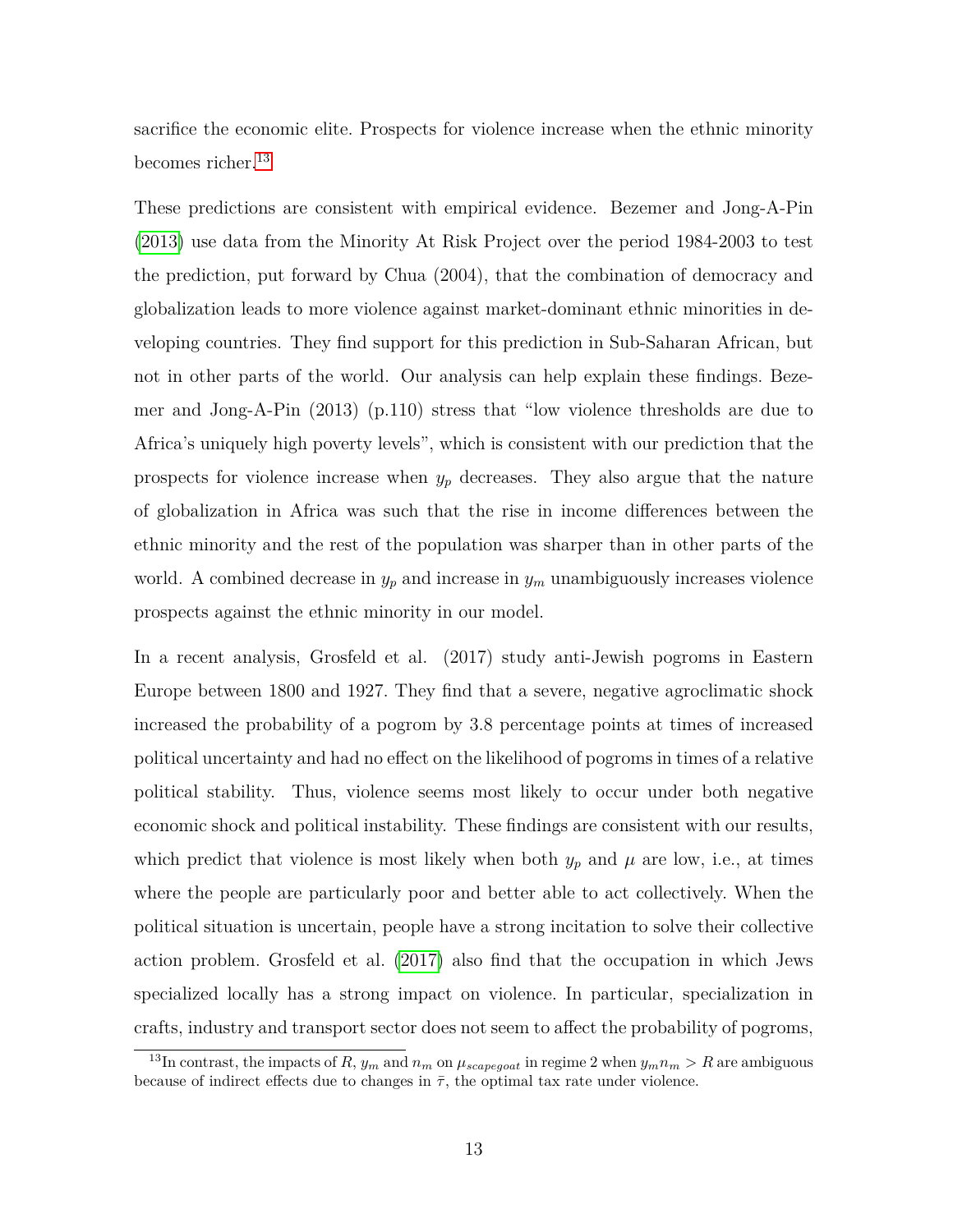while specialization in moneylending or grain trading does. Our analysis suggests a simple explanation. This differential effect could potentially be explained by differences in wealth levels attained in different occupations.

Our analysis has relied, so far, on the assumption that the political and economic elites form two separate groups. This assumption seems to apply particularly well to two communities: Indians throughout East Africa and the Lebanese in West Africa. Adam [\(2010\)](#page-38-10) documents the very poor level of social integration of Indians in East-African societies. Indians typically live in separate residential neighborhoods, attend denominational schools, go to community hospitals and belong to select clubs. They essentially marry within their own communities, and are intent on preserving their culture of origin in all its dimensions (religion, language, clothing, food). Bierwirth [\(1999\)](#page-38-11) shows that the Lebanese community is also socially marginalized in Ivory Coast. Endogamy is prevalent, and resented: "there has been very little intermarriage between Lebanese immigrants and Africans, a fact that most Africans deeply resent." (p.95). In addition, only 10% of the Lebanese-Ivorian population has acquired Ivorian citizenship. Most of this community thus cannot vote and is, in fact, politically excluded.

As in the model, the political elite appears to benefit from the presence of these communities in two ways: through the vital role they play in local economies and through their usefulness as convenient scapegoats. See, in particular, the discussions in Adam [\(2010\)](#page-38-10) on p.3 and in Bierwirth [\(1999\)](#page-38-11) on p.83 and p.93. In stable times, the ethnic communities benefit from local elites' support, for instance, through favored allocation of import licenses and public contracts, Chua (2004, p.148-149). In Kenya, Daniel Arap Moi first protected the Indian minority politically when he became president in 1979, "granting them relative economic freedom while affirmatively directing lucrative opportunities to a select few of them.", Chua (2004, p.157).

In other times, the political elite may fan the flame of ethnic hatred by pointing out the supposedly excessive wealth of these communities, either publicly accusing them of taking advantage of the resources of their host country, or through direct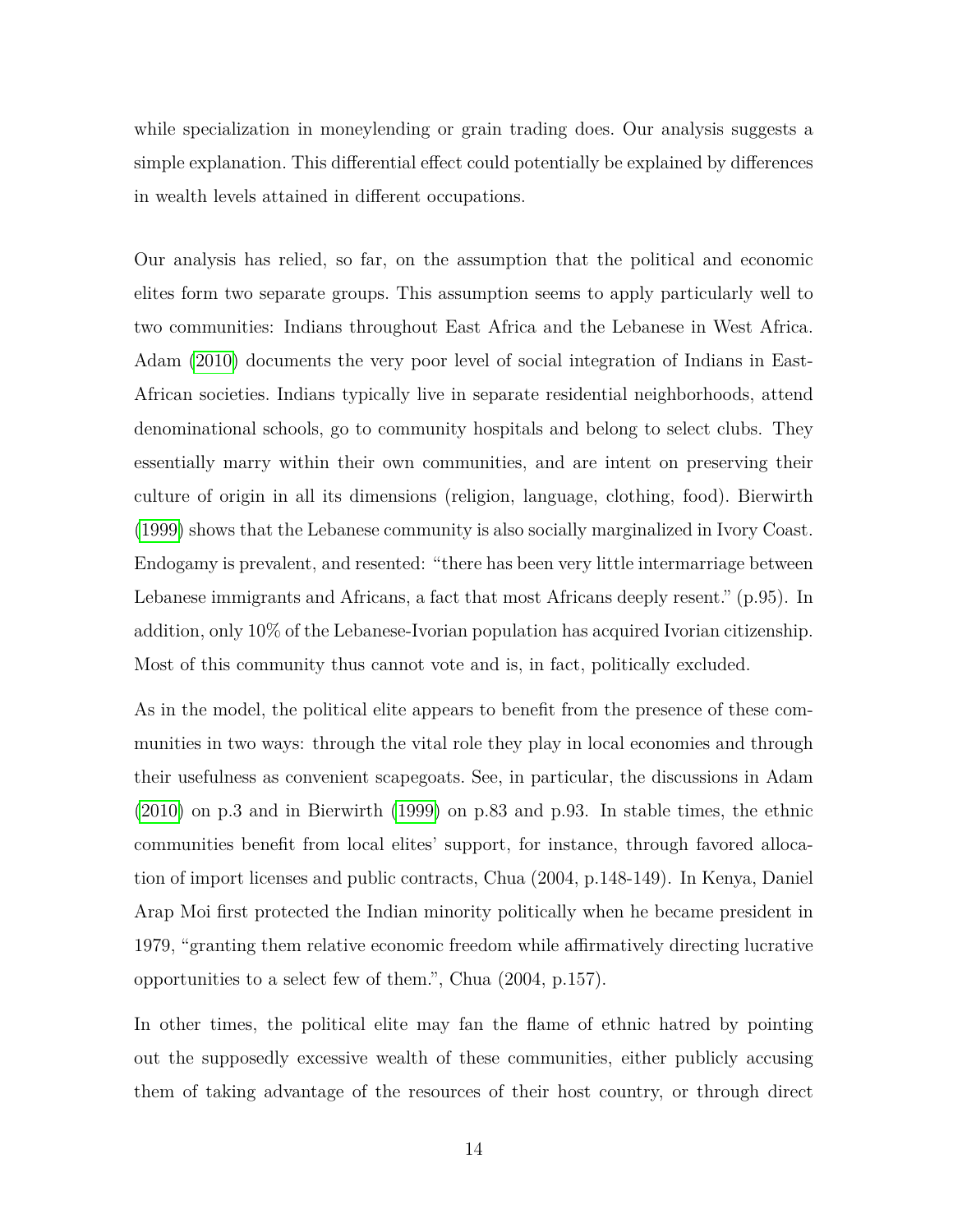discriminatory actions targeting, and thereby highlighting, their assets. In 1983, for instance, the Tanzanian government launched an "Anti-Saboteur" campaign against fraudulent traffic that clearly targeted Indians, see Adam [\(2009\)](#page-38-3). In Ivory Coast, Bierwirth [\(1999\)](#page-38-11) explains that: "In 1992 and again in 1996, highly publicized sweeps were made by government officials to track down 'tax evaders' in the commercial quarters of Abidjan. In addition, both the official and opposition presses publish the names and pictures of Lebanese miscreants, helping to sustain the image of the Lebanese 'menace'" (p. 93). In Kenya, the economy deteriorated in 1981, leading in December to shortages of rice and flour and large increases in the price of staple food. President Moi then changed his position towards Indians and publicly accused them in February 1982 of causing these shortages and price increases, see New York Times (1982). Violence erupted in August. A coup was attempted to oust Moi, which quickly failed. Many Indian homes and shops were looted, while Moi kept voicing anti-Indian sentiment throughout. His ambiguous attitude towards Indians was, more generally, instrumental in helping him stay in power until 2002. This is consistent with our analysis, in which the political elite manages to deflect popular violence towards the ethnic minority, particularly in times of economic crisis and political instability.

The segregation between the economic and political elites is not absolute, however. Historical patterns reveal a substantial degree of variation in integration caused, in part, by cultural factors. In the next section we explore how partial social integration between the two elites affects their interactions, public policies and violence.

## **IV. Partial integration**

In this section, we consider some partial level of social integration between the political and the economic elite. Members of these two groups may share the same socialization venues, may send their children to the same schools and may interact frequently in the workplace. As a consequence, they may also marry members of the other group. To fix ideas, we focus on mixed marriages in what follows; our modelling and results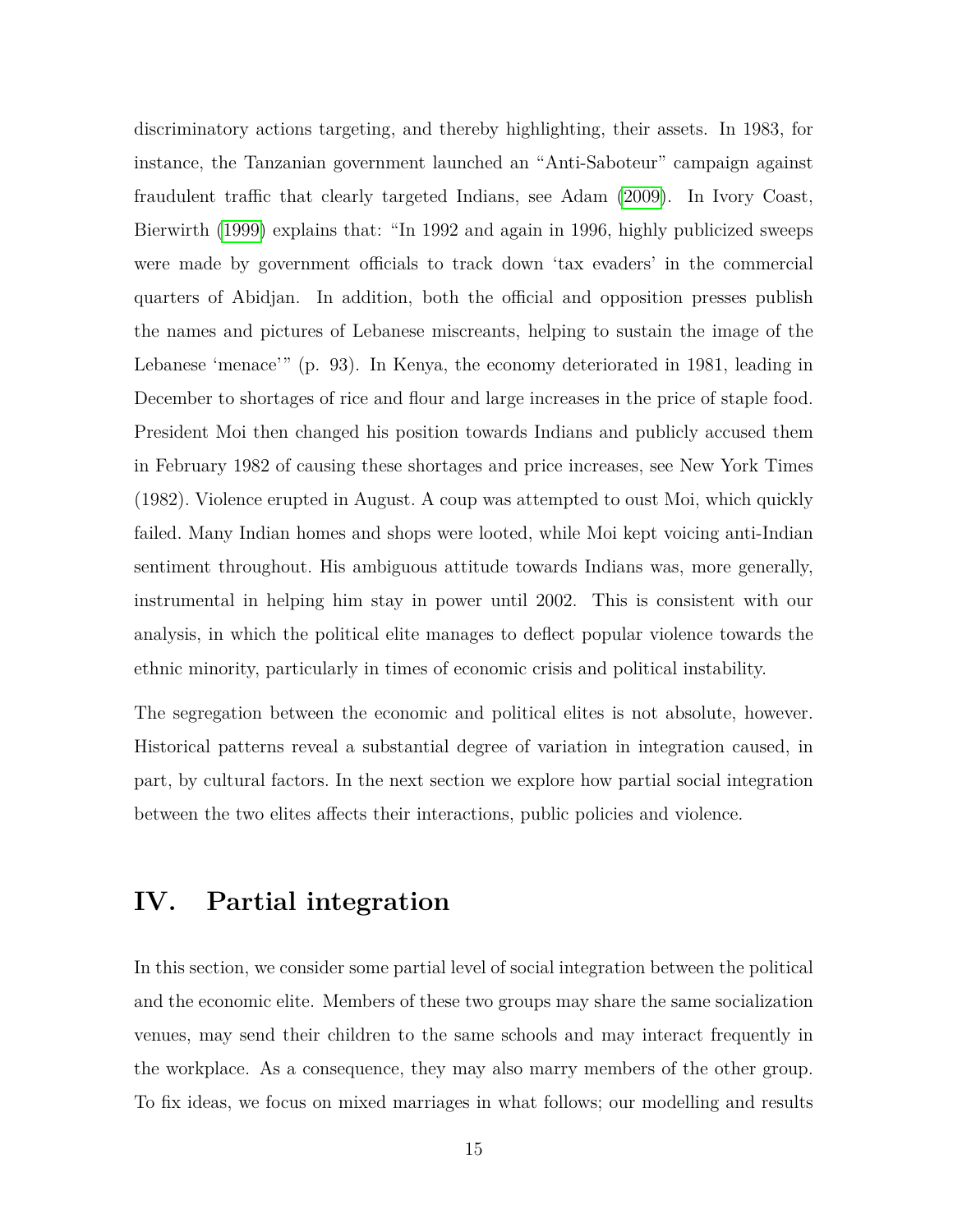apply to broader forms of integration.

We now assume that all adult individuals in society get married and that spouses care about each other's payoffs. For simplicity, we assume that the sizes of both elite communities are the same:  $n_m = n_e$ . Define f as the proportion of mixed marriages between the rich ethnic minority and the local political elite. We consider a low enough value of *f* in what follows. We also assume that members of the poor majority never marry members of the elite. Let  $\alpha$  be the marital coefficient of altruism with  $0 < \alpha < 1$ . The utility  $u_i$  of individual *i* with payoff  $\pi_i$  married to individual *j* with payoff *j* is then  $u_i = \pi_i + \alpha \pi_j$ . Therefore, social integration generates interdependence in utilities between the two groups.

As a consequence, mixed marriages introduce some dissension within groups. The utility of a member of the local elite is equal to  $(1 + \alpha)\pi_e$  if he married within his community and  $\pi_e + \alpha \pi_m$  if he married a member of the rich ethnic minority. Since *f* is low, we maintain our assumption that the local elite is able to act as a single actor. More precisely, the political elite seeks to maximize the average utility in the group, which is now equal to

$$
u_e = (1 + \alpha(1 - f))\pi_e + \alpha f \pi_m
$$

Introduce  $\beta = \alpha f/(1+\alpha(1-f))$ . Observe that  $u_e$  is proportional to  $\pi_e + \beta \pi_m$  and that  $β$  is increasing in *f* and in  $α$ . Social integration leads the political elite to partially take into account the interests of the economic elite. By contrast, note that the average utility of a non-elite member is equal to  $u_p = (1 + \alpha)\pi_p$  and the incentives of the poor majority are unchanged.

Social integration has two direct effects. It first changes the preferred policies of the political elite in the absence of violence. Indeed, we have:

$$
\pi_e + \beta \pi_m = \frac{1}{n_e} [R - n_p t + (\tau (1 - \beta) - C(\tau) + \beta) y_m n_m]
$$

and the tax rate  $\tau^*_{\beta}$  that maximizes the political elite's average utility satisfies  $C'(\tau^*_{\beta}) =$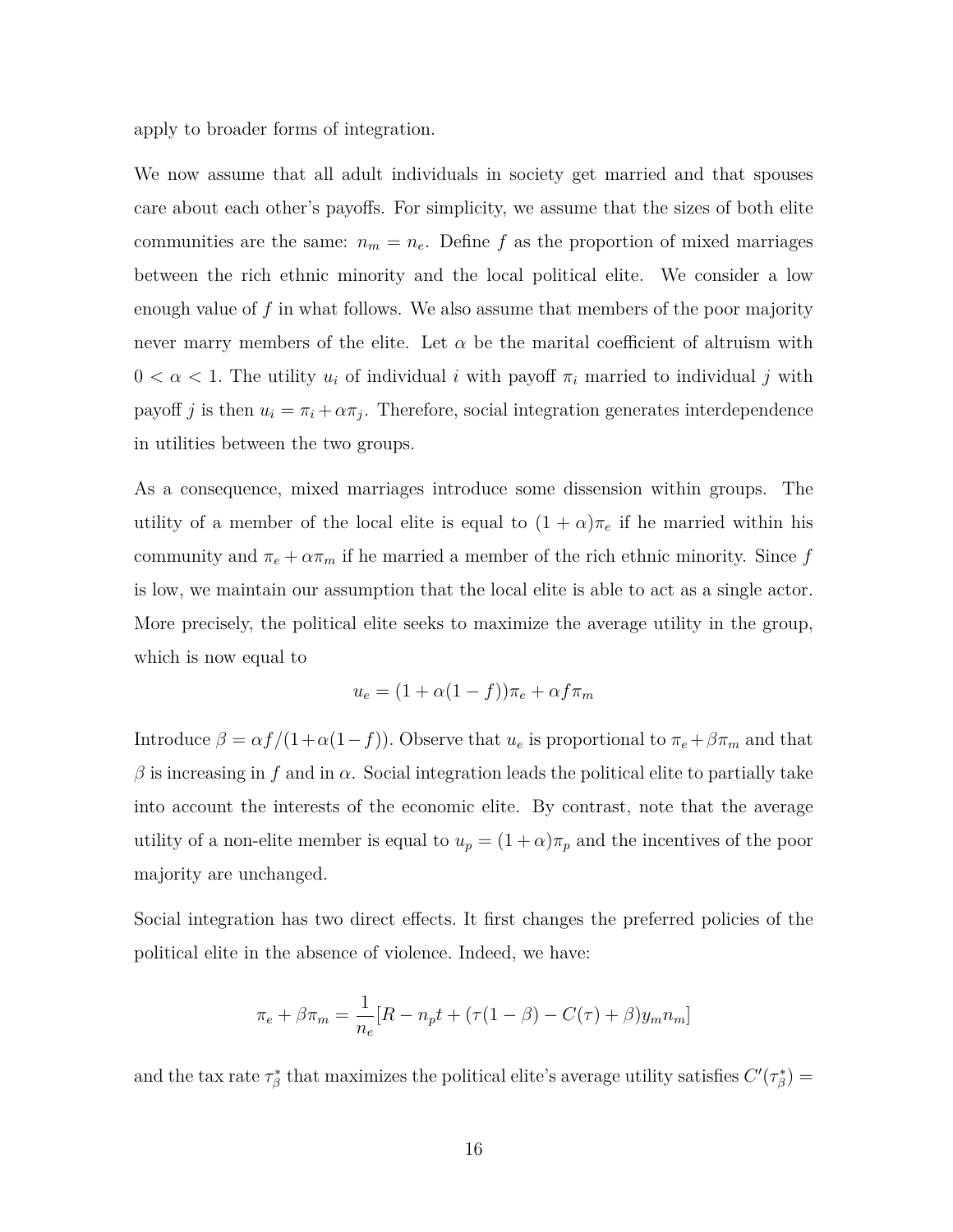$1 - \beta$ . This tax rate is decreasing in f and  $\alpha$ . As both elites become more integrated, their payoffs become more interdependent and the political elite then reduces its tax levy on the economic elite. Interestingly, by reducing its wealth, it makes the political elite less likely to be threatened by popular violence. Thus, *social integration reduces the local elite's rent-seeking behavior* and hence its likelihood of being attacked.

Second, social integration changes the government's incentives when the ethnic minority is very rich and provides a natural target for popular violence. More precisely, suppose that the ethnic minority is richer after tax  $\tau^*_{\beta}$  than the political elite. This is the counterpart to the first domain in Proposition [2.](#page-11-0) When the cost of violence is not overly high, and in the absence of government intervention, the people attack the minority. Due to social integration, however, the government now stands to gain from intervening and protecting the minority. The government may buy social peace even when not directly threatened by popular violence. In a way, such *altruistic protection* is the opposite of instrumental scapegoating.

We now characterize the subgame perfect equilibrium of the game under partial integration. As in Proposition [2,](#page-11-0) the equilibrium depends on the relative after-tax wealth situations of the two communities. (We provide a detailed proof in Appendix A). However, the two domains now have different boundaries and yield different optimal policies. In the first regime, the ethnic minority is richer after the altruistic tax  $\tau^*_{\beta}$ than the political elite. This happens when  $(1 - \tau_{\beta}^*)y_m n_m > R + (\tau_{\beta}^* - C(\tau_{\beta}^*))y_m n_m$ . Define  $\mu_{thread_{\beta}^{m}} = (1 - \tau_{\beta}^{*})y_m n_m/[(1 - \tau_{\beta}^{*})y_m n_m + y_p n_p]$ . This is the cost of violence value below which the people are ready to attack the rich minority. When  $\mu < \mu_{thread_{\beta}^m}$ , the government first provides some altruistic protection for the minority. We show that to diffuse the threat of violence, the government increases the tax rate as  $\mu$  decreases. This reduces the wealth of the minority and hence its attractiveness as a target. Of course, this also makes the political elite a more attractive target. When *f* is low enough, however, the political elite stops offering altruistic protection before this can put it at risk. Below a critical level  $\mu = \mu_{\text{protec}}$ , maintaining peace is too costly and the government will let popular discontent run its course. In that case, the government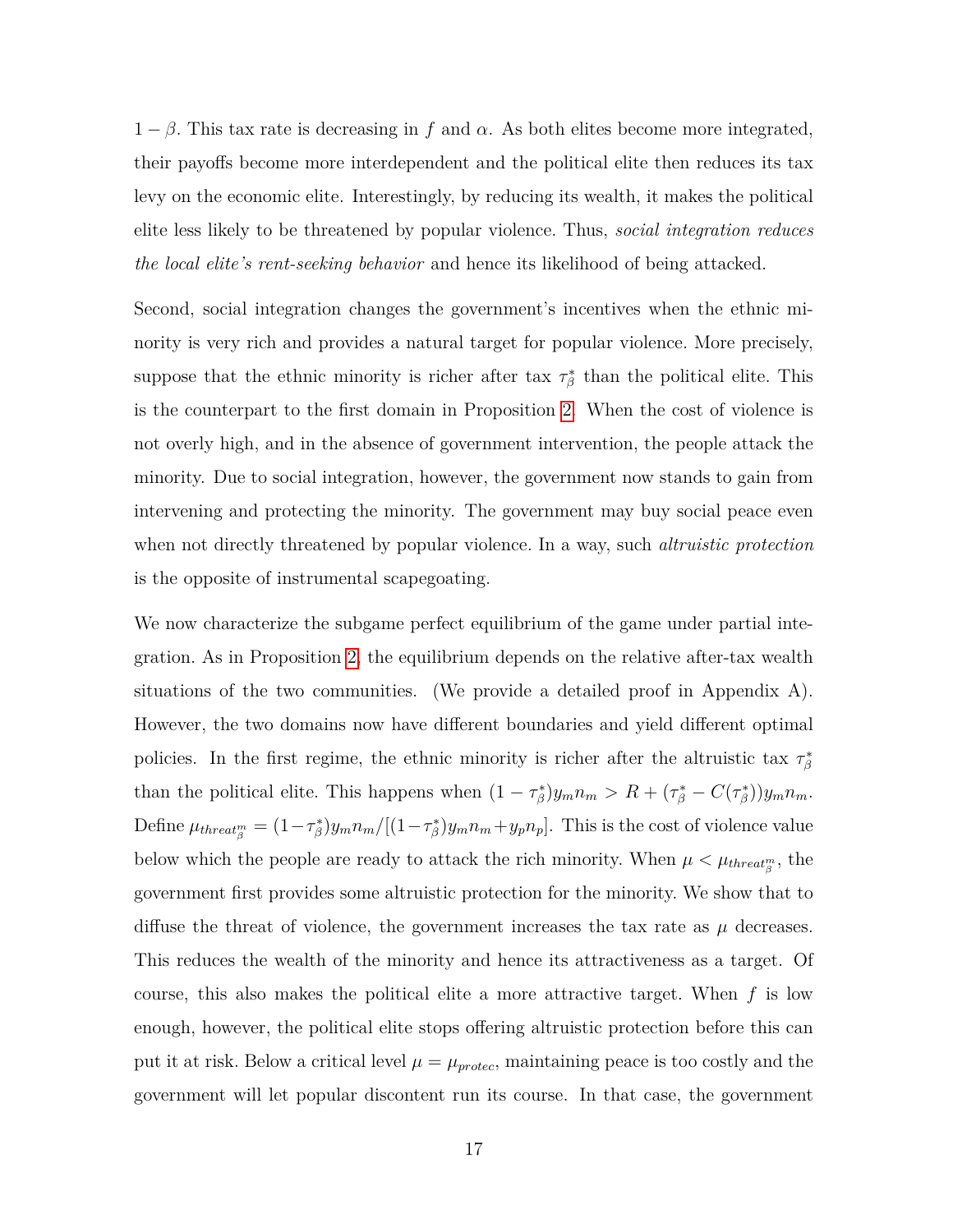chooses its policies the same way as when there is no integration.

In the second regime, the ethnic minority is poorer after tax  $\tau^*_{\beta}$  than the political elite. Formally,  $(1 - \tau_{\beta}^*)y_m n_m < R + (\tau_{\beta}^* - C(\tau_{\beta}^*))y_m n_m$ . The political elite is now a natural target for popular anger. Define  $\mu_{thread}^e = [R + (\tau^*_{\beta} - C(\tau^*_{\beta}))y_m n_m]/[R + (\tau^*_{\beta} - C(\tau^*_{\beta}))y_m n_m]$  $C(\tau_{\beta}^{*})$ ) $y_{m}n_{m} + y_{p}n_{p}$  as the critical level of the cost of violence below which the poor  $\Delta$  majority is ready to attack the local elite. Note that since  $\tau^*_{\beta} < \tau^*$ ,  $\mu_{thread^e_{\beta}} < \mu_{thread^e}$ . As discussed above, the reduction in rent-seeking behavior induced by social integration also provides some protection against violence. When  $\mu$  falls below this threshold, the government modifies its economic policies to buy social peace. However, the optimal policies are deeply altered by social integration. Without integration, Proposition [2](#page-11-0) tells us that in this domain,  $\tau = \tau^*$  and *t* increases when  $\mu$  decreases. By contrast, with integration,  $t = 0$  and  $\tau$  decreases as  $\mu$  decreases. We discuss these policy changes in more detail below. The decrease in tax reduces the wealth of the political elite and its attractiveness as a target. When  $\mu$  is too low, however, buying social peace is too costly and the local elite sacrifices the rich minority. Let  $\mu_{scapegoat\beta}$  denote the value of the cost of violence below which the minority is sacrificed. We see that  $\mu_{scapegoat\beta}$  decreases as  $\beta$  increases. Social integration reduces the use of instrumental scapegoating.

<span id="page-19-0"></span>**Proposition 3** *Suppose that the local political elite and the rich ethnic minority are socially integrated with f low enough.*

*1. If*  $(1 - \tau_{\beta}^{*})y_{m}n_{m} > R + (\tau_{\beta}^{*} - C(\tau_{\beta}^{*}))y_{m}n_{m}$ .

*- If*  $\mu \ge \mu_{thread_{\beta}^m}$ , then  $\tau = \tau_{\beta}^*$ ,  $t = 0$  and there is no violence.

*- If*  $\mu_{thread_{\beta}^m} > \mu > \mu_{protec}$ , then  $\tau$  increases as  $\mu$  decreases and there is no violence.

*-* If  $\mu_{\text{protec}} > \mu$ , then the poor majority attacks the rich minority. If  $(1 - \tau^*)y_m n_m >$  $R + (\tau^* - C(\tau^*))y_m n_m$ , then  $\tau = \tau^*$ ,  $t = 0$ . If  $(1 - \tau^*)y_m n_m < R + (\tau^* - C(\tau^*))y_m n_m$ , *then*  $\tau = \overline{\tau}$ *,*  $t = 0$ *.* 

2. If 
$$
(1 - \tau_{\beta}^*)y_m n_m < R + (\tau_{\beta}^* - C(\tau_{\beta}^*))y_m n_m.
$$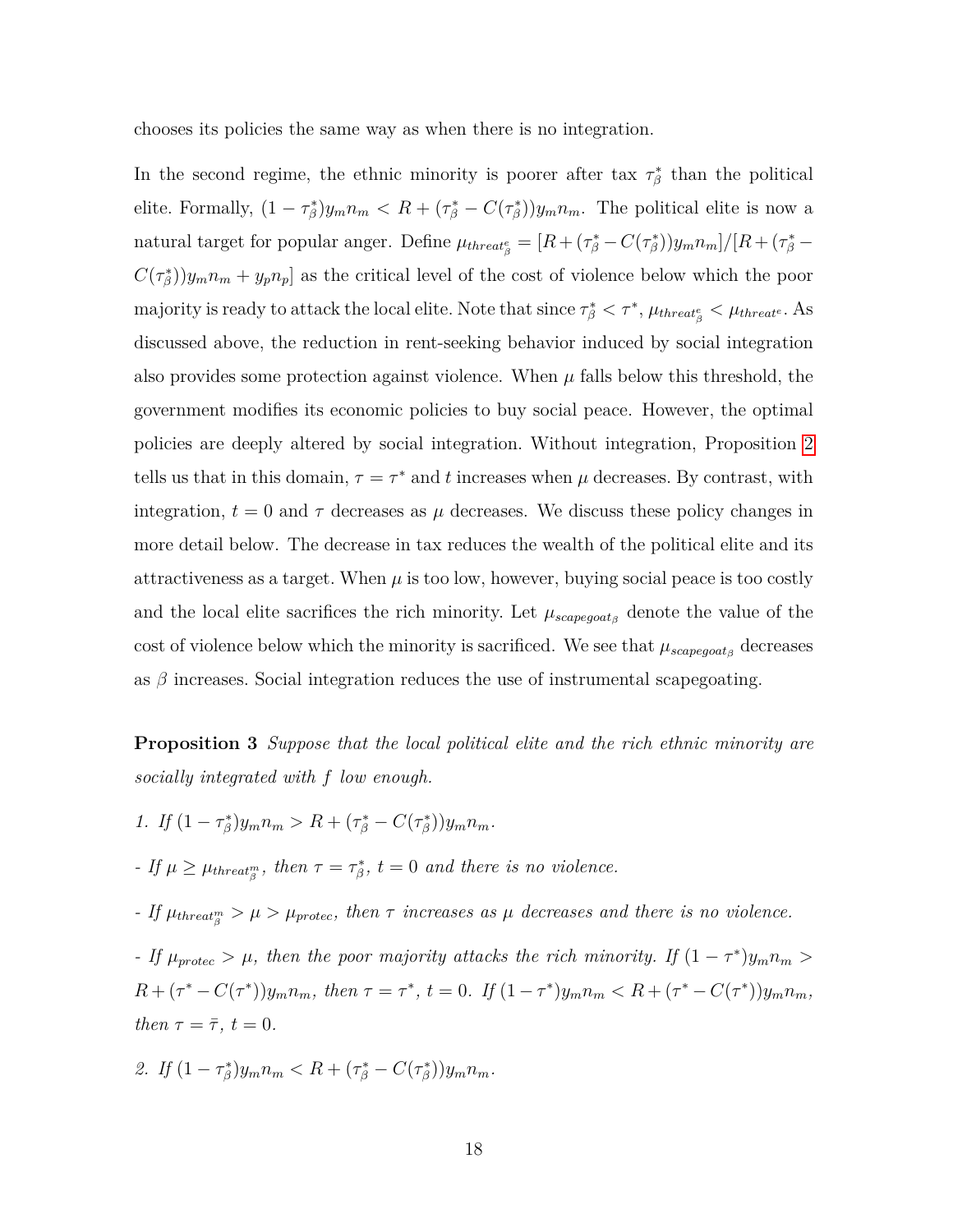*- If*  $\mu \ge \mu_{thread^e_{\beta}}$ , then  $\tau = \tau^*_{\beta}$ ,  $t = 0$  and there is no violence.

*- If*  $\mu_{thereaf} \geq \mu > \mu_{scapegoat}$ , then  $\tau$  decreases as  $\mu$  decreases and there is no violence.

*- If*  $\mu_{scapegoat}$  *>*  $\mu$ *, then the poor majority attacks the rich minority. If*  $y_m n_m > R$ , *then*  $\tau = \bar{\tau}$ *,*  $t = 0$  *while if*  $y_m n_m < R$ *, then*  $\tau = 0$ *,*  $t = \bar{t}$ *.* 

We next highlight two further implications of Proposition [3.](#page-19-0) First, social integration always reduces the prospects of violence. For instance, we show in Appendix A that  $\mu_{\text{protec}}$  and  $\mu_{\text{scapegoots}}$  decreases in  $\beta$ . As both elites become more integrated, the local elite engages more often in altruistic protection and less often in instrumental scapegoating. We also show that this property actually holds for any level of integration *f*.

**Corollary 4** *As social integration between elites increases, the prospect of violence decreases.*

Second, we find that social integration changes the optimal policies implemented to buy social peace. Without social integration, the government only cares about its monetary payoff. It then sets the revenue-maximizing tax rate and increases its transfer as  $\mu$  decreases, see Proposition [2.](#page-11-0) With social integration, the government also cares about the monetary payoff of the economic elite. This makes a decrease in the tax rate more attractive than an increase in transfers, since lower tax yields higher payoffs for the economic elite.

**Corollary 5** *Under social integration, the local elite prefers to reduce the tax rate rather than increase transfers in order to buy social peace.*

Our analysis seems to be in agreement with documented patterns. To illustrate, consider Indonesia under the rule of General Suharto. Suharto and his family were very close to wealthy Chinese businessmen. He had started to form these privileged relationships while he was still an army officer. Once President, Suharto granted entrepreneurial Chinese economic freedoms and some very lucrative opportunities. For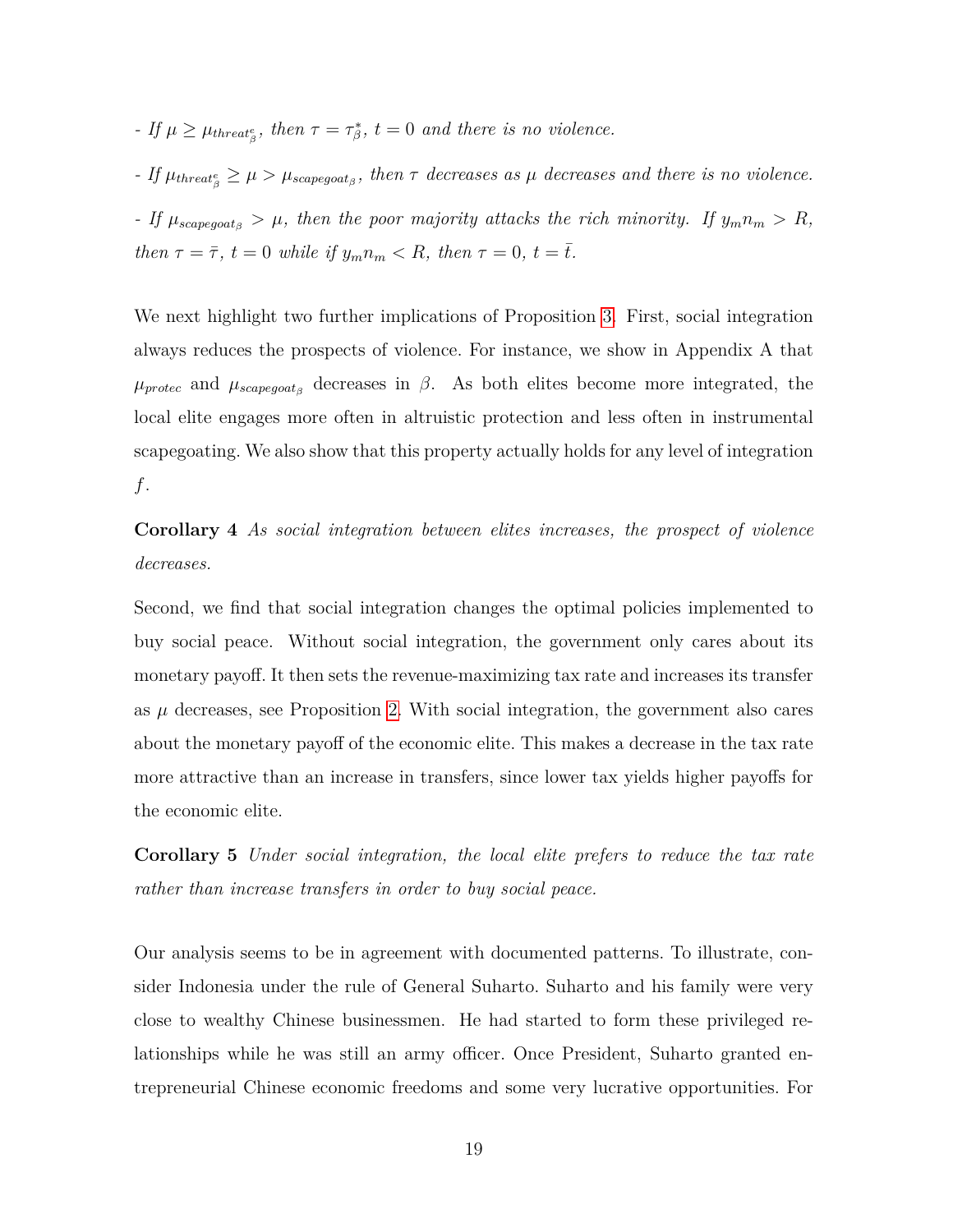instance, he granted Sudono Salim, formerly known as Liem Sioe Liong and one of his main cronies, franchises in banking, flour milling and telecommunications (Chua 2004, p.44). In return, these Chinese businessmen financed the public and personal projects of Suharto. For instance, they financed the Tama Mini theme park monorail on behalf of Suharto's wife and established business partnerships with Suharto's children. "Throughout much of the eighties and nineties, no one outside of his family not even high-ranking cabinet ministers - was closer to Suharto than these cronies, who spent hours every week golfing with the president, planning their joint investments.", Chua (2004, p.152). Interestingly, and in agreement with our framework, Suharto used his political power to protect the Chinese when they were threatened. "He suppressed anti-Chinese labor movements, like the one in North Sumatra in 1994 that turned into a bloody riot again Chinese Indonesians. He extinguished all forms of anti-Chinese dissent and press, even jailing a prominent Jakarta journalist who published an anti-Chinese article.", Chua (2004, p.151). Our model predicts the emergence of such altruistic protection when both elites are socially integrated.

We could also easily consider social integration between the rich ethnic minority and the poor majority. We analyze a version of the model with partial integration between these two groups in Appendix B. We show that our main results are robust if integration levels are low enough. More generally, prospects of violence also decrease as integration increases. This effect now has two causes. First, the people now have less incentives to attack the rich minority, since they would suffer from this violence due to utility interdependence. Second, connections with the rich minority also makes people wealthier, and hence less likely to use violence. Interestingly, we also show that scapegoating may not be a viable option for the political elite when integration is high. The political elite may then not necessarily avoid political violence. Therefore when the risk of violence is high, the political elite may have an incentive to prevent social integration between the poor majority and the rich ethnic minority.

The role played by such broader integration is well illustrated by the case of Madagas-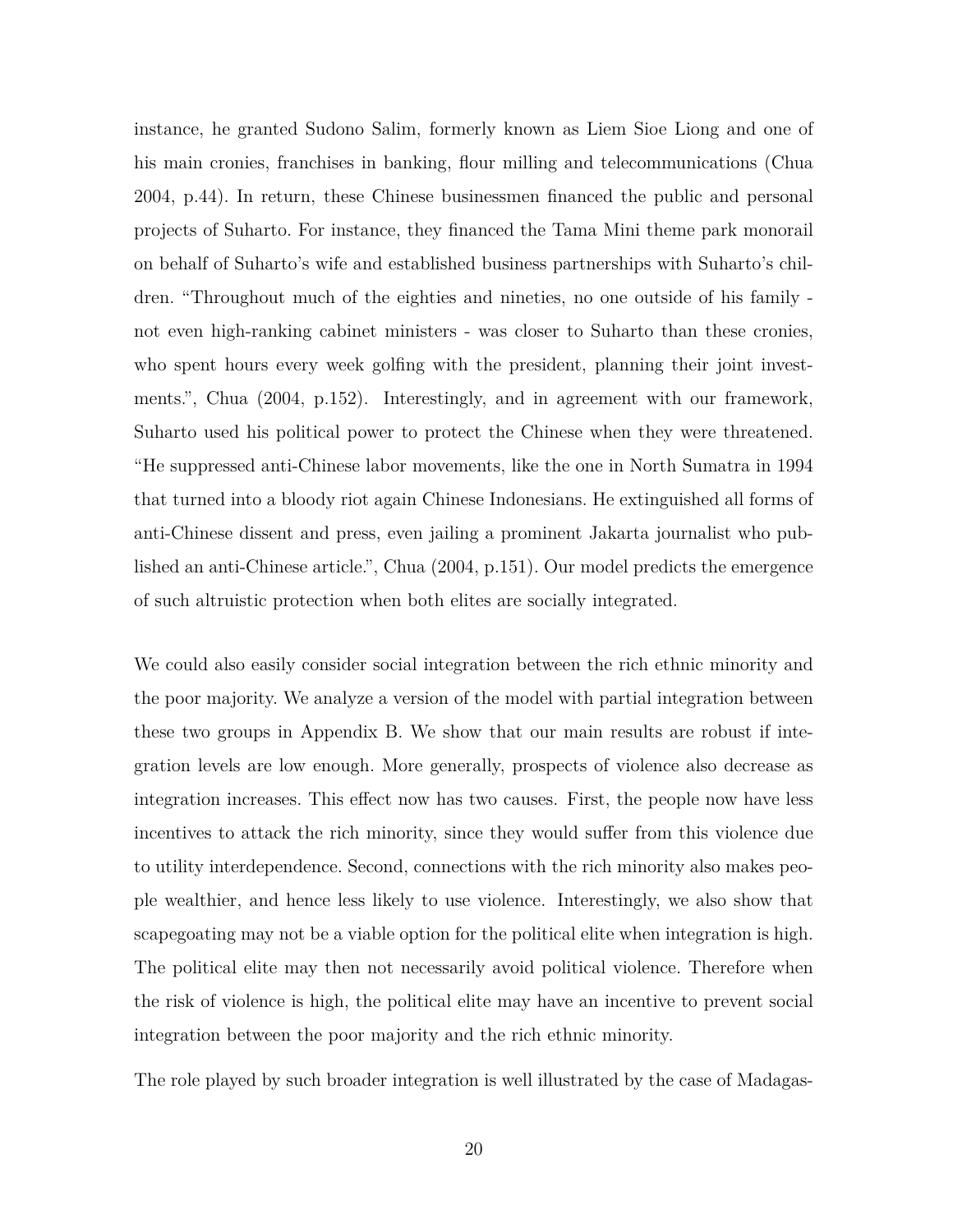car. Madagascar contains no less than three minorities playing a disproportionate role in the economy: the descendants of  $19<sup>th</sup>$  century Indian and Chinese migrants as well as recent Chinese migrants. The long-established Chinese community is considered to be quite integrated compared to the Indian community. As Fournet-Guérin [\(2009\)](#page-39-4) points out: "Chinese are buried in the municipal cemetery; they do not live in a particular area; they are Catholic like most of the urban Malagasy population". By contrast, the Indian community remains a closed, endogamous community. Its members, also called "Karana", are strongly attached to their religions and traditions. Consistently with our analysis, despite similar levels of wealth, the Chinese community is less subject to kidnappings and shop destructions than the Indian community (La Lettre de l'Océan Indien [2013\)](#page-39-10).

Interestingly, the new wave of Chinese immigration induces very different reactions. Whereas the old Chinese community is well assimilated into broader Malagasy society, as shown by the high rate of mixed marriages and the high proportion of mixed race Sino-Malagasy who usually view themselves as Malagasy and bear Malagasy names (Fournet-Guérin [2006\)](#page-38-12), the new Chinese are much less well-perceived. As Tremann [\(2013\)](#page-39-11) explains: "although xenophobia against the Chinese in Madagascar is relatively low, the arrival of a new group of temporary Chinese immigrants, who clearly stand out owing to the fact that they live in urban areas and make their presence felt in economic spheres to do with consumerism, has led to a partial shift in the position of outlets for Malagasy frustrations, with the new Chinese now taking on the role of scapegoats" (p.11). According to her, "local anger towards the Chinese and the negative perceptions of their presence that underpin it are partly shaped by a lack of social interaction with the Malagasy" (p.11).

In South Asia, the Chinese are typically not well-integrated. However, Thailand constitutes an interesting exception. According to Chua [\(2004\)](#page-38-0), "many Thai Chinese speak only Thai and consider themselves as Thai as their indigenous counterparts. Intermarriage rates between the Chinese and the indigenous majority are much higher than elsewhere in South Asia" (p.179). And indeed, there is relatively little anti-Chinese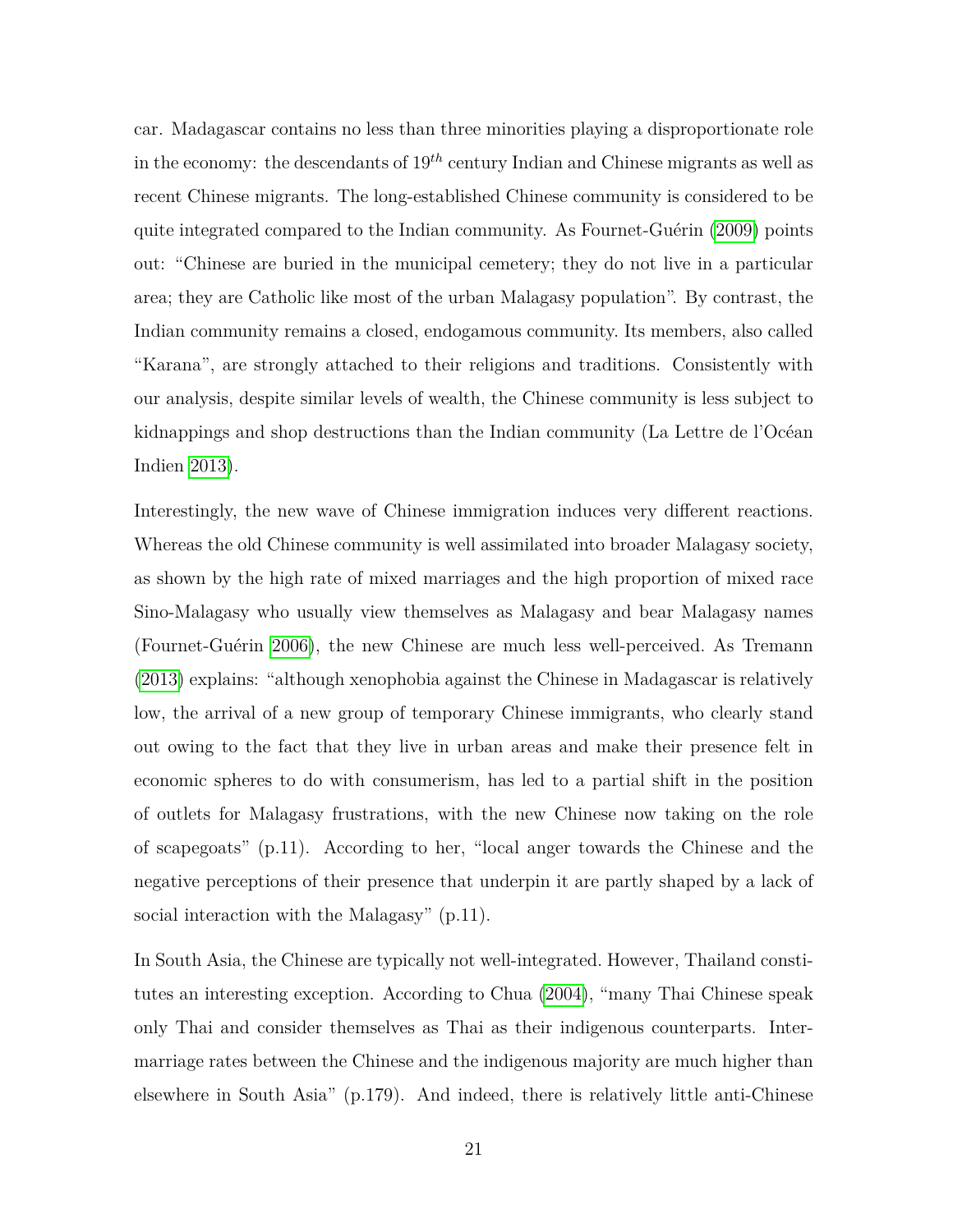animus in Thailand: "the fact remains that ethnic relations today between the Chinese and indigenous Thais in Thailand are remarkably civilized" (p.180).

Overall, and consistent with our analysis, the level of social integration indeed seems to be a key determinant of violence targeted at a specific community.

# **V. Discussion and conclusion**

In this paper, we analyze violence against rich ethnic minorities. We study how the presence of a rich minority affects interactions between a rent-seeking local elite and a poor majority. We show that the local elite can maintain its hold on power by sacrificing the rich minority to popular discontent. Such instrumental scapegoating emerges even for purely material reasons. The model predicts that violence is more likely to occur when the poor majority is poorer and has better collective ability, when the ethnic minority is richer or when the rents controlled by the local elite are lower. In addition, scapegoating is a strategy of last resort. We then consider some partial social integration between the two elites. We find that the elite's integration reduces violence and affects economic policies.

We obtain these results in a parsimonious framework, built by introducing a rich ethnic minority in charge of the formal economy into the benchmark model of Acemoglu and Robinson [\(2006\)](#page-38-4). Our analysis is based on a number of simplifying assumptions, including: (1) a group subject to violence loses all its local wealth, (2) the model is static, (3) the local elite can only use economic policies to try and redirect violence, (4) the rich minority cannot act to avoid violence, and (5) the level of social integration between the two elites is exogenous. We believe that the model's simplicity constitutes a strength of the analysis. Our results show that violence deflection and instrumental scapegoating constitute deep phenomenons, emerging from the interplay of elementary forces. Moreover, as discussed next, our main results are very likely robust to relaxing these simplifying assumptions. Our current setup thus likely captures some of the key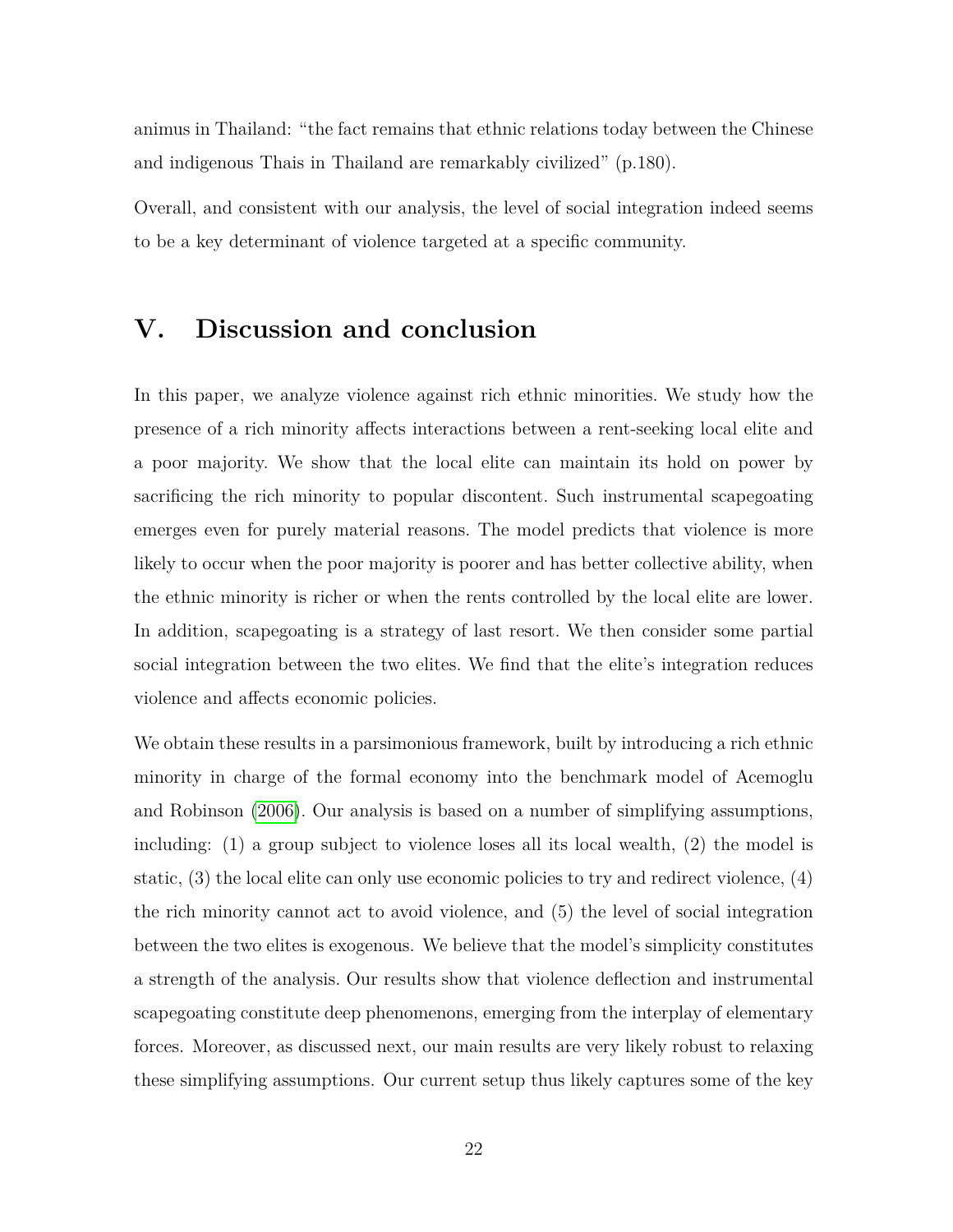ingredients giving rise to scapegoating in reality. This is consistent with the empirical prevalence of market-dominant minorities and scapegoating across widely different cultural, historical and spatial contexts.

Let us next discuss these simplifying assumptions in more detail. (1) The assumption that an elite group subject to popular violence loses all its local wealth may be appropriate to explain the most extreme scapegoating episodes. To rationalize the low and medium levels of violence often observed, we relax this assumption in Appendix C. We assume that the group subject to violence only loses a fraction  $\theta$  of its wealth. We find that our main results are robust. The three key domains uncovered in Propositions 2 and 3 and the comparative statics are qualitatively unchanged. Further, a decrease in *θ* reduces the prospects of violence and the transfers needed to buy social peace.

(2) Introducing dynamic considerations provides a natural direction for future research. With multiple periods, violence entails an additional cost to the local elite in the form of lost future tax revenues. Therefore, we expect the likelihoods of violence and scapegoating to be decreasing with the discount factor in a dynamic extension. Our current conditions then likely provide tight upper bounds on the emergence of violence. Dynamics would also yield another reason explaining why violence may be particularly likely to occur under political instability, since autocratic leaders who are uncertain to stay in power may not care much about future tax losses.

(3) In reality, local elites may have different means to try and redirect violence. Through their control of the military, they could provide military and logistic support to popular violence against ethnic minorities. They also generally control the media and can launch communication campaigns targeted against the minorities. These other means generally make it easier to redirect violence, and hence are likely substitutes of economic policies.

(4) We assumed in this analysis that the rich minority cannot act to prevent violence. Observe that it could simply be prevented to do so by the local elite, who holds all the power. In reality, market-dominant minorities may try to appease tensions and to buy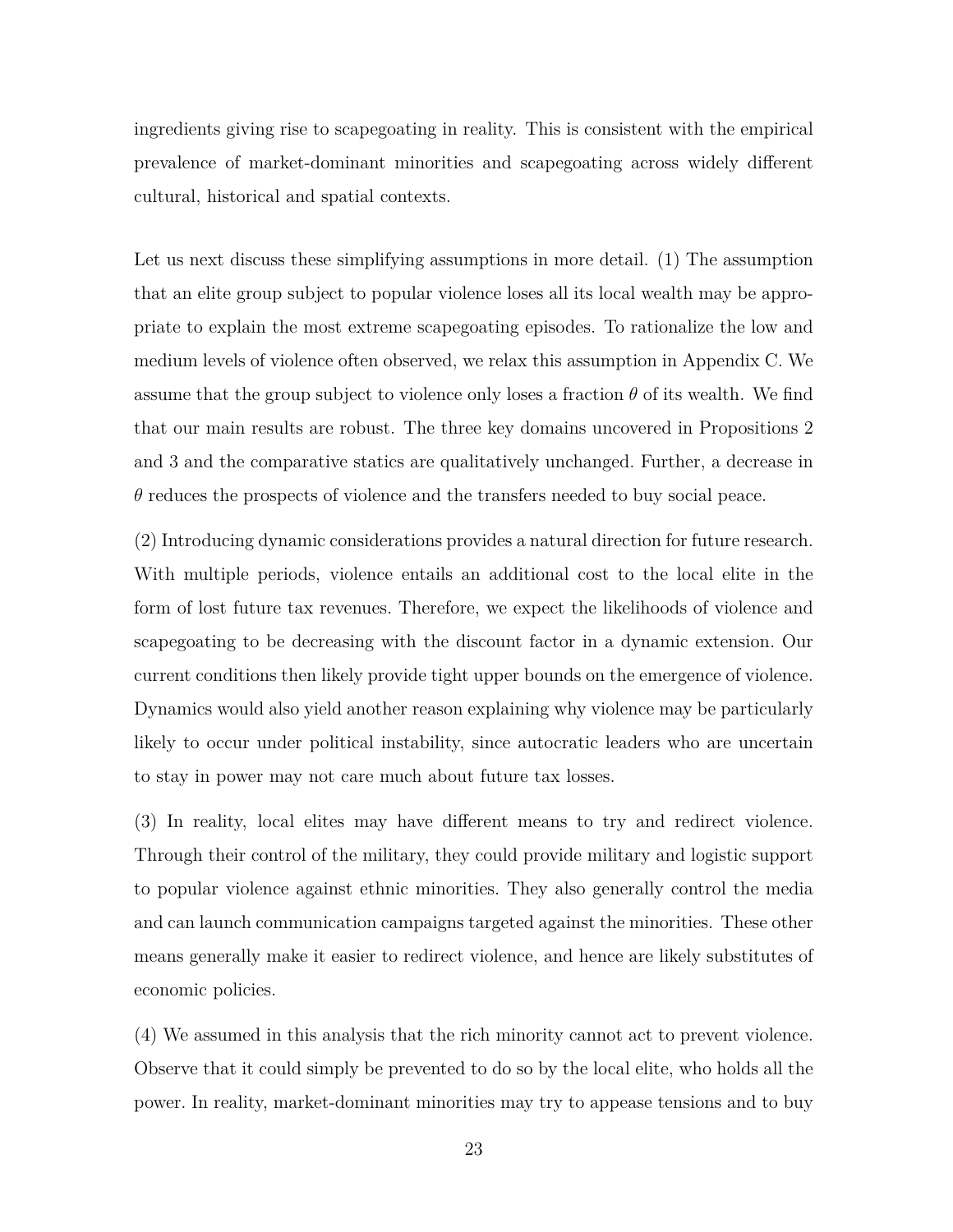social peace themselves. They can also intervene in local politics and, for instance, give support to opposition groups. If an autocratic government decides to sacrifice a rich minority, however, it should generally have the power to enforce its decision.

(5) In reality, the level of social integration between the different social groups could also be endogenous. Either elite could, in particular, decide to stay segregated. If the likelihood of violence is high, the political elite may rationally decide to forbid intermarriages and social mixing in order to keep a convenient scapegoat at its disposal. This could be a powerful hidden rationale behind ethnic and religious purity propaganda. For the economic elite, integration may further entail a trade-off. Whereas, as shown in Section 4, integration decreases the likelihood of violence, it may also diminish the ability to leave the country and resettle elsewhere. A community with past experience of violence could therefore decide to maintain its cohesiveness and deliberately avoid integration, at the risk of increasing its likelihood of experiencing future scapegoating episodes.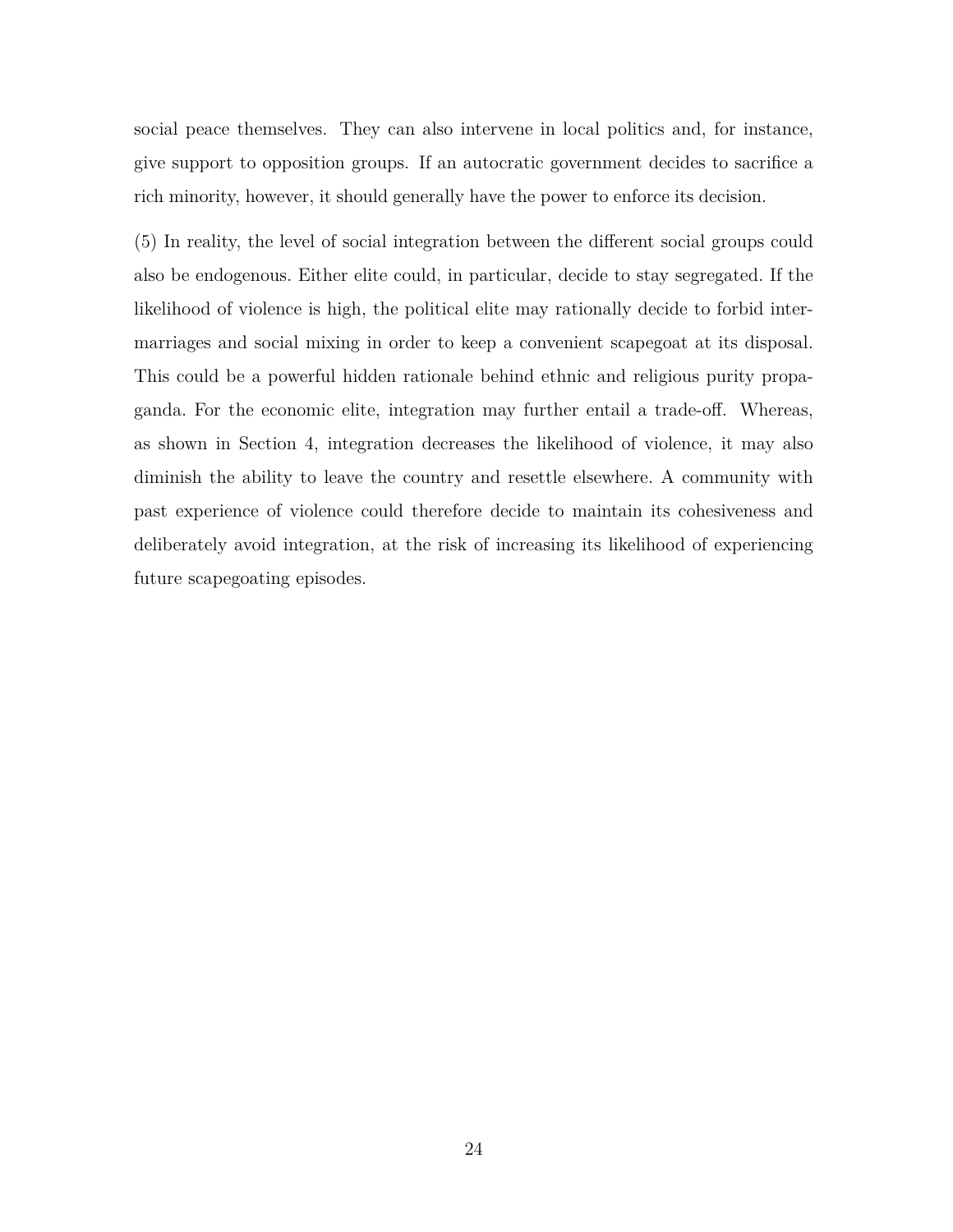# **Appendix A: Proofs**

#### *Proof of Proposition 2*

The elite maximizes its payoff  $\pi_e$  under the constraint:  $\max(\pi_p(N), \pi_p(V_m)) \geq \pi_p(V_e)$ .

When the minority is richer after tax  $\tau^*$  than the local elite, the government always chooses the policies that maximize its payoff and is never attacked by the people since  $(1-\tau^*)y_m n_m \ge R+(\tau^*-C(\tau^*))y_m n_m \Rightarrow \forall \mu, \pi_p(V_m|\mu, \tau^*, 0) \ge \pi_p(V_e|\mu, \tau^*)$ . For  $\mu$  such that  $\pi_p(N|\tau^*,0) \geq \pi_p(V_m|\mu,\tau^*,0) \Leftrightarrow \mu \geq \mu_{thread^m} = (1-\tau^*)y_m n_m/[(1-\tau^*)y_m n_m +$  $y_p n_p$ , the people remain pacific; otherwise they attack the minority.

When the minority is poorer after tax  $\tau^*$  than the local elite, three domains emerge. For  $\mu$  such that  $\pi_p(N|\tau^*,0) \geq \pi_p(V_e|\mu,\tau^*) \Leftrightarrow \mu \geq \mu_{thread^e} = [R+(\tau^*-C(\tau^*))y_mn_m]/[R+\mu]$  $(\tau^* - C(\tau^*))y_m n_m + y_p n_p$ , the government chooses  $(\tau, t) = (\tau^*, 0)$  and there is no violence; otherwise, the local elite needs to modify its policies to avoid violence.

The government may use *self-protective redistribution*, i.e. maximize its payoff under the contraints that the people is indifferent between remaining pacific and attacking them, formally  $\pi_p(N|\tau,t) = \pi_p(V_e|\mu,\tau)$  and that the people prefer remaining pacific rather than attacking the minority, formally  $\pi_p(N|\tau,t) \geq \pi_p(V_m|\mu,\tau,t)$ . The first constraint leads the elite to keep the tax rate at  $\tau^*$  and set the transfer  $\hat{t} = (1 - \mu)[R + (\tau^* - C(\tau^*))y_m n_m]/n_p - \mu y_p$ , which is continuous at  $\mu_{threat}$  $(\hat{t}(\mu_{threat} = 0))$  and increases as  $\mu$  decreases. The second constraint is respected for  $\pi_p(N|\tau^*,\hat{t}) \ge \pi_p(V_m|\mu,\tau^*,\hat{t}) \Leftrightarrow \mu \ge \mu_1 = (1-\tau^*)y_m n_m/[R+(\tau^*-C(\tau^*))y_m n_m+y_p n_p].$ The payoff of the elite,  $\pi_e(N|\tau^*,\hat{t}) = \mu[R + (\tau^* - C(\tau^*))y_m n_m + y_p n_p]/n_e$ , decreases as  $\mu$  decreases.

Alternatively, the government may use *instrumental scapegoating*, i.e. maximize its payoff under the constraints that the people is indifferent between attacking them or attacking the minority, formally  $\pi_p(V_m|\mu, \tau, t) = \pi_p(V_e|\mu, \tau)$  and that the people prefer attacking the minority rather than remaining pacific, formally  $\pi_p(V_m|\mu, \tau, t) \geq$  $\pi_p(N|\tau,t)$ . The first constraint yields  $(1-\mu)(y_p+\frac{1}{n})$  $\frac{1}{n_p}(R + (\tau - C(\tau))y_m n_m)$ ) =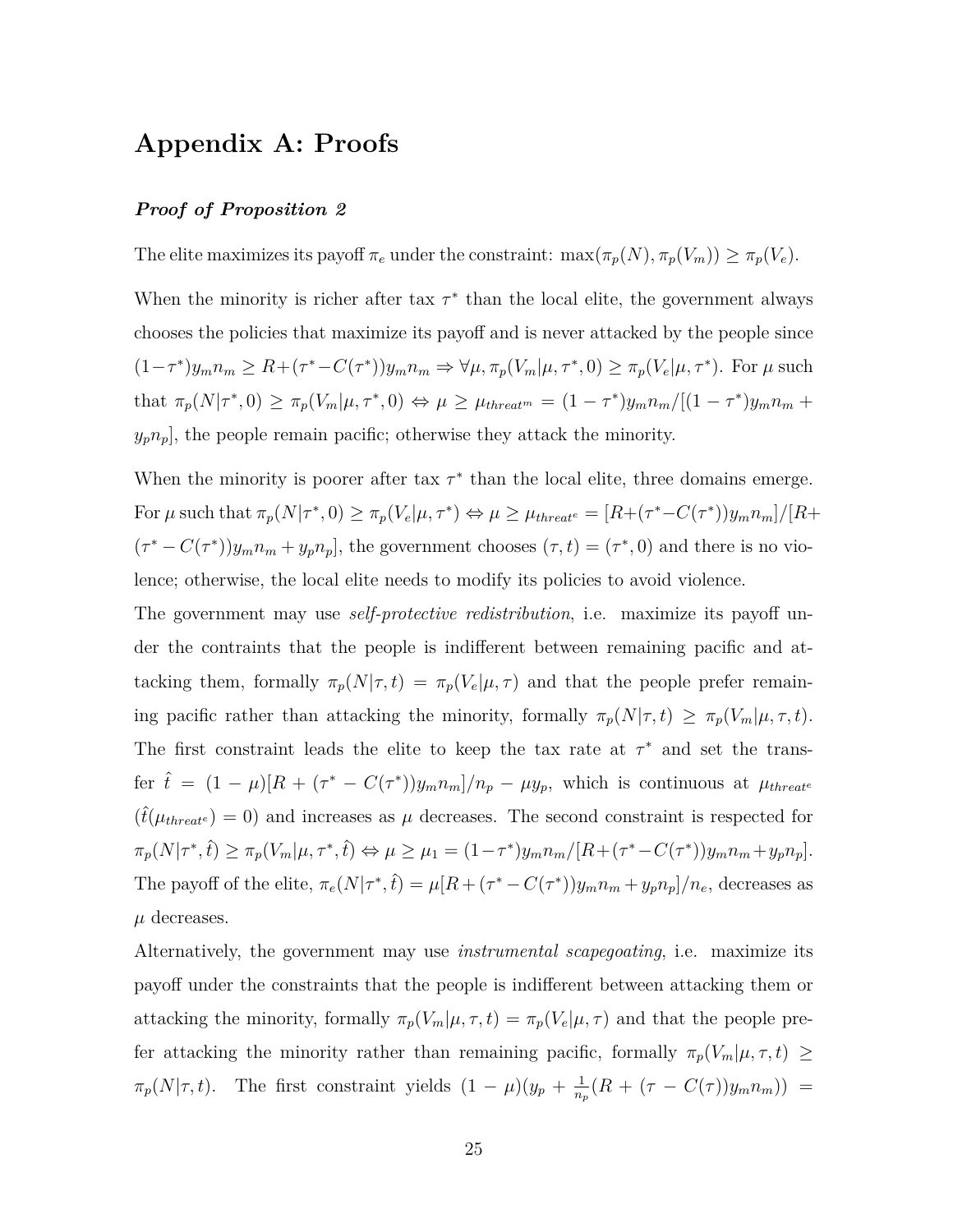$(1 - \mu)(y_p + t + \frac{1}{n})$  $\frac{1}{n_p}(1-\tau)y_m n_m$ )  $\Leftrightarrow t = (R + (\tau - C(\tau))y_m n_m - (1-\tau)y_m n_m)/n_p$ . Two cases have to be distinguished: if  $y_m n_m \geq R$ ,  $\bar{\tau}^{14}$  $\bar{\tau}^{14}$  $\bar{\tau}^{14}$  exists; therefore the local elite chooses  $(\tau, t) = (\bar{\tau}, 0)$  and gets a payoff  $\pi_e(V_m|\bar{\tau}, 0) = [R + (\bar{\tau} - C(\bar{\tau}))y_m n_m]/n_e$ . If  $R > y_m n_m$ , they choose  $(\tau, t) = (0, \bar{t})$  with  $\bar{t} = (R - y_m n_m)/n_p$  and receive a payoff  $\pi_e(V_m|0,\bar{t}) = y_m n_m/n_e$ . The second constraint is respected for  $\pi_p(V_m|\mu,\bar{\tau},0) \ge$  $\pi_p(N|\mu,\overline{\tau},0) \Leftrightarrow \mu \leq \mu_2 = (1-\overline{\tau})y_m n_m/[(1-\overline{\tau})y_m n_m + y_p n_p]$  if  $y_m n_m \geq R$ , (resp.  $\mu \leq \mu_{2'} = y_m n_m / (R + y_p n_p)$  if  $y_m n_m < R$ ).

The local elite chooses *self-protective impoverishment* for  $\mu$  such that  $\pi_e(N|\tau^*, \hat{t}(\mu)) \ge$  $\pi_e(V_m|\overline{\tau},0) \Leftrightarrow \mu \geq \mu_{scapegoat} = (1-\overline{\tau})y_m n_m/[R+(\tau^*-C(\tau^*))y_m n_m+y_p n_p]$  if  $y_m n_m \geq R$ (resp.  $\mu \ge \mu_{scapegout'} = y_m n_m / [R + (\tau^* - C(\tau^*))y_m n_m + y_p n_p]$  if  $R > y_m n_m$ ).

Since we have  $\mu_1 < \mu_{scapegoat} < \mu_2$ , and  $\mu_1 < \mu_{scapegoat'} < \mu_{2'}$ , the second constraints of the maximization problems never bind.

Note that the transfer is discontinuous at 
$$
\mu_{scapegoat}
$$
:  
\n*Proof:*  $\bar{t} = \hat{t}(\mu) \Leftrightarrow \mu = [y_m n_m + (\tau^* - C(\tau^*))y_m n_m]/[R + (\tau^* - C(\tau^*))y_m n_m + y_p n_p] \equiv \mu_3$ .  
\nAs  $\mu_{scapegoat'} < \mu_3$ , and  $\hat{t}'(\mu) < 0$ , therefore  $\bar{t} < \hat{t}(\mu_{scapegoat'})$ .  $\Box$   
\nNote also that all the thresholds decrease as  $y_p$  or  $n_p$  increase.  
\nAnd  $\partial \mu_{threat} / \partial R = y_p n_p / [R + (\tau^* - C(\tau^*))y_m n_m + y_p n_p]^2 > 0$   
\n $\partial \mu_{threat} / \partial y_m = (\tau^* - C(\tau^*))n_m y_p n_p / [R + (\tau^* - C(\tau^*))y_m n_m + y_p n_p]^2 > 0$   
\n $\partial \mu_{threat} / \partial y_m = (1 - \tau^*)n_m y_p n_p / [(1 - \tau^*)y_m n_m + y_p n_p]^2 > 0$   
\n $\partial \mu_{scapegoat'}/ \partial y_m = (R + y_p n_p)n_m / [R + (\tau^* - C(\tau^*))y_m n_m + y_p n_p]^2 > 0$   
\n $\partial \mu_{scapegoat'}/ \partial R < 0$  (obvious).

#### *Proof of Proposition 3*

The local elite chooses which strategy brings more utility, between the maximization of its utility  $u_e$  under the constraint:  $u_p(N) \ge \max(u_p(V_m), u_p(V_e))$  and the maximization of its payoff  $\pi_e$  under the constraint:  $u_p(V_m) \ge \max(u_p(N), u_p(V_e)).$ 

With partial integration, three domains emerge, even in the configuration where the

 $\frac{14\bar{\tau}}{\bar{\tau}}$  is such that  $R + (\tau - C(\tau))y_m n_m = (1 - \tau)y_m n_m$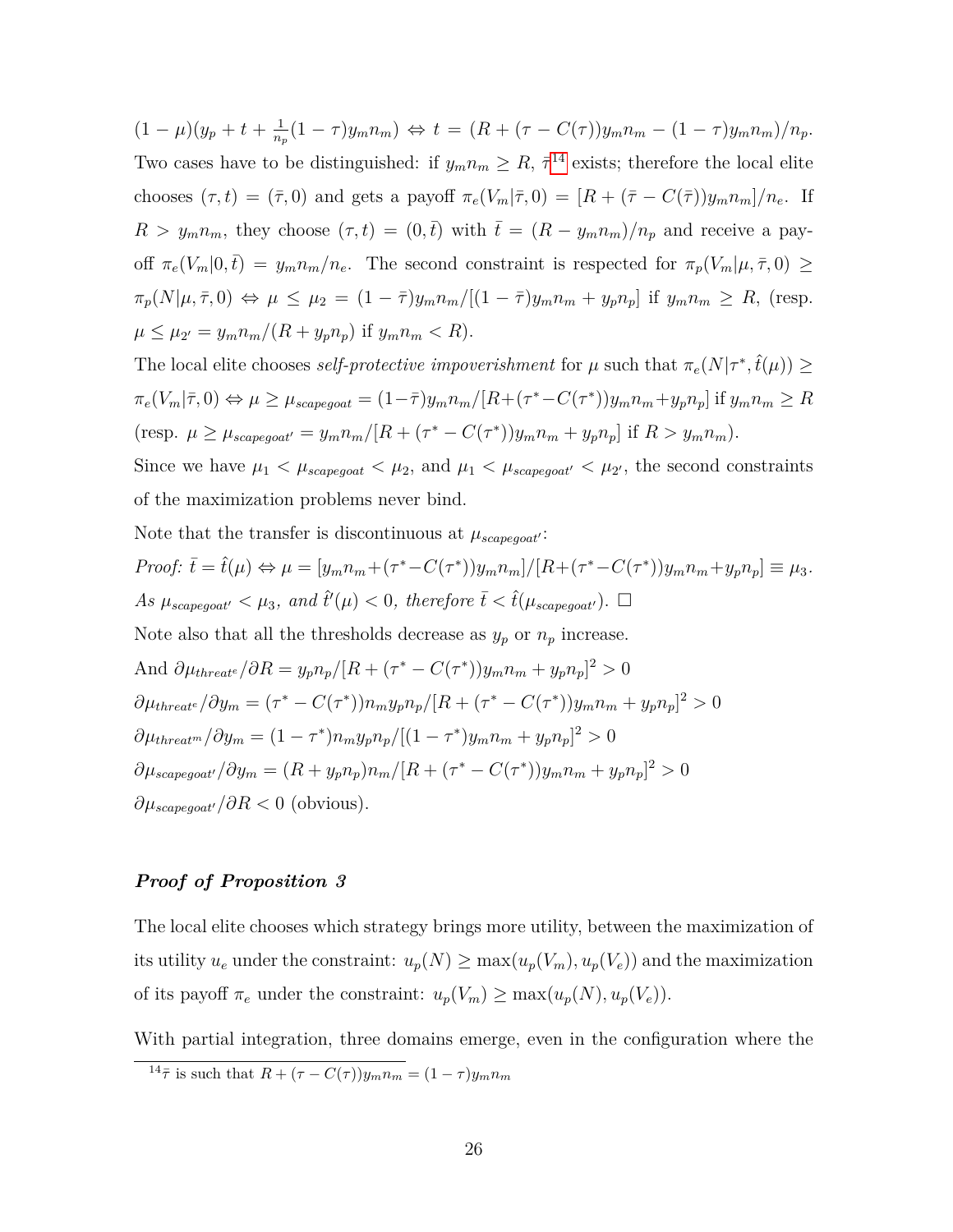minority is richer after tax  $\tau^*_{\beta}$  than the elite.

For  $\mu$  high enough, the local elite chooses  $(\tau_{\beta}^*, 0)$  and the people remain pacific. This is an equilibrium for  $u_p(N|\tau^*_{\beta},0) \ge u_p(V_m|\mu,\tau^*_{\beta},0) \Leftrightarrow \mu \ge \mu_{thread_{\beta}^m} = (1-\tau^*_{\beta})y_m n_m/[(1-\mu)^2]$  $\{\tau_{\beta}^*\}y_m n_m + y_p n_p\}$ , if the minority is richer after tax  $\tau_{\beta}^*$  than the local elite (resp.  $u_p(N|\tau^*_{\beta},0) \geq u_p(V_e|\mu,\tau^*_{\beta}) \Leftrightarrow \mu \geq \mu_{thread^e_{\beta}} = [R + (\tau^*_{\beta} - C(\tau^*_{\beta}))y_mn_m]/[R + (\tau^*_{\beta} - C(\tau^*_{\beta}))y_mn_m]$  $C(\tau_{\beta}^{*})$ ) $y_{m}n_{m} + y_{p}n_{p}$ ] if the minority is poorer). We have  $\partial \mu_{thread_{\beta}^e}/\partial R = y_p n_p/[R + (\tau_{\beta}^* - C(\tau_{\beta}^*))y_m n_m + y_p n_p]^2 > 0$  $\partial \mu_{thread_{\beta}^e}/\partial y_m = (\tau_{\beta}^* - C(\tau_{\beta}^*))n_m y_p n_p/[R + (\tau_{\beta}^* - C(\tau_{\beta}^*))y_m n_m + y_p n_p]^2 > 0$  $\partial \mu_{thread_B^m}/\partial y_m = (1-\tau_\beta^*)n_m y_p n_p/[(1-\tau_\beta^*)y_m n_m + y_p n_p]^2 > 0$ 

When  $\mu$  falls below these thresholds, the local elite choose whether to buy social peace or let the people attack the minority.

When the minority is richer after tax  $\tau^*_{\beta}$  than the local elite, the local elite may provide an *altruistic protection* to the minority, i.e maximize its utility under the constraints that the people is indifferent between remaining pacific rather and attacking the minority, formally  $u_p(N|\tau, t) = u_p(V_m|\mu, \tau, t)$  and that the people prefer remaining pacific rather than attacking the local elite, formally  $u_p(N|\tau,t) \ge u_p(V_e|\mu,\tau)$ .

The first constraint leads the local elite to choose  $(\tau, t) = (\tilde{\tau}_1, 0)$  with  $\tilde{\tau}_1$  such that  $(1-\tau)y_m n_m/[(1-\tau)y_m n_m + y_p n_p] = \mu$ , or  $(\tau, t) = (\tilde{\tau}_2, \tilde{t}_2)$  with  $\tilde{\tau}_2$  such that  $C'(\tau) =$  $1/\mu - \beta$  and  $\tilde{t}_2 = (1/\mu - 1)(1 - \tilde{\tau}_2)y_m n_m/n_p - y_p$ .

The local elite always choose first  $(\tilde{\tau}_1, 0)$ , as  $\tilde{t}_2$  is negative at  $\mu_{thread^m_{\beta}}$ .

Proof: at  $\mu_{thread_{\beta}^m}$ ,  $\tilde{t}_2 \geq 0 \Leftrightarrow \tilde{\tau}_2(\mu_{thread_{\beta}^m}) \leq \tau_{\beta}^*$ . However, as  $\mu_{thread_{\beta}^m} < 1$ , we have  $\tilde{\tau}_2(\mu_{thread_{\beta}^m}) > \tau_{\beta}^*$ , indeed  $\tilde{t}_2 < 0$  at  $\mu_{thread_{\beta}^m}$ .  $\Box$ 

The tax rate is continuous  $(\tilde{\tau}_1(\mu_{\text{thread}_{\beta}^m}) = \tau_{\beta}^*)$  and  $\tilde{\tau}_1$  is increasing as  $\mu$  decreases.

*Proof: we derive*  $(1 - \tilde{\tau}_1)y_m n_m = \mu[(1 - \tilde{\tau}_1)y_m n_m + y_p n_p]$  *with respect to*  $\mu$  *and we get*  $(\mu - 1)\tilde{\tau}'_1(\mu) = \frac{[(1 - \tilde{\tau}_1)y_m n_m + y_p n_p]}{(y_m n_m)} \Rightarrow \tilde{\tau}'_1(\mu) < 0.$ 

Obviously,  $\tilde{\tau}_2$  is increasing as  $\mu$  decreases.

The second constraint can be binding, in which case the local elite has to choose  $(\tau, t)$  such that  $u_p(N|\tau, t) = u_p(V_m|\mu, \tau, t) = u_p(V_e|\mu, \tau)$ : we call this *global protective impoverishment*.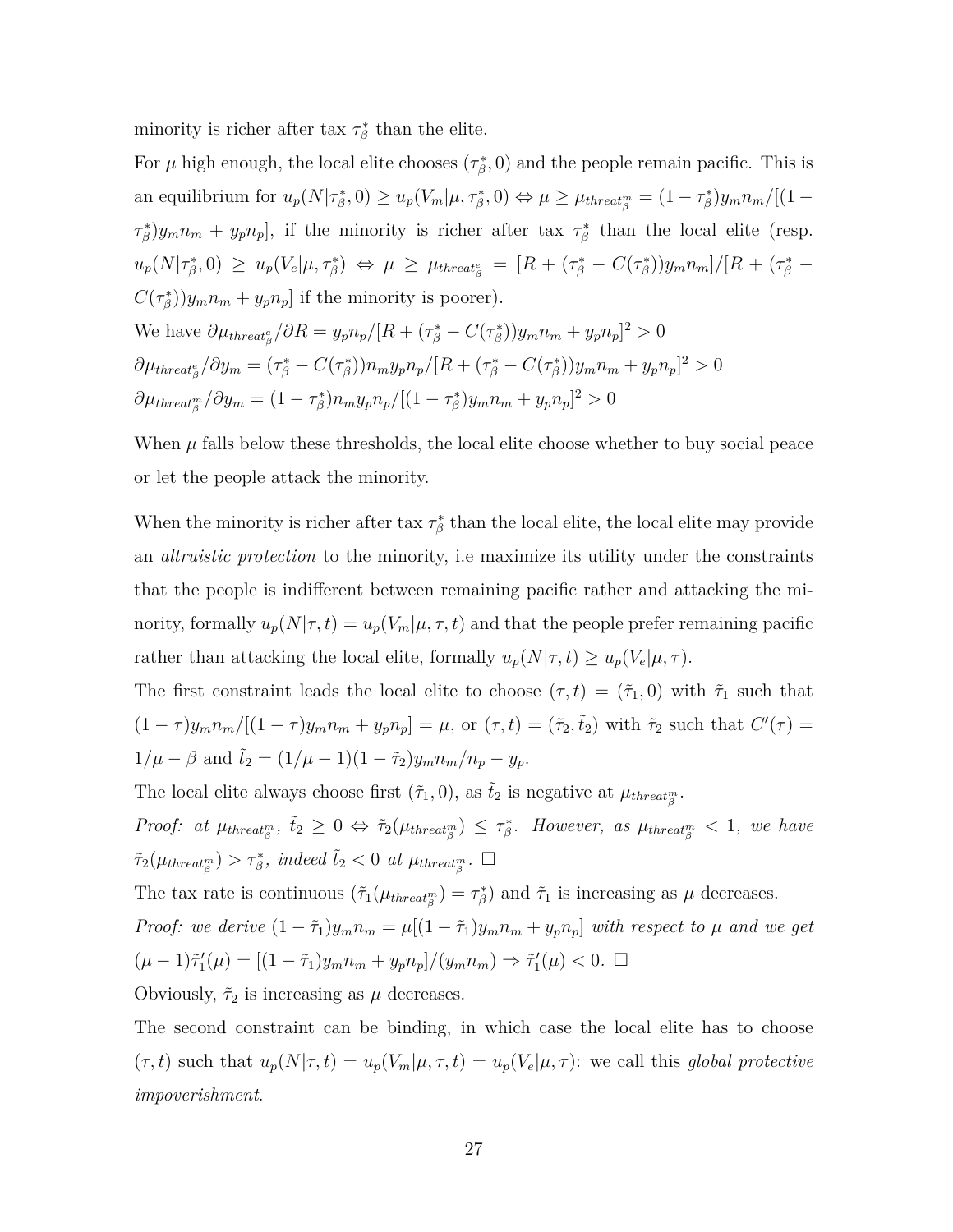When the minority is poorer after tax  $\tau^*_{\beta}$  than the local elite, the local elite may use *self protective redistribution*, which is the same strategy as in Proposition 2 except that payoffs are replaced by utilities. The first constraint leads the local elite to choose  $(\tau,t) = (\hat{\tau}_1,0)$  with  $\hat{\tau}_1$  such that  $[R+(\tau-C(\tau))y_m n_m]/[R+(\tau-C(\tau))y_m n_m+y_p n_p] = \mu$ , or  $(\tau, t) = (\hat{\tau}_2, \hat{t}_2)$  with  $\hat{\tau}_2$  such that  $C'(\tau) = 1 - \beta/\mu$  and  $\hat{t}_2 = (1 - \mu)[R + (\hat{\tau}_2 C(\hat{\tau}_2)$ )*y*<sub>*m*</sub>*n*<sub>*m*</sub>]/*n*<sub>*p*</sub> –  $\mu y_p$ .

The local elite always choose first  $(\hat{\tau}_1, 0)$ , as  $\hat{t}_2$  is negative at  $\mu_{thread^e_{\beta}}$ .

Proof:  $\hat{t}_2 \geq 0 \Leftrightarrow \hat{\tau}_2(\mu_{thread_{\beta}^e}) - C(\hat{\tau}_2(\mu_{thread_{\beta}^e})) \geq \tau_{\beta}^* - C(\tau_{\beta}^*).$  However, as  $\mu_{thread_{\beta}^e}$ 1, we have  $\hat{\tau}_2(\mu_{thresh}^{\ell}) \leq \tau_{\beta}^* \leq \tau^*$ , and because we know that the function  $\tau$  $C(\tau)$  *is concave and reaches its maximum for*  $\tau^*$ , we necessarily have  $\hat{\tau}_2(\mu_{thread^e_{\beta}})$  –  $C(\hat{\tau}_2(\mu_{thread^e_{\beta}})) < \tau^*_{\beta} - C(\tau^*_{\beta})$ *. Indeed*  $\hat{t}_2 < 0$  *at*  $\mu_{thread^e_{\beta}}$ *.*  $\square$ 

The tax rate is continuous  $(\hat{\tau}_1(\mu_{thread^e_{\beta}}) = \tau^*_{\beta})$  and  $\hat{\tau}_1$  is decreasing as  $\mu$  decreases. *Proof:* we derive  $R + (\hat{\tau}_1 - C(\hat{\tau}_1))y_m n_m = \mu[R + (\hat{\tau}_1 - C(\hat{\tau}_1))y_m n_m + y_p n_p]$  with respect to  $\mu$ and we get  $(1-\mu)\hat{\tau}'_1(\mu)(1-C'(\hat{\tau}_1)) = [R+(\hat{\tau}_1-C(\hat{\tau}_1))y_m n_m + y_p n_p]/(y_m n_m) \Rightarrow \hat{\tau}'_1(\mu) > 0$ *since*  $C'(\hat{\tau}_1) < 1$  *as*  $\hat{\tau}_1 < \tau^*$ .  $\Box$ 

Obviously,  $\hat{\tau}_2$  is decreasing as  $\mu$  decreases.

The second constraint can bind such that the local elite has to choose *global protective impoverishment*.

The elite may also decide to *let the people attack the minority* or use *instrumental scapegoating*, i.e. maximize its utility under the constraint that the people prefer attacking the minority rather than remaining pacific or attacking the elite.

When the minority is richer after tax  $\tau^*_{\beta}$  than the local elite, two situations emerge. If the minority is richer after tax  $\tau^*$  than the local elite, the constraint that the people prefer attacking the minority rather than the local elite when they use their most preferred policy  $(\tau^*, 0)$  is not binding. The local elite chooses  $(\tau, t) = (\tau^*, 0)$  and they get a utility  $u_e(V_m|\tau^*,0) = [R + (\tau^* - C(\tau^*))y_m n_m]/n_e$ . When the minority is poorer after tax  $\tau^*$ , the constraint is binding and the local elite chooses  $\tau$  and  $t$  which maximize their utility and such that  $u_p(V_m|\mu, \tau, t) = u_p(V_e|\mu, \tau)$ : the local elite chooses  $(\tau, t) = (\bar{\tau}, 0)$  and gets a utility  $u_e(V_m | \bar{\tau}, 0) = [R + (\bar{\tau} - C(\bar{\tau}))y_m n_m]/n_e$ .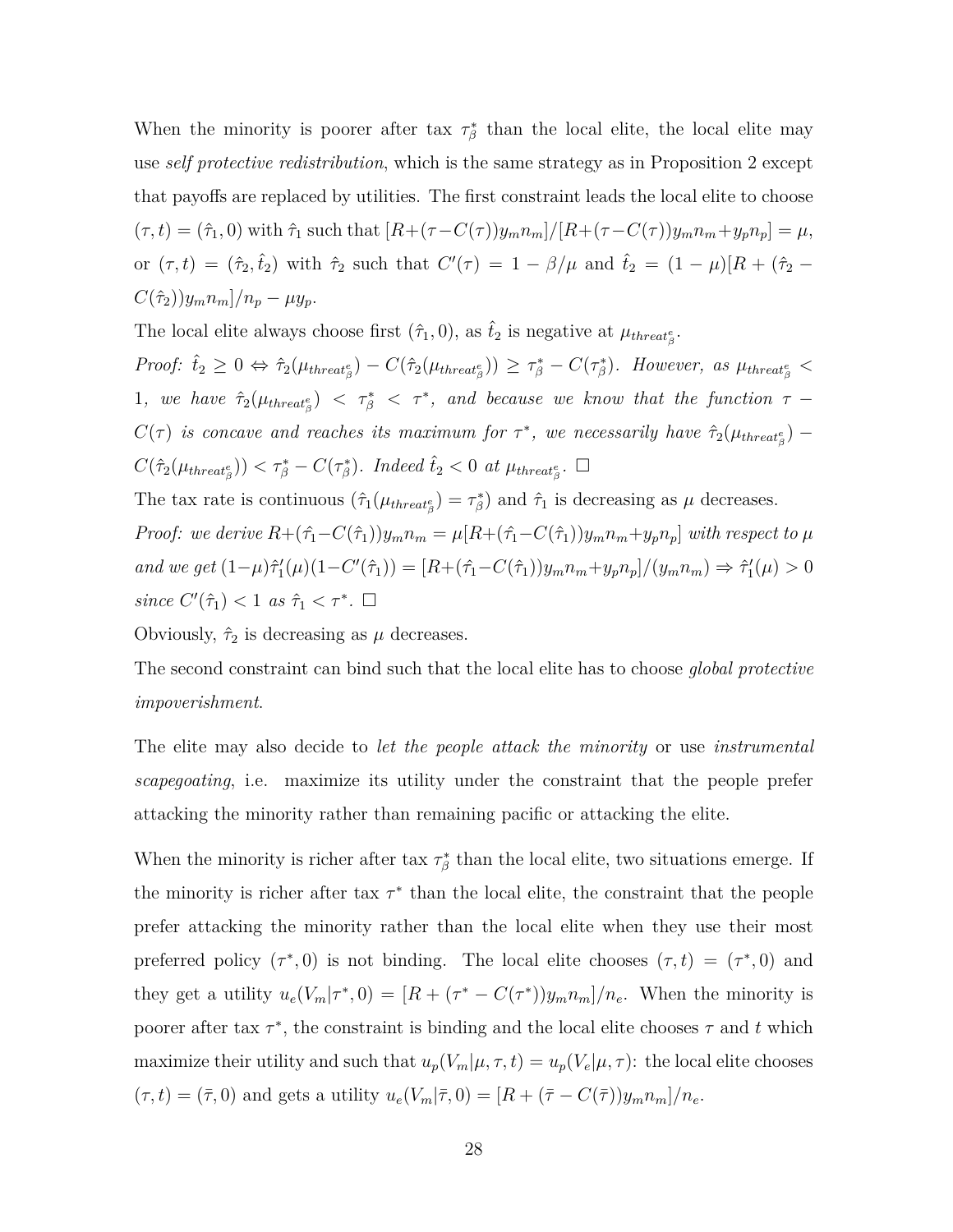When the minority is poorer after tax  $\tau^*_{\beta}$  than the local elite, the policies and utilities of the local elite for *instrumental scapegoating* are the same as in Proposition 2.

The local elite never use *global protective impoverishment* (GPI) for a *β* low enough. *Proof: GPI gives to the elite a utility*  $u_e(N|\tau_{gpi}, t_{gpi}) = (1+\beta)(1-\tau_{gpi})y_m n_m/n_e$ .

*GPI* is not defined for tax rates lower than  $\bar{\tau}$ , therefore we necessarily have  $\tau_{gpi} \geq \bar{\tau}$ . *Non-protection and instrumental scapegoating give a constant utility to the elite, and for every configuration we have*  $u_e(N|\tau_{gpi}, t_{gpi}) < u_e(V_m|\tau, t)$  when  $\beta \to 0$ . Indeed there *must exist a*  $\beta$  *for which the elite never uses GPI.*  $\Box$ 

There exist a threshold  $\mu_{protec}$ , when the minority is richer after tax  $\tau_{\beta}^*$ , and  $\mu_{scapegoat_{\beta}}$ when the minority is poorer, that separates peace to violence against the minority. *Proof: When buying social peace, either through altruistic protection or self-protective redistribution, the problem of the elite is to choose*  $\tau$  *and*  $t$  *that maximize*  $u_e = \pi_e +$  $\beta\pi_m$  under the constraint  $\max(u_p(V_e), u_p(V_m)) \leq u_p(N)$ . Only  $u_p(V_e)$  and  $u_p(V_m)$ *depend on*  $\mu$ : *as*  $\mu$  *decreases,* max $(u_p(V_e), u_p(V_m))$  *increases, so the set*  $(\tau, t)$  *satisfying the constraint shrinks, and therefore the maximum lowers and*  $u_e(N|\tau, t)$  decreases. *However*  $u_e(V_m|\tau, t)$  *is independent of*  $\mu$ *. We have that if the optimal policy of the elite* is  $(\tau^*, t^*)$  for  $\mu$  and  $(\tau^{*'}, t^{*'})$  for  $\mu' < \mu$ , and if  $x(\tau^*, t^*) = V_m$ , then  $x(\tau^{*'}, t^{*'}) = V_m$ . *Indeed*  $\exists \bar{\mu}$  *such that*  $\mu < \bar{\mu} \Rightarrow V_m$  *and*  $\mu > \bar{\mu} \Rightarrow N$ .  $\Box$ 

These thresholds decrease as *β* increases.

*Proof: as global protective impoverishment gives a lower utility to the elite than altruistic protection and self-protective redistribution,*  $\mu_{\text{protec}}$  *and*  $\mu_{\text{scapegoat}_{\beta}}$  *are bounded from below by the threshold µgpi for which the elite is indifferent between global protective impoverishment and no protection or instrumental scapegoating.*

 $u_e(N|\tau_{gpi}, t_{gpi})$  increases as  $\beta$  increases while  $u_e(V_m|\tau^*, 0)$ ,  $u_e(V_m|\overline{\tau}, 0)$  and  $u_e(V_m|0, \overline{t})$ *are constant. Indeed,*  $\mu_{gpi}$  *decreases as*  $\beta$  *increases.* $\Box$ 

In general, higher integration reduces the prospects of violence.

*Proof: we prove that if the maximization problem of the elite leads to non violence for a given β, it cannot lead to violence against the minority for a higher β.*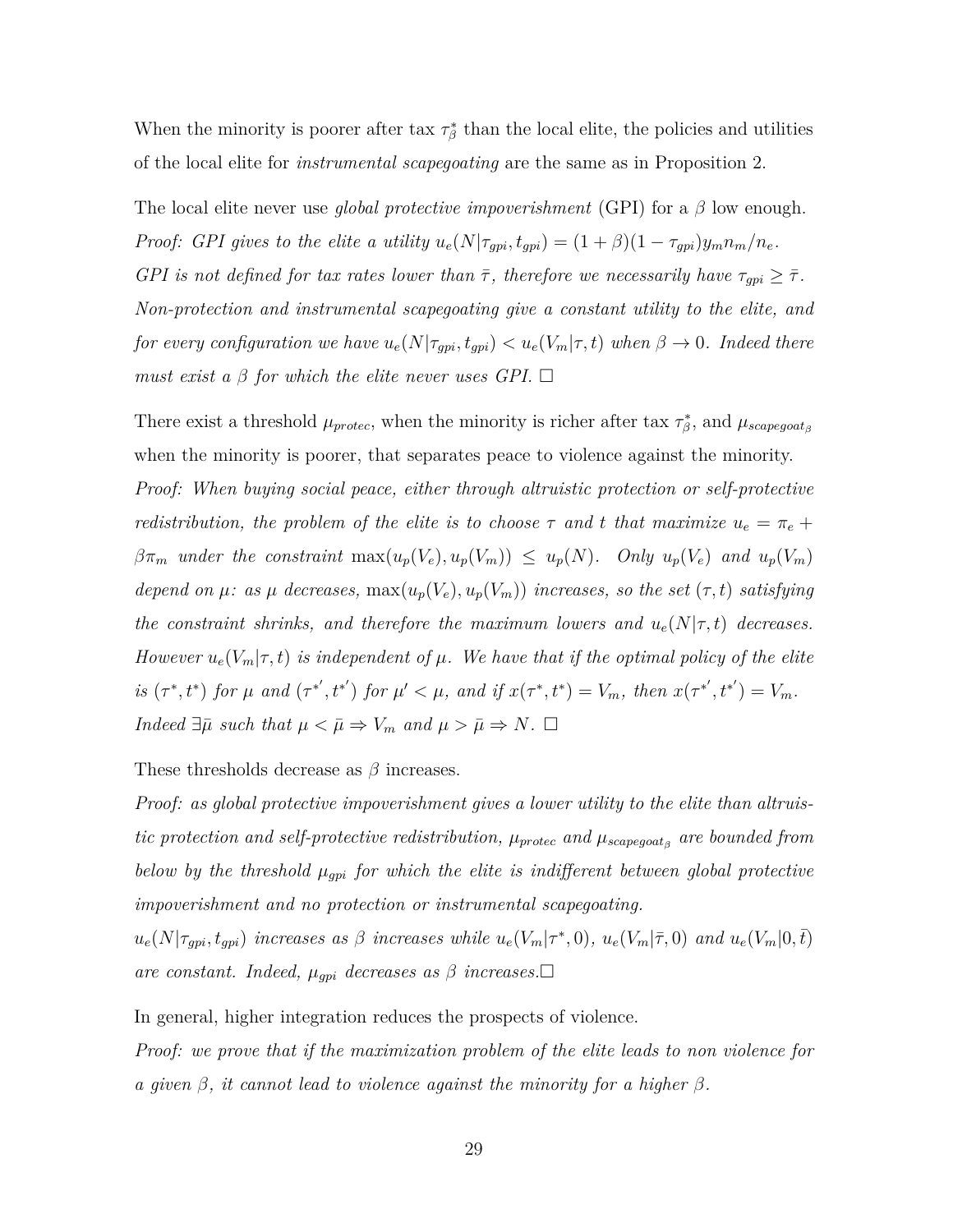*Suppose we have N for*  $\beta'$  *and*  $V_m$  *for*  $\beta \geq \beta'$ *. Let*  $(\tau^*, t^*)$  *be solution to*  $\beta$ *.*  $\beta \geq \beta', \quad \forall (\tau, t), \quad (\pi_e + \beta \pi_m)(\tau, t) \geq (\pi_e + \beta' \pi_m)(\tau, t), \text{ then}$  $\max \pi_e + \beta \pi_m \ge \max \pi_e + \beta' \pi_m \Rightarrow \pi_e(\tau^*, t^*) \ge \pi_e(\tau^*, t^*) + \beta' \pi_m(\tau^*, t^*).$ *We have a contradiction.*

# **Appendix B: Extension with Partial Integration Between the Ethnic Minority and the People**

We consider the same modelling and notations as in section IV, except that mixed marriages are only possible between members of the people and members of the rich ethnic minority.

Thus  $u_p = (1 + \alpha(1 - f))\pi_p + \alpha f \pi_m$  or  $u_p = \pi_p + \beta \pi_m$ , with  $\beta = \alpha f/(1 + \alpha(1 - f)).$ Assume that  $n_p = kn_m$ , with  $k \geq 1$ .

Note that the maximum proportion of intermarriage between the ethnic minority and the people is  $f_{max} = n_m/n_p = 1/k$  and as a consequence,  $\beta_{max}$  decreases as *k* increases. We assume here that *k* is fixed, and study the impact of  $\beta$  on outcomes.

The utility of the political elite is unaffected, so its optimal policies are the same as in section III, that is  $\tau^*$  such that  $C'(\tau^*) = 1$  and  $t^* = 0$ .

We compute the new thresholds for  $\mu_{thread}$ <sup>*e*</sup> and  $\mu_{thread}$ <sup>*m*</sup> in this configuration:

 $\mu_{threat}$ <sup>*e*</sup> is such that the people is indifferent between peace and violence towards the political elite, i.e.  $y_p + \beta(1 - \tau^*)y_m = (1 - \mu_{threade})[y_p + \beta(1 - \tau^*)y_m + (R + (\tau^*)y_m)]$  $C(\tau^*)$ ) $y_m n_m$ )/ $n_p$ ]

 $\mu_{threadm}$  is such that the people is indifferent between peace and violence towards the ethnic minority, i.e.  $y_p + \beta(1 - \tau^*)y_m = (1 - \mu_{thread^m})[y_p + (1 - \tau^*)y_m n_m/n_p].$ In this setting,  $\mu_{thread} \geq \mu_{thread} \Leftrightarrow R + (\tau^* - C(\tau^*))y_m n_m \geq (1 - \beta k)(1 - \tau^*)y_m n_m$ . We note here that, unlike the benchmark model of section III,  $\mu_{threade}$  may be larger than  $\mu_{\text{thread}^m}$  even when  $(1 - \tau^*)y_m n_m \geq R + (\tau^* - C(\tau^*))y_m n_m$ .

We assume here that  $\beta$  is such that  $\mu_{thread^e} \geq \mu_{thread^m}$ . Thus for a  $\beta$  high enough, the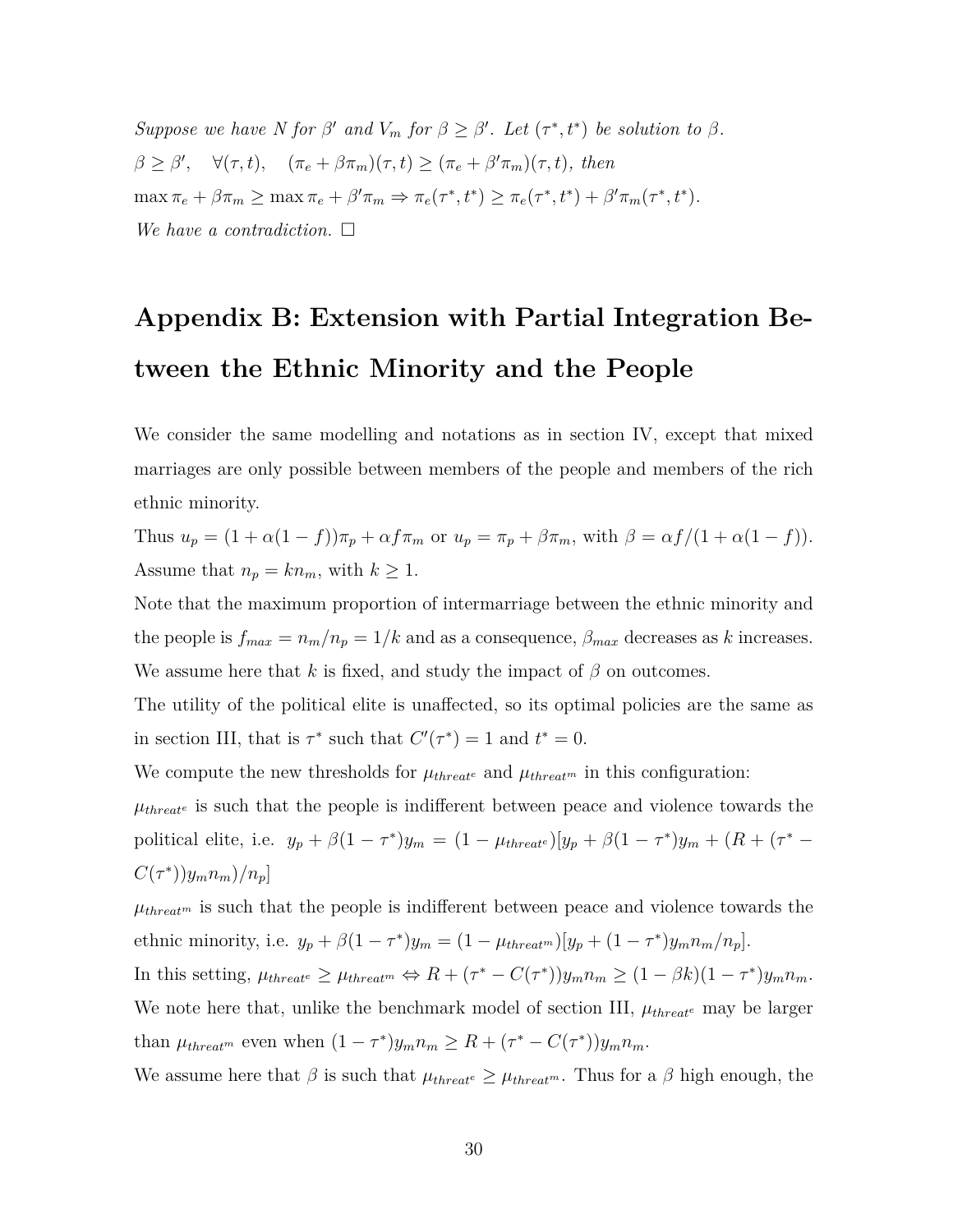*ethnic minority never acts as a natural target for popular violence*.

Moreover,  $\mu_{thread^e} = [R + (\tau^* - C(\tau^*))y_m n_m]/[y_p n_p + \beta(1 - \tau^*)ky_m n_m + R + (\tau^* C(\tau^*)$ ) $y_m n_m$ , so  $\mu_{thread}$ <sup>*e*</sup> decreases as  $\beta$  increases...

Let us now consider the strategies that the government may use when  $\mu$  falls below *µthreat<sup>e</sup>* . The political elite can use *self-protective redistribution*, i.e. maximize its payoff under the constraints that the people is indifferent between remaining pacific and attacking them, and that the people prefer remaining pacific rather than attacking the ethnic minority. The first constraint leads the elite to tax the ethnic community at the tax rate  $\hat{\tau}$  such that  $C'(\hat{\tau}) = 1 - \beta k$ , which decreases as  $\beta$  increases, and set the transfer  $\hat{t} = (1 - \mu)[R + (\hat{\tau} - C(\hat{\tau}))y_m n_m]/n_p - \mu[y_p + \beta(1 - \hat{\tau})y_m]$  which increases as  $\mu$  decreases, and decreases as  $\beta$  increases. The second constraint is satisfied for  $\mu$ such as  $u_p(N|\hat{\tau},\hat{t}) \ge u_p(V^m|\hat{\tau},\hat{t}) \Leftrightarrow \mu \ge (1-\beta k)(1-\hat{\tau})y_m n_m/[R+(\hat{\tau}-C(\hat{\tau}))y_m n_m +$  $y_p n_p + \beta k(1 - \hat{\tau}) y_m n_m$ ].

The political elite can alternatively use *instrumental scapegoating*, i.e. maximize its payoff under the constraints that the people is indifferent between attacking them or attacking the minority, and that the people prefer attacking the minority rather than remaining pacific.

The first constraint yields  $(1 - \mu)[y_p + \beta(1 - \tau)y_m + (R + (\tau - C(\tau))y_m n_m)/n_n]$  =  $(1-\mu)[y_p + (1-\tau)y_m n_m/n_p + t] \Leftrightarrow \bar{t} = [R + (\tau - C(\tau))y_m n_m - (1-\beta k)(1-\tau)y_m n_m]/n_p.$ If  $y_m n_m \ge R$ , and if there exists  $\bar{\tau}_{\beta}$  such that  $R + (\bar{\tau}_{\beta} - C(\bar{\tau}_{\beta}))y_m n_m = (1 - \beta k)(1 \tau_{\beta}$ )*y<sub>m</sub>n<sub>m</sub>*, then the political elite uses the policies ( $\tau_{\beta}$ , 0) to induce violence towards the minority. But this  $\bar{\tau}_{\beta}$  is necessarily lower than  $\bar{\tau}$  (defined in Section III) and decreases as  $\beta$  increases. Moreover, such a  $\bar{\tau}_{\beta}$  might not exist. In particular, for  $\beta \ge (y_m n_m - R)/(ky_m n_m)$ , there does not exist such a  $\bar{\tau}_{\beta}$ . When  $\bar{\tau}_{\beta}$  does not exist or when  $R > y_m n_m$ , the political elite has to chose a tax rate equal to 0, and a transfer  $t = [R - (1 - \beta k)y_m n_m]/n_p$  in order to induce instrumental scapegoating. The second constraint is respected for  $\mu \leq (1-\beta k)(1-\bar{\tau}_{\beta})y_m n_m/[y_p n_p + (1-\bar{\tau}_{\beta})y_m n_m]$  if  $y_m n_m \geq R$ and if  $\bar{\tau}_{\beta}$  exists; and for  $\mu \leq (1 - \beta k)y_m n_m/[R + y_p n_p + \beta k y_m n_m]$  otherwise.

The political elite chooses *self-protective redistribution* for  $\mu$  such that  $\pi_e(NV|\hat{\tau}, \hat{t}) \geq$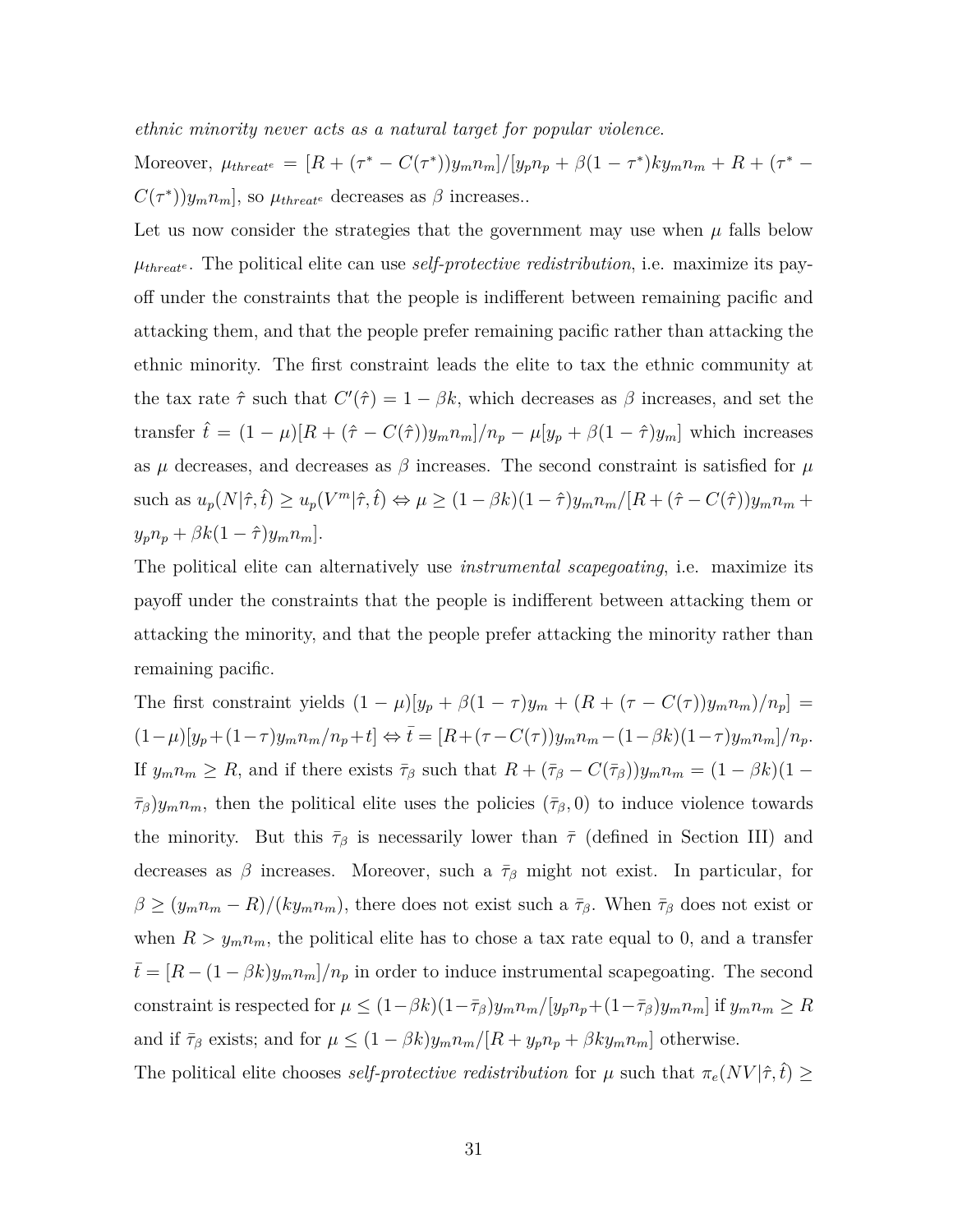$\pi_e(V^m|\overline{\tau}_{\beta},0)$ , if  $\overline{\tau}_{\beta}$  exists; and for  $\mu$  such that  $\pi_e(NV|\hat{\tau},\hat{t}) \geq \pi_e(V^m|0,\bar{t})$ , otherwise. The thresholds for scapegoating are respectively:

$$
\mu_{scapegoot} = (1 - \beta k)(1 - \bar{\tau}_{\beta})y_m n_m / [R + (\hat{\tau} - C(\hat{\tau}))y_m n_m + y_p n_p + \beta k (1 - \hat{\tau})y_m n_m]
$$
  
and 
$$
\mu_{scapegoot} = (1 - \beta k)y_m n_m / [R + (\hat{\tau} - C(\hat{\tau}))y_m n_m + y_p n_p + \beta k (1 - \hat{\tau})y_m n_m].
$$
  
Both thresholds 
$$
\mu_{scapegoot}
$$
 are decreasing in  $\beta$ :

#### *Proof* :

$$
1/\mu_{scapegoat} = (1 - \beta k)(1 - \bar{\tau}_{\beta})y_m n_m / [R + (\hat{\tau} - C(\hat{\tau}))y_m n_m + y_p n_p + \beta k (1 - \hat{\tau})y_m n_m] =
$$
  

$$
[R + (\bar{\tau}_{\beta} - C(\bar{\tau}_{\beta}))y_m n_m] / [R + (\hat{\tau} - C(\hat{\tau}))y_m n_m + y_p n_p + \beta k (1 - \hat{\tau})y_m n_m],
$$
 by definition  
of  $\bar{\tau}_{\beta}$ .

Derivation with respect to *β* gives:

$$
(\bar{\tau}_{\beta}'(1 - C'(\bar{\tau}_{\beta}))y_{m}n_{m} \times [R + (\hat{\tau} - C(\hat{\tau}))y_{m}n_{m} + y_{p}n_{p} + \beta k(1 - \hat{\tau})y_{m}n_{m}] - [R + (\bar{\tau}_{\beta} - C(\bar{\tau}_{\beta}))y_{m}n_{m}] \times [\hat{\tau}'(1 - C'(\hat{\tau}))y_{m}n_{m} + k(1 - \hat{\tau})y_{m}n_{m} - \beta k \hat{\tau}'y_{m}n_{m}])/[R + (\hat{\tau} - C(\hat{\tau}))y_{m}n_{m} + y_{p}n_{p} + \beta k(1 - \hat{\tau})y_{m}n_{m}]^{2}
$$

Only the sign of the numerator matters:

$$
\frac{A}{\tau'_{\beta}(1-C'(\bar{\tau}_{\beta}))y_m n_m} \times \frac{B}{[R+(\hat{\tau}-C(\hat{\tau}))y_m n_m + y_p n_p + \beta k(1-\hat{\tau})y_m n_m]} - [R+(\bar{\tau}_{\beta}-C(\bar{\tau}_{\beta}))y_m n_m] \times
$$
  
\n
$$
[\hat{\tau}'(1-C'(\hat{\tau}))y_m n_m + k(1-\hat{\tau})y_m n_m - \beta k \hat{\tau}'y_m n_m]
$$
  
\n
$$
\bar{\tau}_{\beta}
$$
 is decreasing with  $\beta$ , so  $\bar{\tau}'_{\beta} < 0$ .  $\bar{\tau}'_{\beta} < \tau^*$ , so  $C'(\bar{\tau}_{\beta} < 1$ . Therefore we have A<0.

 $\overline{D}$ 

We obviously have B positive, so  $A \times B$  is negative.

$$
-\underbrace{[R+(\bar{\tau}_\beta-C(\bar{\tau}_\beta))y_m n_m]}_{\text{C}}\times\underbrace{[\hat{\tau}'(1-C'(\hat{\tau}))y_m n_m+k(1-\hat{\tau})y_m n_m-\beta k\hat{\tau}'y_m n_m]}_{\text{D}}
$$

C C is obviously positive. D can be rewritten:

 $\hat{\tau}'(1-C'(\hat{\tau}))y_m n_m + k(1-\hat{\tau})y_m n_m - \beta k \hat{\tau}'y_m n_m = k(1-\hat{\tau})y_m n_m + (1-C'(\hat{\tau})-\beta k)\hat{\tau}'y_m n_m,$ but by definition  $C'(\hat{\tau}) = 1 - \beta k$  so  $1 - C'(\hat{\tau}) - \beta k = 0$  and D is indeed equal to  $k(1 - \hat{\tau})y_m n_m$ , which is positive. Thus C×D is positive.

Therefore  $A \times B-C \times D$  is negative, so  $\mu_{scapegoat}$  is decreasing in  $\beta$ .  $\Box$ 

2/ Derivation with respect to  $\beta$  for the second threshold gives:

$$
([-ky_m n_m] \times [R + (\hat{\tau} - C(\hat{\tau}))y_m n_m + y_p n_p + \beta k(1 - \hat{\tau})y_m n_m] - (1 - \beta k)y_m n_m \times [\hat{\tau}'(1 - C'(\hat{\tau}))y_m n_m + k(1 - \hat{\tau})y_m n_m - \beta k \hat{\tau}'y_m n_m]) / [R + (\hat{\tau} - C(\hat{\tau}))y_m n_m + y_p n_p + \beta k(1 - \hat{\tau})y_m n_m]^2
$$
  
Only the sign of the numerator matter.

Only the sign of the numerator matters: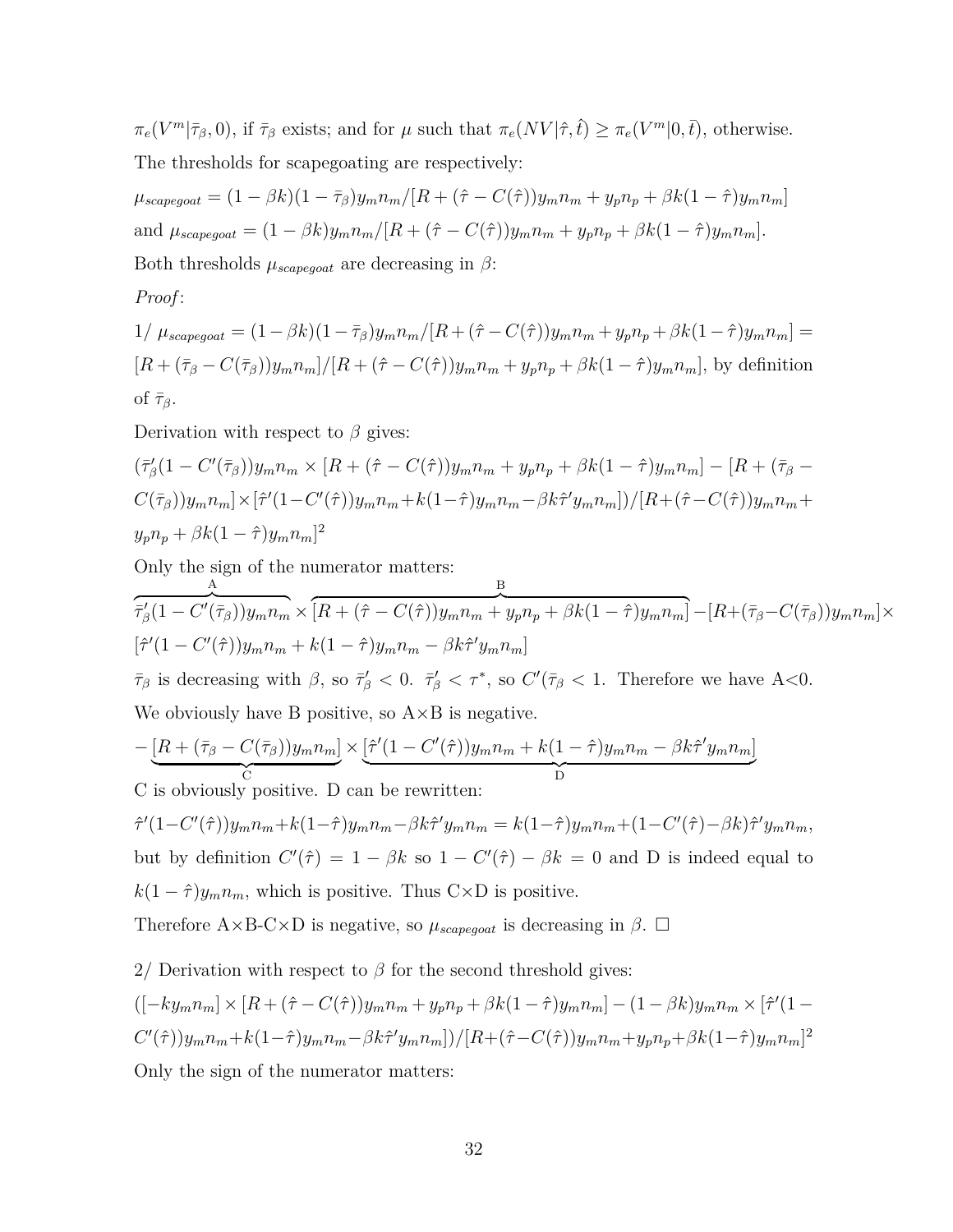$$
[-ky_m n_m] \times [R + (\hat{\tau} - C(\hat{\tau}))y_m n_m + y_p n_p + \beta k(1 - \hat{\tau})y_m n_m] - [(1 - \beta k)y_m n_m \times [\hat{\tau}'(1 - C'(\hat{\tau}))y_m n_m + k(1 - \hat{\tau})y_m n_m - \beta k \hat{\tau}'y_m n_m]]
$$
  
The first part A is negative. We have to focus on the second part of the numerator:  

$$
-\underbrace{(1 - \beta k)y_m n_m}_{B} \times \underbrace{[\hat{\tau}'(1 - C'(\hat{\tau}))y_m n_m + k(1 - \hat{\tau})y_m n_m - \beta k \hat{\tau}'y_m n_m]}_{C}
$$
  
Part B is positive and C is exactly equal to D, in the first part of the proof, so C is positive. Thus B×C is positive, so the numerator is of the form A-(B×C), thus the numerator is negative, so  $\mu_{scapegoat}$  is decreasing in  $\beta$ .  $\Box$   
The payoff of the political elite when is uses instrumental scapegoating is  $\pi_e(V^m|\bar{\tau}_{\beta}, 0) = [R + (\bar{\tau}_{\beta} - C(\bar{\tau}_{\beta}))y_m n_m]/n_e$  or  $\pi_e(V^m|0, \bar{t}) = (1 - \beta k)y_m n_m/n_e$ . Note that if  $\beta$  is high enough the political elite might prefer to leave the country and get  $\pi_0$  if  $\pi_0 \geq [R + (\bar{\tau}_{\beta} - C(\bar{\tau}_{\beta}))y_m n_m]/n_e$  or  $\pi_0 \geq (1 - \beta k)y_m n_m/n_e$ .  
In this case, the political elite will use the self-protective redistribution as long as

 $\boldsymbol{\rm{A}}$ 

 $\pi_e(NV|\mu, \hat{\tau}, t) \geq \pi_0 \Leftrightarrow \mu \geq n_e \pi_0/[R + (\hat{\tau} - C(\hat{\tau}))y_m n_m + \beta k(1-\hat{\tau})y_m n_m + y_p n_p] \equiv \mu_{exile},$ which is decreasing with  $\beta$ .

# **Appendix C: Extension with Partial Violence**

#### *No rich ethnic minority*

In case of violence against the elite, payoffs become:

$$
\pi_e(V_e) = (1 - \theta)R/n_e
$$
 and  $\pi_p(V_e|\mu) = (1 - \mu)(y_p + \theta R/n_p)$ .

The domains uncovered in Proposition 1 are qualitatively unchanged.

We find that  $\mu_{\text{threadPV}} = \theta R/(\theta R + y_p n_p) < \mu_{\text{thread}}$  and  $\mu_{exilePV} = [\pi_0 n_e - (1 - \theta)R]/(\theta R + y_p n_p) < \mu_{exile}$ Moreover,  $\hat{t}_{PV} = (1 - \mu)\theta R/n_p - \mu y_p$ .

#### *Separate elites*

In case of violence against the local elite, payoffs become:  $\pi_e(V_e|\tau) = (1 - \theta) [R + (\tau - C(\tau))y_m n_m] / n_e$  and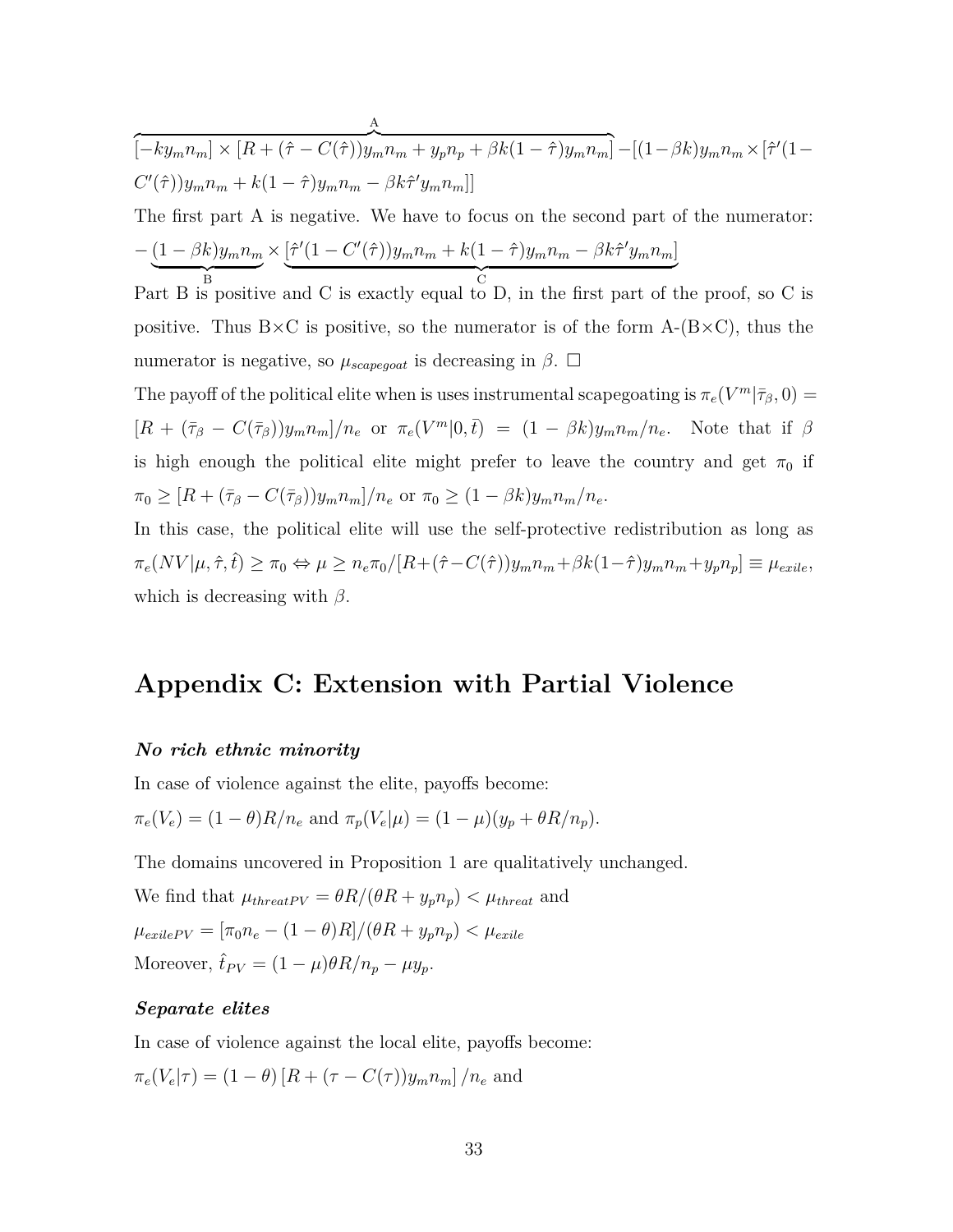$\pi_p(V_e|\mu,\tau) = (1-\mu)[y_p + \theta[R + (\tau - C(\tau))y_m n_m]/n_p]$  with  $\pi_m(V_e|\tau)$  unchanged. In case of violence against the minority, payoffs become:  $\pi_m(V_m|\tau, t) = (1 - \theta)(1 \tau$ )y<sub>m</sub> and  $\pi_p(V_m|\mu, \tau, t) = (1 - \mu)[y_p + t + \theta(1 - \tau)y_m n_m/n_p]$  with  $\pi_e(V_m|\tau, t)$  unchanged.

The domains uncovered in Proposition 2 are qualitatively unchanged.

We find that  $\mu_{thread_{PV}^e} = \theta[R + (\tau^* - C(\tau^*))y_m n_m]/[\theta(R + (\tau^* - C(\tau^*))y_m n_m) + y_p n_p]$  $\mu_{thread}$ <sup>e</sup> and  $\mu_{thread}^m_{PV} = \theta(1-\tau^*)y_m n_m/[\theta(1-\tau^*)y_m n_m + y_p n_p] < \mu_{thread}^m$ . We find  $\mu_{scapegoatPV} = ((1 - \bar{\tau})y_m n_m - (1 - \theta)[R + (\tau^* - C(\tau^*))y_m n_m])/(\theta[R + (\tau^* C(\tau^*))y_m n_m]+y_p n_p$  and  $\mu_{scapegoat'PV}=[\theta(1-\tau_{V_m})y_m n_m-(1-\theta)[(\tau^*-C(\tau^*))-(\tau_{V_m}-\tau_{V_m})]$  $C(\tau_{V_m})[y_m n_m]/(\theta[R + (\tau^* - C(\tau^*))y_m n_m] + y_p n_p)$  and we have  $\mu_{scapegoatPV} < \mu_{scapegoat}$ and  $\mu_{scapegoat'PV} < \mu_{scapegoat'}$ .

Moreover, we have  $\mu_{1PV} = \theta(1-\tau^*)y_m n_m/(\theta[R + (\tau^* - C(\tau^*))y_m n_m] + y_p n_p), \mu_{2PV} =$  $\theta(1-\bar{\tau})y_m n_m/[\theta(1-\bar{\tau})y_m n_m + y_p n_p]$  and  $\mu_{2'PV} = \theta(1-\tau_{V_m})y_m n_m/(\theta[R + (\tau_{V_m} C(\tau_{V_m})$ *)y*<sub>*m*</sub>*n*<sub>*m*</sub>] + *y<sub>p</sub>n<sub>p</sub>*).

We always have  $\mu_{1PV} < \mu_{scapegoatPV}$ ,  $\mu_{2PV} > \mu_{scapegoatPV}$  and  $\mu_{2'PV} > \mu_{scapegoat'PV}$ ; while  $\mu_{1PV} < \mu_{scapegoat'PV}$  for  $\theta$  higher than a certain threshold.

$$
\hat{t}_{PV} = (1 - \mu)\theta[R + (\tau^* - C(\tau^*))y_m n_m]/n_p - \mu y_p.
$$

One difference from the benchmark analysis is as follows. About *instrumental scapegoating*, let us define  $\tau_{V_m}$  such that  $C'(\tau) = 1 - \theta/(1 - \theta)$ .

The policy chosen is:  $(\bar{\tau}, 0)$  if  $(1 - \tau_{V_m})y_m n_m \geq R + (\tau_{V_m} - C(\tau_{V_m}))y_m n_m$ ; and  $(\tau_{V_m}, t_{V_m})$ , with  $t_{V_m} = \theta[R + (\tau - C(\tau))y_m n_m - (1 - \tau)y_m n_m]/n_p$  if  $(1 - \tau_{V_m})y_m n_m <$  $R + (\tau_{V_m} - C(\tau_{V_m}))y_m n_m$ . Note that  $\tau_{V_m} \leq \tau^*$  and  $\tau_{V_m}$  decreases as  $\theta$  increases while  $t_{V_m}$  increases as  $\theta$  increases.

#### *Partial integration*

The local elite's utility in case of violence becomes:  $u_e(V_m|\tau, t) = [R - n_p t + (\tau(1 \beta(1-\theta))-C(\tau)+\beta(1-\theta))y_mn_m]/n_e$  and  $u_e(V_e|\tau)=[(1-\theta)R+(\tau(1-\beta-\theta)-(1-\theta))$  $\theta$ ) $C(\tau) + \beta$ ) $y_m n_m$ ]/ $n_e$ , while its utility in case of peace is unaltered.

The domains uncovered in Proposition 3 are qualitatively unchanged.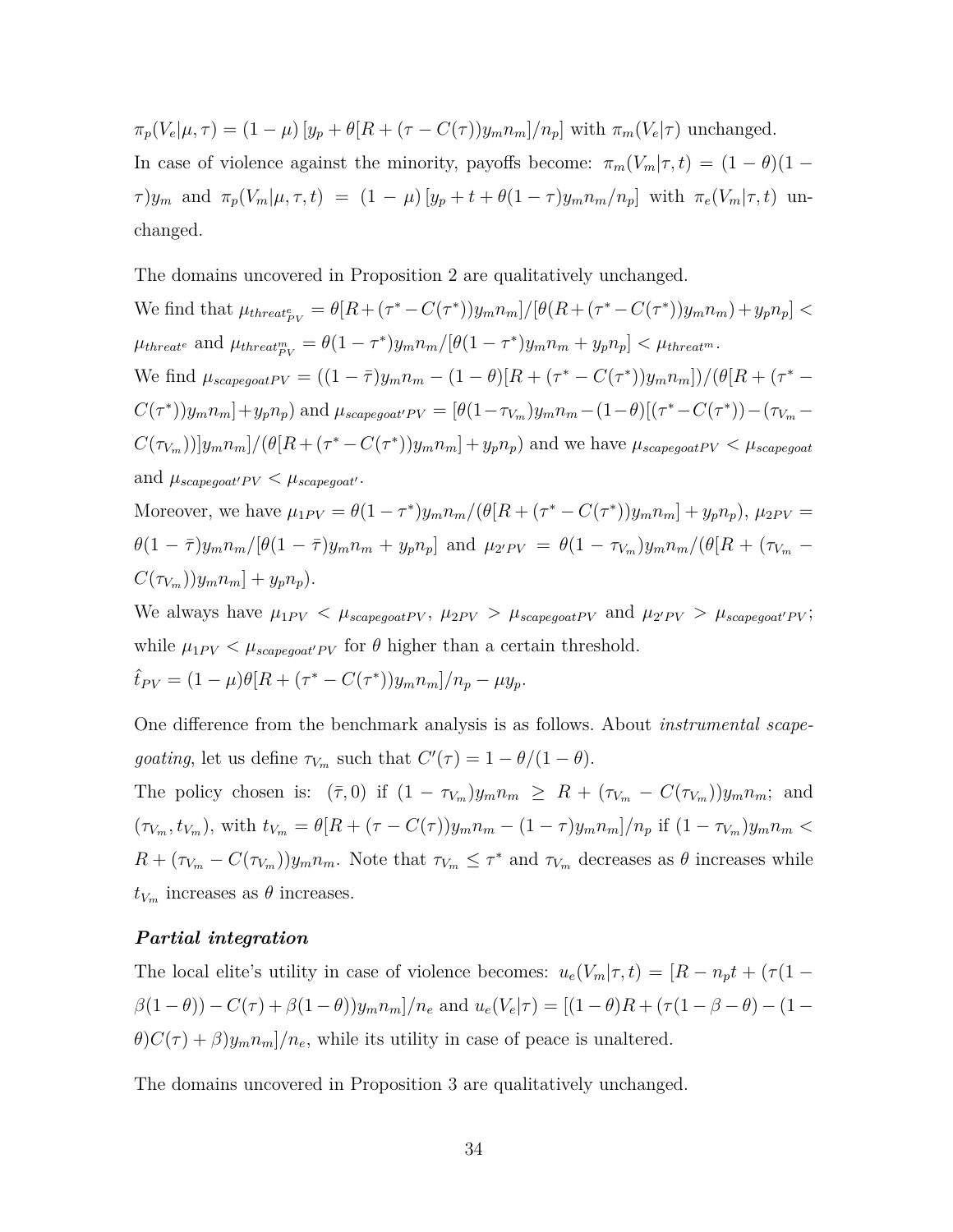We find that  $\mu_{thread_{\beta PV}^e} = \theta[R + (\tau_{\beta}^* - C(\tau_{\beta}^*))y_m n_m]/[\theta(R + (\tau_{\beta}^* - C(\tau^*))y_m n_m) + y_p n_p]$  $\mu_{thread_{\beta}^e}$  and  $\mu_{thread_{\beta PV}^m} = \theta(1 - \tau_{\beta}^*)y_m n_m/[\theta(1 - \tau_{\beta}^*)y_m n_m + y_p n_p] < \mu_{thread_{\beta}^m}$ .

The policy chosen for *altruistic protection* is: first  $(\tilde{\tau}_{1PV}, 0)$  with  $\tilde{\tau}_{1PV}$  such that  $\theta(1-\tau)$  $\tau[y_m n_m/[\theta(1-\tau)y_m n_m + y_p n_p] = \mu$ , and then  $(\tilde{\tau}_{2PV}, \tilde{t}_{2PV})$  with  $\tilde{\tau}_{2PV}$  such that  $C'(\tau) =$  $\theta/\mu - \beta + (1 - \theta)$  and  $\tilde{t}_{2PV} = (1/\mu - 1)\theta(1 - \tilde{\tau}_{2PV})y_m n_m/n_p - y_p$ . Note that  $\tilde{\tau}_{1PV}$  and  $\tilde{\tau}_{2PV}$  increase as  $\theta$  increases.

The policy chosen for *self-protective redistribution* is: first  $(\hat{\tau}_{1PV}, 0)$  with  $\hat{\tau}_{1PV}$  such that  $\theta[R + (\tau - C(\tau))y_m n_m]/(\theta[R + (\tau - C(\tau))y_m n_m] + y_p n_p) = \mu$ , and then  $(\hat{\tau}_{2PV}, \hat{t}_{2PV})$ with  $\hat{\tau}_{2PV}$  such that  $C'(\tau) = 1 - \beta/[1 - \theta(1 - \mu)]$  and  $\hat{t}_{2PV} = (1 - \mu)\theta[R + (\tau - C(\tau))y_m n_m]/n_n - \mu y_n$ . Note that  $\hat{\tau}_{1PV}$  and  $\hat{\tau}_{2PV}$  increase as  $\theta$  increases.

The policy chosen for *no protection* and for *instrumental scapegoating* is slightly different from the benchmark. Here, the most preferred policy of the local elite in case of violence against the minority is:  $(\tau_{\beta PV}^*, 0)$  with  $\tau_{\beta PV}^*$  such that  $C'(\tau) = 1 - \beta(1 - \theta)$ . Note  $\tau_{\beta}^* \leq \tau_{\beta PV}^* \leq \tau^*$  and  $\tau_{\beta PV}^*$  increases as  $\theta$  increases.

If the minority is richer after tax  $\tau_{\beta PV}^*$  than the elite, they choose  $(\tau_{\beta PV}^*, 0)$ .

While if the minority is poorer, the local elite max  $u_e(V_m)$  by choosing  $\tau$  and  $t$  such that that  $u_p(V_m|\mu, \tau, t) = u_p(V_e|\mu, \tau) \Leftrightarrow t_{\beta V_m} = \theta[R + (\tau - C(\tau))y_m n_m - (1 - \tau)y_m n_m]/n_p$ . The constraint that  $t_{\beta V_m} \geq 0$  leads to the following policy: we define  $\tau_{\beta V_m}$  such that  $C'(\tau) = 1 - \beta - \theta/(1 - \theta)$ , which is the optimal tax rate of the local elite in case of violence against the minority after integrating the constraint  $t_{\beta V_m}$  within their objective function. If  $(1 - \tau_{\beta V_m})y_m n_m \ge R + (\tau_{\beta V_m} - C(\tau_{\beta V_m}))y_m n_m$ , the local elite chooses  $(\bar{\tau},0)$ , while if  $(1-\tau_{\beta V_m})y_m n_m < R + (\tau_{\beta V_m} - C(\tau_{\beta V_m}))y_m n_m$ , they choose  $(\tau_{\beta V_m},t_{\beta V_m})$ . Note that  $\tau_{\beta V_m}$  decreases as  $\theta$  increases and  $t_{\beta V_m}$  increases as  $\theta$  increases.

The local elite may use *global protective impoverishment strategy* and we also find that for  $\beta$  small enough, the local elite never uses it, provided that  $\theta$  is not too low.

As in the benchmark analysis, there exist thresholds  $\mu_{protectPV}$  and  $\mu_{scapegoataPV}$  at which the local elite decides to let the minority be attacked by the people. The impact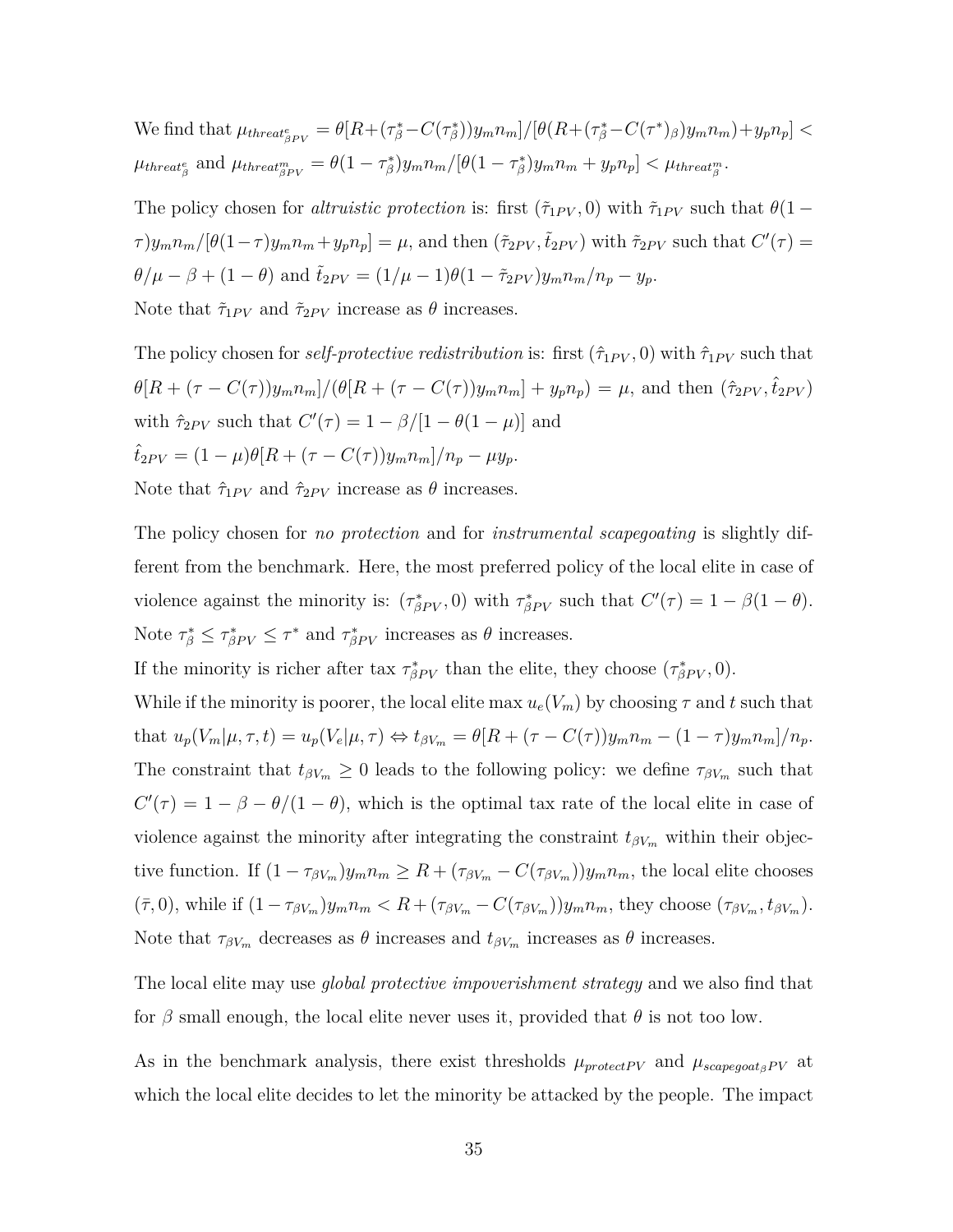of  $\theta$  on these thresholds is ambiguous.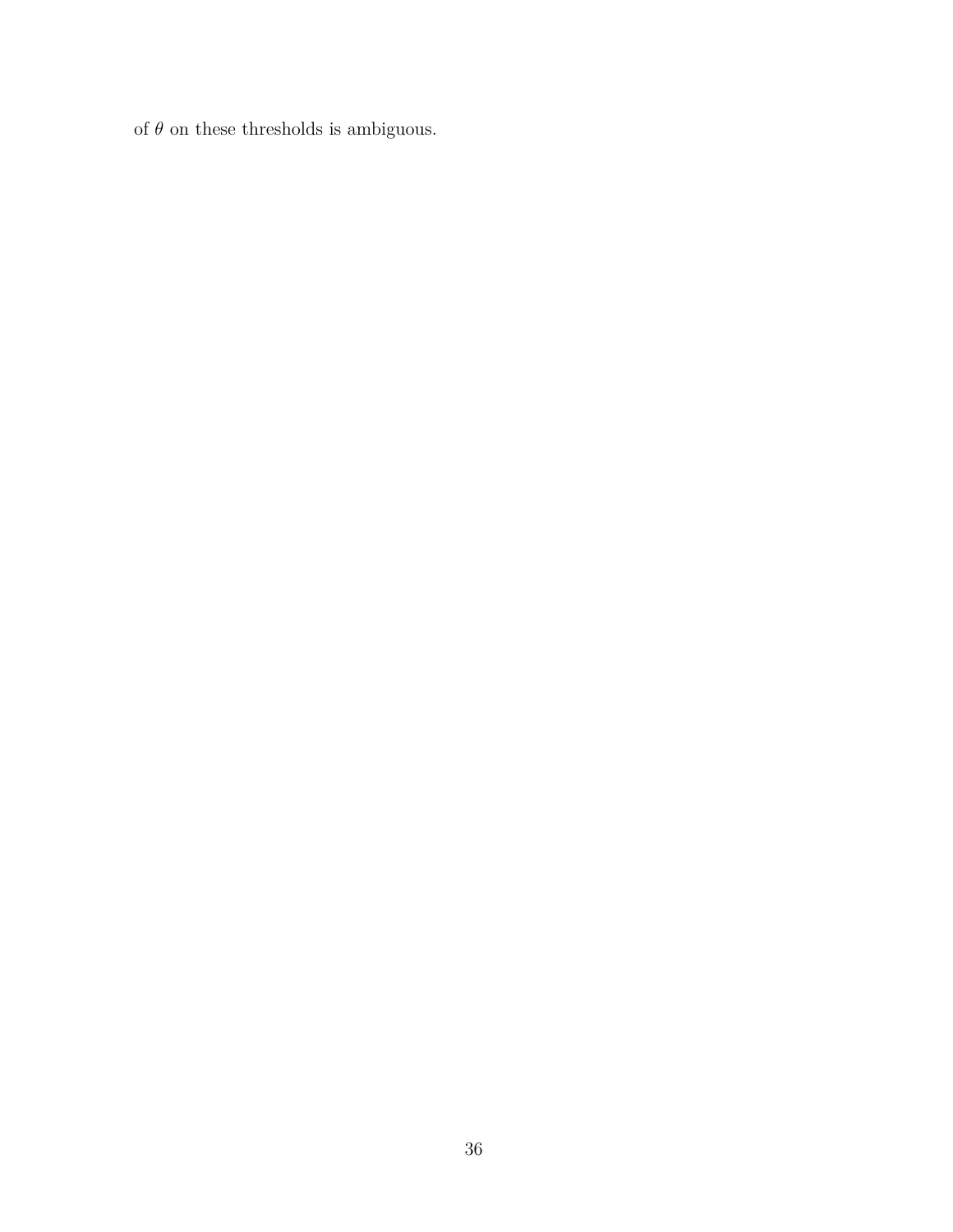# **References**

- <span id="page-38-4"></span>Acemoglu, D. and Robinson, J. A. (2006). *The Economic Origins of Dictatorship and Democracy*. Cambridge University Press.
- <span id="page-38-3"></span>Adam, M. (2009). *L'Afrique indienne. Les minorités d'origine indo-pakistanaise en Afrique orientale*. Karthala.
- <span id="page-38-10"></span>– (2010). "Minority groups of Indo-Pakistani origin in Kenya, Tanzania and Uganda". *Transcontinentales*.
- <span id="page-38-8"></span>Alesina, A., Michalopoulos, S., and Papaioannou, E. (2016). "Ethnic Inequality". *Journal of Political Economy*.
- <span id="page-38-5"></span>Anderson, R. W., Johnson, N. D., and Koyama, M. (2017). "Jewish Persecutions and Weather Shocks: 1100-1800". *Economic Journal* 127, pp. 924–958.
- <span id="page-38-2"></span>Auregan, X. (2012). ""Communauté" libanaise en Afrique de l'Ouest". *Diploweb.com*.
- <span id="page-38-1"></span>Bezemer, D. and Jong-A-Pin, R. (2013). "Democracy, Globalization and Ethnic Violence". *Journal of Comparative Economics* 41, pp. 108–125.
- <span id="page-38-11"></span>Bierwirth, C. (1999). "The Lebanese Communities of Côte d'Ivoire". *African Affairs* 98.390, pp. 79–99.
- <span id="page-38-9"></span>Burke, M. B., Miguel, E., Satyanath, S., Dykema, J. A., and B., L. D. (2009). "Warming increases the risk of civil war in Africa". *Proceedings of the National Academy of Science*.
- <span id="page-38-7"></span>Caselli, F. and Coleman, C. J. (2013). "On the Theory of Ethnic Conflict". *Journal of the European Economic Association*.
- <span id="page-38-0"></span>Chua, A. (2004). *World on Fire: How Exporting Free Market Democracy Breeds Ethnic Hatred and Global Instability*. Arrow Books.
- <span id="page-38-6"></span>Esteban, J. and Ray, D. (2011). "A Model of Ethnic Conflict". *Journal of the European Economic Association*.
- <span id="page-38-12"></span>Fournet-Guérin, C. (2006). "La nouvelle immigration Chinoise à Tananarive". *Perspectives Chinoises* 96, pp. 46–57.